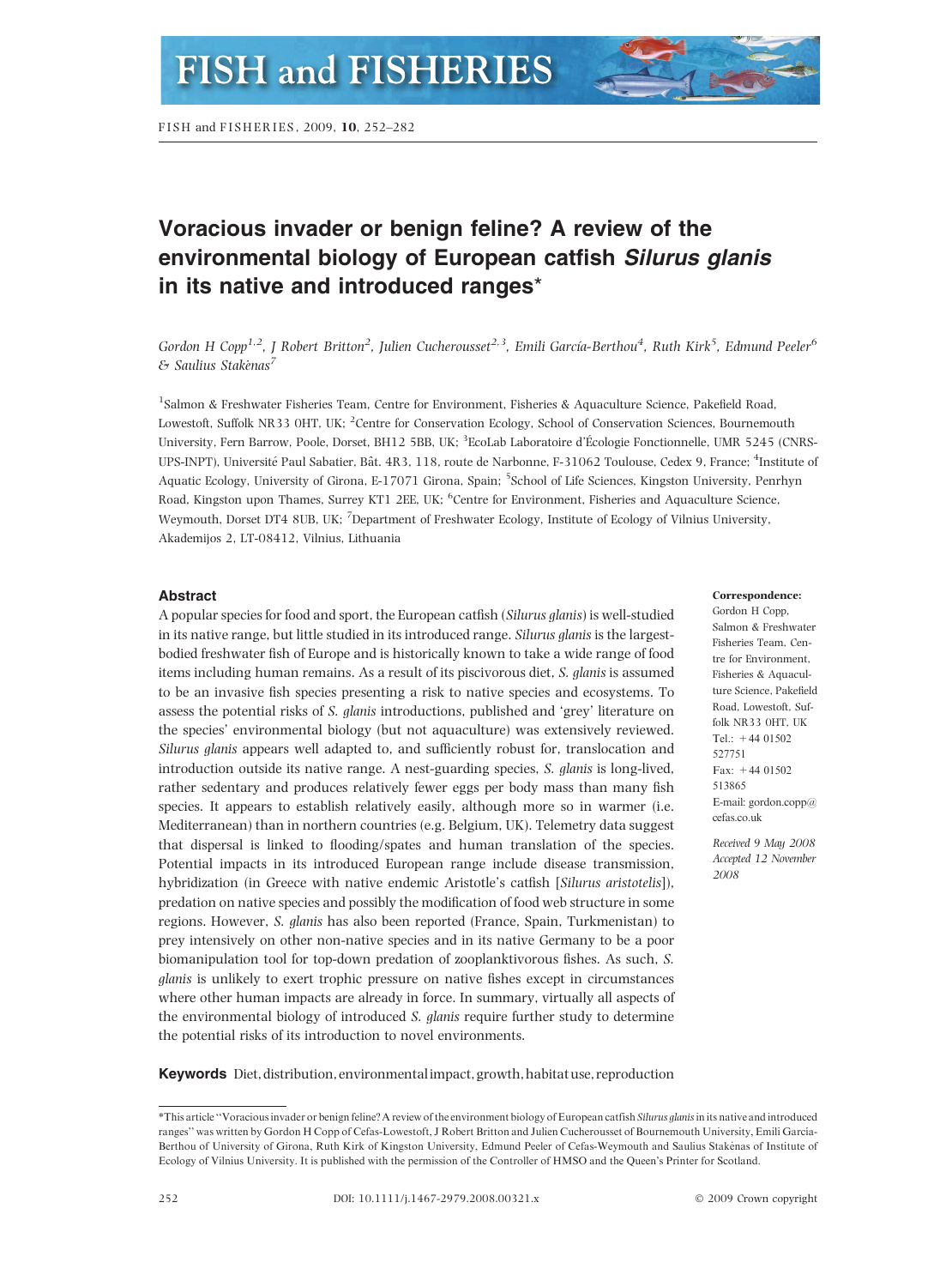| Introduction                                  | 253 |
|-----------------------------------------------|-----|
| Description and morphology                    | 254 |
| General description                           | 254 |
| Morphology (relative growth)                  | 255 |
| <b>Distribution and habitat</b>               | 255 |
| Native distribution                           | 255 |
| Non-native distribution                       | 256 |
| Habitat use                                   | 257 |
| Natural diet                                  | 257 |
| Senses and detection of prey                  | 257 |
| Prey selectivity or preference                | 258 |
| Ontogenetic changes in diet                   | 260 |
| Seasonal changes in diet                      | 262 |
| Age and growth                                | 263 |
| Age and ageing                                | 263 |
| Ontogeny and growth                           | 263 |
| Sexual growth dimorphism                      | 264 |
| Geographical variation in growth rates        | 264 |
| Reproduction                                  | 265 |
| Sexual maturation and gonad development cycle | 268 |
| Reproductive behaviour                        | 269 |
| Absolute and relative fecundity               | 269 |
| Parasites and pathogens                       | 270 |
| Viruses and bacteria                          | 270 |
| Eukaryotic parasites                          | 270 |
| Reflections on the species' potential         | 272 |
| invasiveness and ecological impacts           |     |
| <b>Acknowledgements</b>                       | 275 |
| <b>References</b>                             | 275 |

# Introduction

Non-native fish introductions have a long history in Europe (Copp et al. 2005a) and one of the most popular of the successful introductions has been that of the European catfish (Silurus glanis, Siluridae). The largest freshwater fish species indigenous to the European continent, S. glanis is native to Eastern Europe and western Asia (Kinzelbach 1992), but is now established in at least seven countries to the west and south of its native range (Elvira 2001). S. glanis, which is among the 20 largest freshwater fish species worldwide (Stone 2007), is particularly popular amongst European anglers and the species has been the subject of numerous studies related to its increasing use in aquaculture. However, relatively few studies have

 $\odot$  2009 Crown copyright, FISH and FISHERIES, 10, 252–282 253

been published on the environmental biology of introduced S. glanis populations and even less information is available on the species' impact on native biota and ecosystems in its introduced European range. This is perhaps not surprising for countries where S. glanis has been introduced in recent decades (e.g. Spain), but it is remarkable for other European locations such as the United Kingdom, where there is only limited data in scientific publications in reference to its general distribution (Hickley and Chare 2004), growth and angler recapture rates (Britton et al. 2007) and low abundance in the River Thames (Kirk et al. 2002; Copp et al. 2007). In light of this paucity of information, the aim of the present paper was to review the published (peer and grey) literature on the environmental biology of S. glanis in its native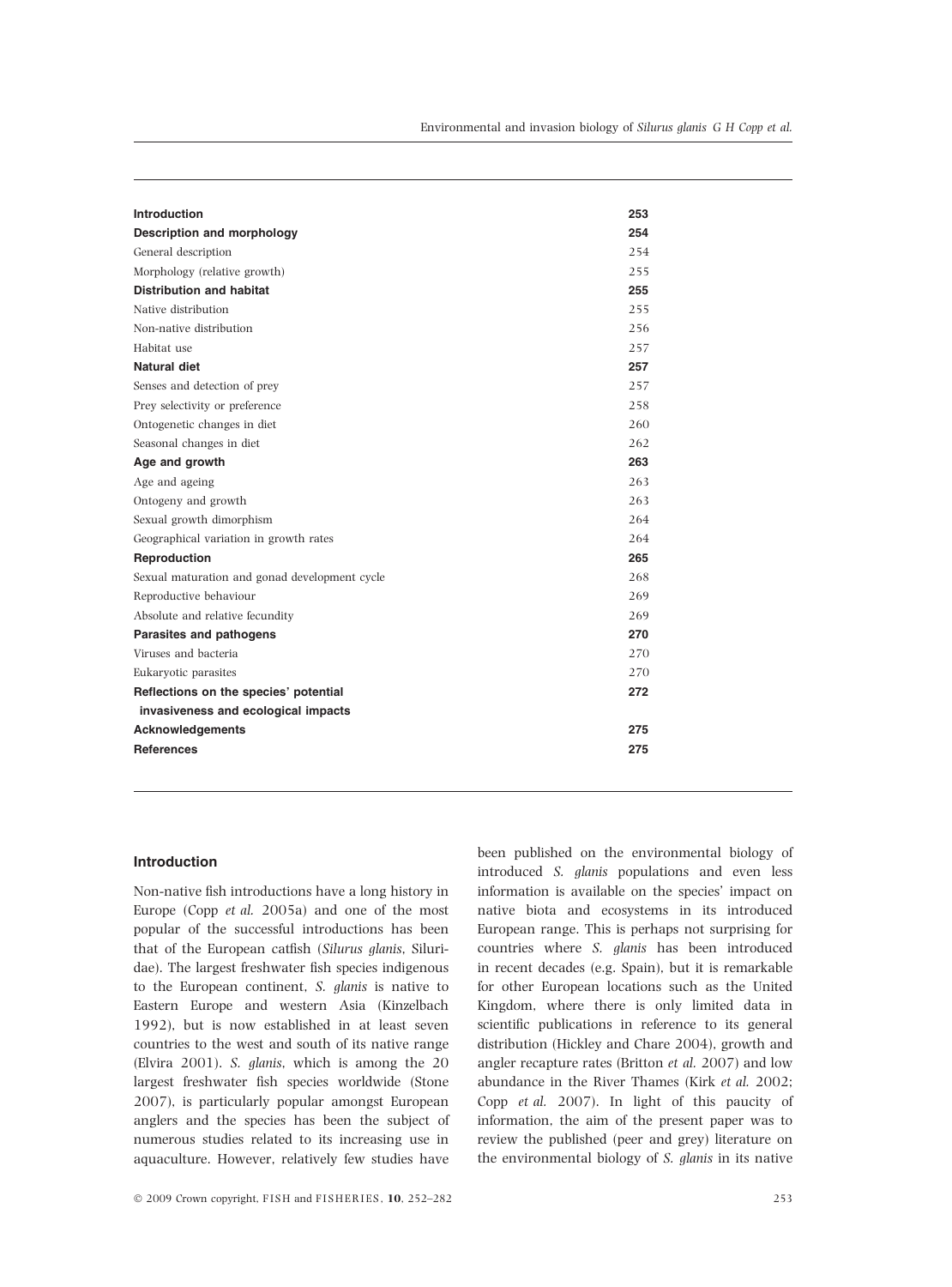and introduced European range as a surrogate means of assessing the species potential risk to native species and ecosystems in those parts of Europe where the species is not native (i.e. absent since the last glaciation). This review encompasses all aspects of the species' morphology, distribution, habitat use, migratory behaviour, diet, growth, diseases, and reproduction under natural conditions and, as such, excludes all papers dealing with the aquaculture of S. glanis unless they have a direct bearing on the species' environmental biology. The review is concluded with a general discussion on the species' potential invasiveness and consequential threat to native species and ecosystems.

# Description and morphology

# General description

Silurus is the only existing genus in Europe of the Siluridae family (Ferraris 2007), with the other genera confined to Central and South-East Asia (Berg 1949; Maitland and Campbell 1992; Teugels 1996). There are 18 Silurus species of which two are native to Europe: Aristotle's catfish (Silurus aristotelis, Siluridae) is endemic to Greece (Phillips and Rix 1988) and S. glanis is native to mainland Europe, east of the River Rhine (Fig. 1). However, S. glanis has been introduced into a number of countries in Western Europe, such as the UK in the 19th century (Lever 1977) and Spain in the 20th century (Elvira and Almodóvar 2001; Schlumberger et al. 2001), and re-introduced after a long absence to previously native distributions in parts of Belgium, the Netherlands and France (Van Neer and Ervynck 1993; Volz 1994). S. glanis is an economically important species in commercial and recreational fisheries as well as in aquaculture (Berg 1949; Adámek et al. 1999). The species is a sport fish in some countries (e.g. France, Italy, Spain, UK) and considered a delicacy in others (e.g. Hungary, Poland, Slovakia, Lithuania), where it is exploited for its flesh (tender white meat), skin (for leather and glue production) and eggs (for caviar). The economic importance of S. glanis in many central and eastern European countries has increased because the species possesses many characteristics desirable for profitable aquaculture (Proteau et al. 1993; Paschos et al. 2004) leading to a proliferation of scientific articles on its reproduction, genome manipulation and management (Schlumberger et al. 1995; Adámek et al. 1999; Triantafyllidis et al. 2002; Alp et al. 2004). In 1993, estimates of aquaculture production of S. glanis in Europe (excluding the former USSR) range from 358 tonnes (Haffray et al. 1998) to 602 tonnes (for 10 European countries; Linhart et al. 2002) in 1993, rising in 2002 to about 2000 tonnes (Linhart et al. 2002) and research on husbandry of the species continues (Paschos et al. 2004; David 2006).

S. glanis has an elongated body that is laterally decompressed behind its broad head, which accounts for about 20% of the entire body length and has a rounded, flattened snout and widelyspaced nostrils anterior to the olfactory cavities (Mihálik 1995). S. glanis has a triangular-shaped head (Černý 1988) with small eyes and a large mouth, with two very long, slender, flexible cartilaginous barbs on the upper jaw (up to 41.2% of TL; Mukhamediyeva and Sal'nikov 1980) and four short, flexible barbs, which protrude below the lower jaw (Davies et al. 2004). These reach as far as the base of the pectoral fins and are, on average,  $11.4\%$  of the fish's TL (Mihálik 1995), although in



**Figure 1** Native  $(\square)$  and introduced  $\Box$ ) distributional ranges of *S. glanis*. Adapted from Greenhalgh (1999) and updated with information from Rossi et al. (1991), Economidis et al. (2000), Doadrio (2001), Keith and Allardi (2001), Davies et al. (2004) and Kottelat and Freyhof (2007).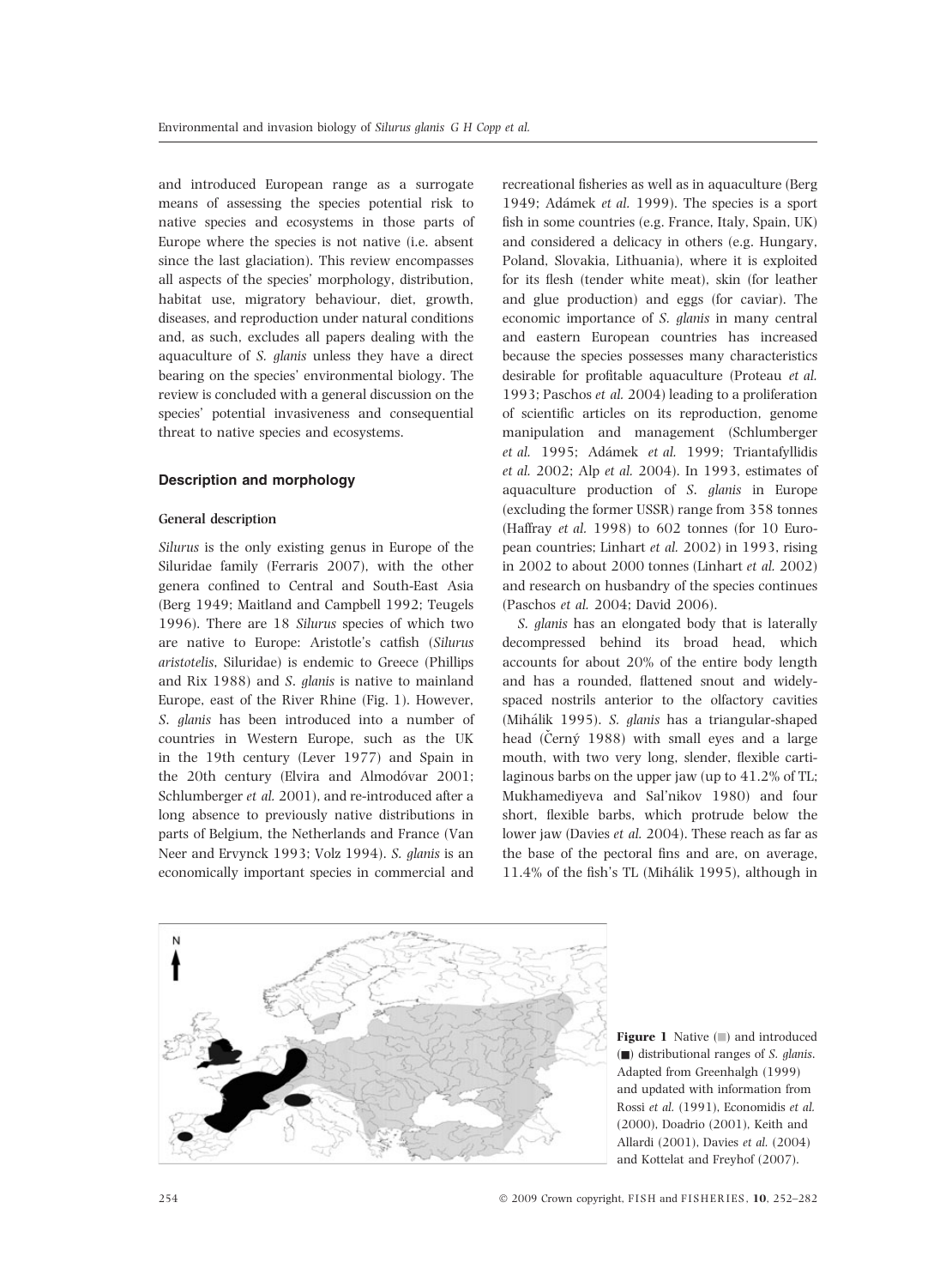some areas ranging 5.3–12.4% of TL (Mukhamediyeva and Sal'nikov 1980). Pigmentation varies according to habitat, but S. glanis is generally dark along its back with marbled sides, with a greyishwhite belly. Albinism has been reported (Dingerkus et al. 1991). The skin is scale-less, coated in mucus, contains sensory cells and contributes to respiration through oxygen absorption and carbon dioxide secretion (Mihálik 1955; Davies et al. 2004). Indeed, S. glanis at rest is able to withstand prolonged periods of hypoxia depending on water temperature (Massabuau and Forgue 1995).

The dimensions and position of fins on S. glanis indicate that the species lives predominantly on the bottom (Mihálik 1995). The powerful pair of pectoral fins (18 rays) sit directly behind the gill covers to the base of the ventral fins. The ventral fins have one hard ray and 12 to 17 soft rays (Mukhamediyeva and Sal'nikov 1980). The pelvic fins are much smaller, situated near the anal opening and contain 10 to 13 soft rays (Mukhamediyeva and Sal'nikov 1980). The anal fin is the longest, being on average 58% of TL, and it stretches from the anal opening to the caudal fin. The anal fin has 90–92 soft rays and 73–106 sturdy rays (Mukhamediyeva and Sal'nikov 1980) extending for about half of the fish's TL. The caudal fin is not very big, rounded and appears cut off at the end and contains 17 to 19 soft rays. On the back, there is no adipose fin and there is only the very small dorsal fin (3–5 rays), which sits at the end of the first third of the body. The first ray of this fin is hard, the other four are soft (Maitland and Campbell 1992; Greenhalgh 1999; Davies et al. 2004).

## Morphology (relative growth)

There does not appear to be sexual dimorphism in S. glanis with regard to any meristic or mensural character other than maximum body depth and girth. Mihálik (1995) reports that the relative length of head, body and tail are in the ratio 5:7:8 and the height of the head ranges from 16.8 to 19.6% of TL; however, the reported range in the Khauzkhan Reservoir (Turkmenistan) is 8.8–14.1% of TL (Mukhamediyeva and Sal'nikov 1980). Considerable variability in body and head characters was observed at the onset of piscivory (Lysenko 1978) and this emphasizes the size and age variability in S. glanis morphology. When comparing groups I (5–23 cm) and II (24–49 cm), Lysenko (1978) observed differences in 75% of the morphological characters examined. These included sizedependent increases in the proportions of some characters (body depth, pecto-ventral and pre-anal distances, anal fin length and height, head and dentary lengths) and decreases in others (head depth, eye diameter, pre-dorsal and post-dorsal distances). Shifts in body and head proportions were noted in S. glanis 36–67 cm TL, i.e. prior to attainment of sexual maturity, but became less apparent in larger fish (>135 cm TL). The least variable characters were body depth and base length of dorsal fin.

There is also some geographical variability in morphology reported in S. glanis, with differences in the meristic characters of S. glanis after the species introduction to Lake Balkhash relative to S. glanis in other waters and, in particular, the parental stock from the River Ural (Lysenko 1978). The differences between the Balkhash and Ural S. glanis were with respect to 6 of the 21 characters compared, whereby the introduced Balkhash fish had smaller proportional values for some characters (head depth, inter-orbital distance, maximum body depth, dorsalfin base length) and greater values for other characters (anal fin length, number of gill rakers on the first arch). These differences were considered to be adaptations to the different diet and environmental conditions S. glanis encountered in Lake Balkhash relative to those in the River Ural (Lysenko 1978).

# Distribution and habitat

## Native distribution

S. glanis is a Eurasian species that originally evolved in Asia before subsequently expanding its range to the west (Bornbusch 1995). Migration into the European rivers Danube, Dnieper and Volga was via the Caspian, Black and Aral seas (Lever 1977) and facilitated by the relatively low salinity levels (up to 15  $\%$  along the coastal areas, for *S*. *glanis* is not particularly saline tolerant (Udrea 1977; Linhart and Billard 1992; Stolyarov and Abusheva 1997). Their native distribution extends from Germany eastwards through to Poland, up to Southern Sweden and down to Southern Turkey and north Iran stretching through the Baltic States to Russia (Greenhalgh 1999) and to the Aral Sea of Kazakhstan and Uzbekistan (Phillips and Rix 1988). Genetic analyses have revealed that, within this natural distribution, there is a lack of geo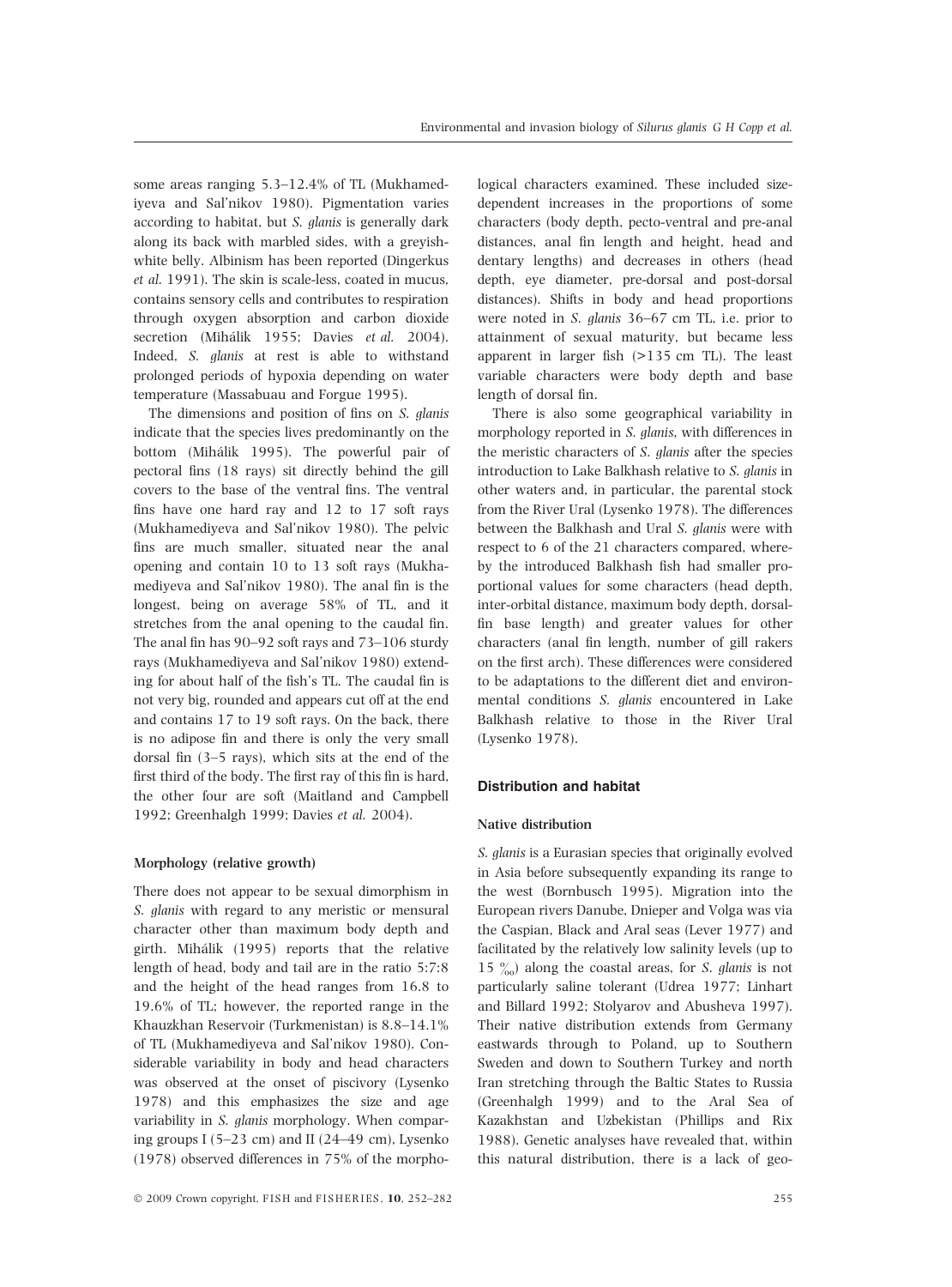graphic sub-structuring and differentiation between populations (Krieg et al. 2000), which results from the paleogeography and hydrographics of the basins concerned. As many of these basins were tributaries of seas that were interconnected at the end of the last glacial period, migration and gene flow between populations was possible until relatively recently (when salinity levels increased), preventing the development of substantial genetic differentiation (Bianco 1990; Krieg et al. 2000).

Within its natural range, threats to S. glanis populations include climate, habitat and species introductions. For example, S. glanis populations in Sweden are reported to be at acute risk from climatic changes that have occurred since the species' natural migration and establishment in that area (Nathanson 1987); this threat is compounded by a shortage of suitable environments for the species in southern areas of the country (Nathanson 1995). In Greece, S. glanis is native to certain lakes into which numerous species have been introduced or transferred. For example, S. aristotelis, which in Greece is endemic to the River Acheloos catchment only, was introduced to Lake Volvi where it is said to have out-competed the native S. glanis, leading to its extinction (Economidis et al. 2000).

## Non-native distribution

S. glanis has been introduced to at least seven different European countries (Fig. 1) and has successfully established self-sustaining populations up to six of these (Elvira 2001), although confirmed, selfsustaining reproduction is lacking for at least half this number. S. glanis is said to have been extirpated from two European countries (i.e. Denmark, Finland; Froese and Pauly 2007), although other authors suggest it is still present in Denmark (Elvira 2001; DK Zoologisk Museum og Danmarks Fiskeriundersøgelser 2007). Introductions of S. glanis to neighbouring countries of Europe include Algeria and Tunisia (Froese and Pauly 2007).

The introduction of S. glanis to the British Isles is a particular case, because of its geographical separation from mainland Europe. S. glanis was first introduced in 1880 into two lakes at Woburn Abbey, Bedfordshire (Lever 1977; Davies et al. 2004), from which natural dispersal was not possible (Wheeler 1974). The Woburn stock was then used to establish S. glanis in other waters nearby (Phillips and Rix 1988), with S. glanis currently inhabiting >250 water bodies (Clarke 2005). Although S. glanis has been introduced to water bodies across the UK (Fraser 1979), concentrations are found in the South East and Midlands (Clarke 2005). Seemingly capable of spawning in England (Fraser 1979), success appears constrained by relatively low-water temperatures (David 2006) and its range remains limited. Until recently, S. glanis was rarely observed in large rivers (Kirk et al. 2002) and there is no evidence yet of the species establishing a self-sustaining population in any UK river system of suitable size (Wheeler 1974; Copp et al. 2007).

Introductions of S. glanis throughout Europe have been for both aquaculture and angling (Copp et al. 2005a), with the species becoming increasingly popular with anglers throughout Europe because of their large size and relatively frequent capture. For example, the introduction of S. glanis to Italy in the early 20th century was for aquaculture, but the species was also introduced to the ponds of private fishing reserves (Gandolfi and Giannini 1979; Boldrin and Rallo 1980) and subsequently reported in rivers from the 1930s onwards (Gandolfi and Giannini 1979; Boldrin and Rallo 1980). Indeed, there has been a proliferation in the number of still waters containing S. glanis in the last 20–30 years (Copp et al. 2005a). And although introductions of non-native species such as S. glanis are theoretically regulated by legislation in most European countries (Copp et al. 2005a), the proliferation of waters hosting the species has been assisted by unregulated introductions in many countries (Boldrin and Rallo 1980; Inskipp 2003; Hickley and Chare 2004; Clavero and García-Berthou 2006).

Another reason for S. glanis introductions has been as a biocontrol agent for regulating cyprinid fish numbers. This introduction of S. glanis to the Netherlands (from Hungary) resulted in their accidental escape and dispersal to other waters (Boeseman 1975). A similar pattern of introduction by escape was reported for Belgium and France, where S. glanis was apparently 'introduced' from Eastern Europe in 1857 for aquaculture. However, subsequent archaeological evidence demonstrated that S. glanis was originally native to parts of Belgium, the Netherlands and France (Van Neer and Ervynck 1993; Volz 1994). The species apparently disappeared from all three of these countries for a period of time (Bruylants et al. 1989; De Nie 1996 in Simoens et al. 2002; Louette et al. 2002), but has been re-categorized as 'reintroduced' to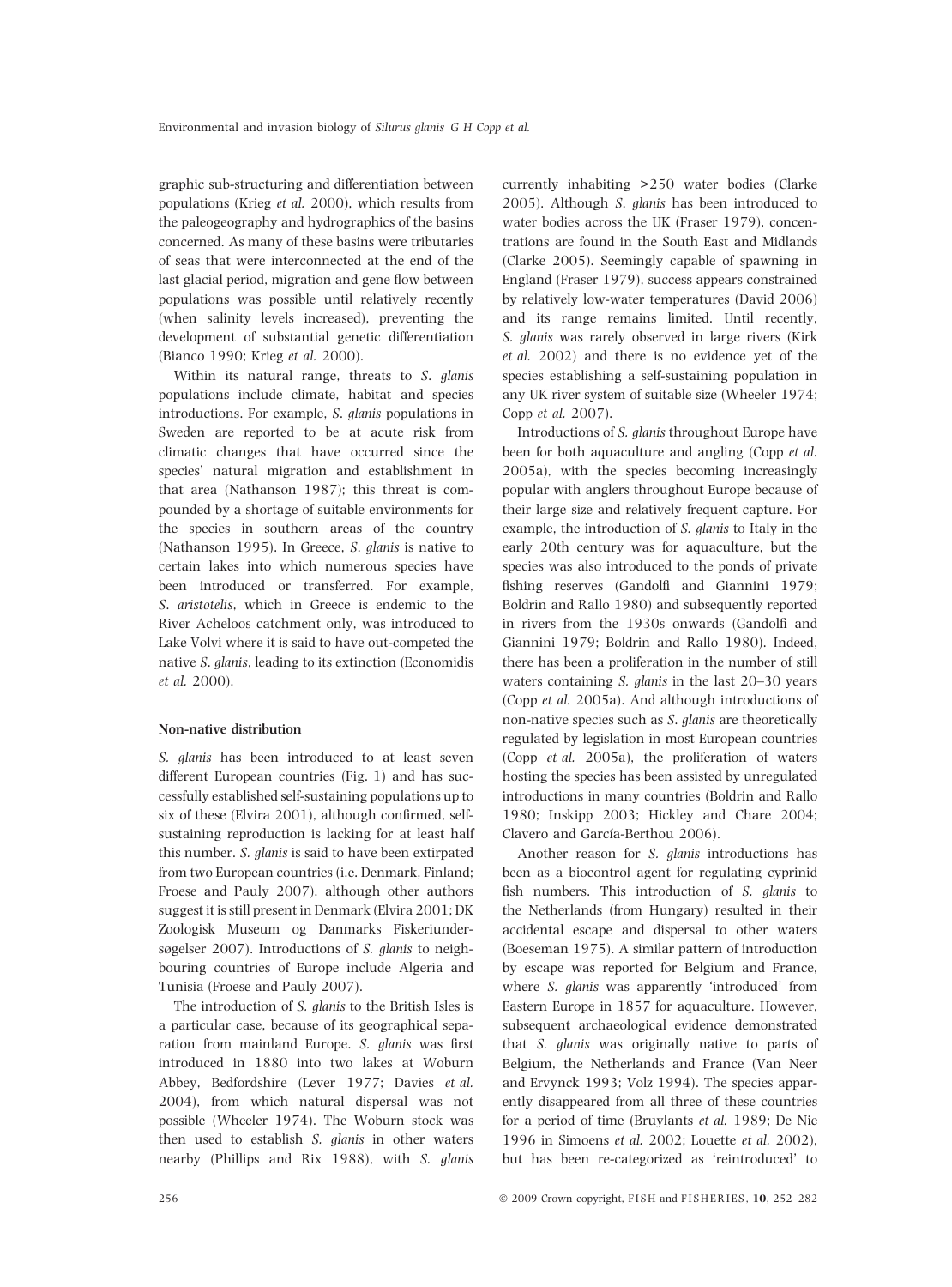Flanders (Verreycken et al. 2007) and the Rhône valley in France (Valadou 2007). Other S. glanis have entered the Netherlands from neighbouring countries, as escapee fish upstream of aquaculture facilities (in Germany) that migrated naturally down the River Rhine (De Groot 1985).

Wild populations of re-introduced S. glanis have done quite well in France, especially in the southwest (Valadou 2007) and in the River Saône (DIREN Rhône-Alpes  $2004$ ) – the latter a consequence of S. glanis escapes into the River Doubs in about 1890 (Valadou 2007). However, the species occurs in limited numbers in the Flemish part of Belgium and is probably reproducing (Simoens et al. 2002). Activities at Lake Schulen in Flanders reveal how re-introduced populations can establish following an introduction. This shallow, man-made lake was built as a flood storage reservoir, with extensive fish stock assessments completed in 1988 (no S. glanis) and 1999 (S. glanis were found). It transpired that a number of large individuals, which been illegally introduced by anglers in the early 1990s, had successfully reproduced culminating in the capture of eight juveniles (8–14 cm) in the 1999 survey (Simoens et al. 2002). The introduction of S. glanis into rivers in countries such as Spain has resulted in the establishment of abundant populations in at least four river basins (Elvira and Almodóvar 2001; Benejam et al. 2007; Carol et al. 2007a), with recreational anglers now catching individuals to >75 kg.

#### Habitat use

The species is normally encountered throughout their range in large rivers, lakes and coastal areas of low salinity (<15  $\frac{\%}{\%}$ ). Primarily a fish of rich, weedy lakes and slow, deep lowland rivers, in its native range, the species is known to shift during their first year of life into mid channel habitats (Wolter and Vilcinskas 1996; Wolter and Freyhof 2004), which are important for reproduction and habitat partitioning between different age groups (Wolter and Bischoff 2001). However, the preferred habitat of S. glanis is still waters (Wheeler 1969; Greenhalgh 1999). During winter, it hibernates in rivers in deep holes, dens and crevices in the bed; in lakes, it lies in the lower third of the water column or on soft mud (Lelek et al. 1964; Lelek 1987). The species does not have high oxygen requirements (Lelek 1987); because its blood contains 30–35% haemoglobin, it can use small amounts of oxygen efficiently, with its tolerance limit being around 3.0–3.5 mg  $L^{-1}$ (Mihálik 1995). This also makes it relatively tolerant of pollution (Lelek 1987). Its geographic distribution reveals it is capable of surviving under different climates and water temperature regimes, indicating a tolerance of relatively low temperatures (Hilge 1985), although the species' physiological optimum is  $25-27$  °C and lower temperatures may inhibit the expression of certain biological traits, such as somatic growth (David 2006; Britton et al. 2007).

Telemetry studies have revealed that habitat use follows a diurnal pattern, incorporates strong site fidelity and/or territorial behaviour (Carol et al. 2007b). There is intensive daytime use of littoral habitat, with resting places within dense vegetation or in areas over-grown with bulrushes and tree roots (Abdullayev et al. 1978; Bruton 1996; Carol et al. 2007a, 2007b). Activity peaks during the night, with movements both within and outside of the normal resting places. These are motivated by hunger stimuli and movements follow the paths of their prey (Pohlmann et al. 2001; Carol et al. 2007a, 2007b). This nocturnal foraging is assisted by the species' well-developed non-visual sensors and organs (Bruton 1996). In a Czech river, activity was low in spring and winter with the peaks during daylight, in autumn, maximal movement was recorded during dusk, whereas in summer S. glanis were active across the whole  $24$  h (Slavík et al. 2007). Movement was inversely related to flow rate, except in summer, when maximal home ranges occurred, being larger for adults. Juveniles and adults were spatially segregated, except when water flow increased (Slavík et al. 2007).

## Natural diet

#### Senses and detection of prey

In addition to the oral cavity, S. glanis also possesses taste organs elsewhere on its body surface (e.g. lips, barbels, fins and skin of head and body), with receptors of sweet, sour, bitter and salt tastes (Malyukina and Martem'yanov 1981). S. glanis has large olfactory and supplementary sacs, with a considerable area of receptor surface because of numerous folds of the olfactory rosette (Devitsina and Malyukina 1977). The detection of food items is based predominately on this sense (Mihálik 1995). S. glanis also possesses an electroreceptive system, which may well function in prey detection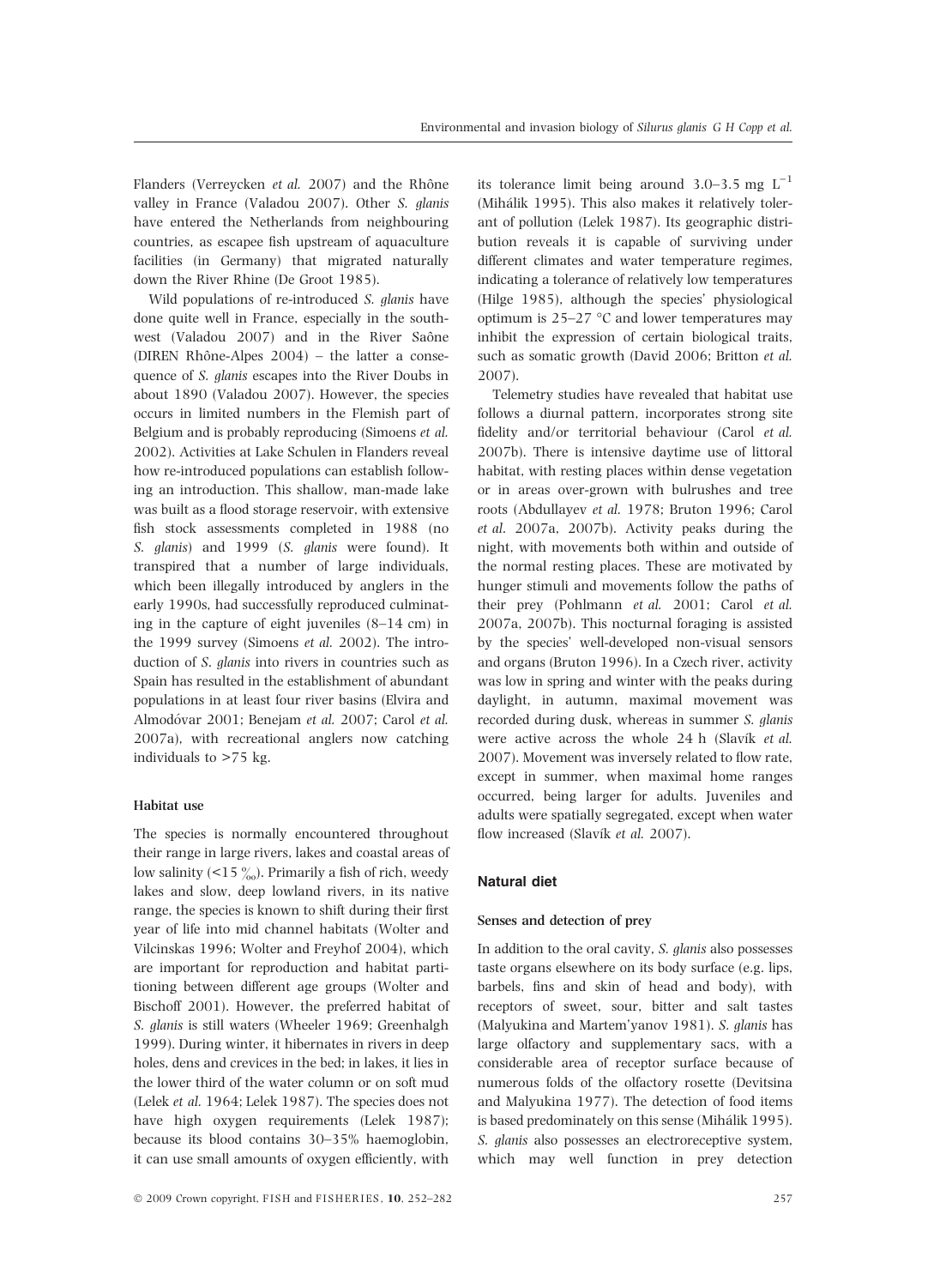(Bretschneider 1974) as well as hearing that is exceptionally sensitive to extra-aquatic sounds – this is thought to be because the relatively immobile vertebrae attached to the head have grown together to form the Weber's apparatus (Mihálik 1995). This connects the hearing organ in the skull to the swim bladder producing an effective sound amplifier (Maitland and Campbell 1992). With its well-developed non-visual sensors, S. glanis is well adapted to living in fresh waters with low visibility and consequently has small eyes and restricted vision (Bruton 1996). The species makes use of its feelers and taste organs, which include fleshy lips, protruding lower jaw (which supports four inflexible short barbels) and upper jaw, which has two long, flexible, cartilaginous barbels (Mihálik 1995). The barbels of S. glanis are also highly developed in smell detection and therefore the species can follow prey by the chemicals they produce, with the 'odour' of a stressed prey fish acting strongly on the predator (Malyukina and Martem'yanov 1981). As such, S. glanis are guided by the hydrodynamic and chemical traces in wakes that follow swimming fishes, such as is evident in the species ability to track accurately the three-dimensional swim path of prey before an attack in complete darkness (Pohlmann et al. 2001). Owing to its highly developed sense of taste and smell, its reliance on sight is reduced, enabling it to feed at night and location of prey, with no problems in orientation during complete darkness (Malyukina and Martem'yanov 1981; Pohlmann et al. 2001). Consequently, this species has a strong nocturnal feeding activity (Boujard 1995) and feeding usually takes place 1 h after dusk until just before dawn (Anthouard et al. 1987).

## Prey selectivity or preference

S. glanis is considered to be an opportunistic, omnivorous forager and its diet often cuts across the spectrum of the ichthyofauna in its habitat reflecting the available species (Stolyarov 1985). Although the diet composition of S. glanis changes slightly with age, the predominant prey type normally reflects the most abundant fish species of suitable size and habitat use (Omarov and Popova 1985). This is apparent in the example of S. glanis in the Khauz-Khanskoye Reservoir (Turkey), where common carp (Cyprinus carpio, Cyprinidae), goldfish (Carassius auratus, Cyprinidae), roach (Rutilus rutilus, Cyprinidae) and sharpbelly (Hemiculter leucisculus, Cyprinidae) were the main prey in 1971, but by

1975, R. rutilus was declining in importance and the non-native H. leucisculus had become the predominant prey (Mukhamediyeva and Sal'nikov 1980).

The dietary spectrum of S. glanis is greater than, for example, northern pike (Esox lucius, Esoxidae) or pikeperch (Sander lucioperca, Percidae) and thus may be able to exploit the breadth of available food more comprehensively and more completely (Bekbergenov and Sagitov 1984; Mihálik 1995). However, unlike the two former species, S. glanis has not been found to exert the same 'top-down' influence on lacustrine food webs (Wysujack and Mehner 2005), in direct contrast to suggestions elsewhere (Raat 1990; Adámek et al. 1999) that S. glanis could be used as a bio-manipulation tool to control cyprinids. Reasons behind the large diet spectrum in S. glanis may lead to questions about its efficiency as a predator or the degree of selectivity for prey. The choice of prey may be related to its density, its defence abilities or the particular preferences of S. glanis. Under controlled experimental conditions, 1-year-old S. glanis have been observed to avoid (i.e. take less often than expected) certain species such as roach, chub (Leuciscus cephalus, Cyprinidae), topmouth gudgeon (Pseudorasbora parva, Cyprinidae) and gibel carp (Carassius gibelio, Cyprinidae) (Adámek et al. 1999), the latter two of which are not native to S. glanis diet. However, the apparent avoidance of these species (Adámek et al. 1999) should be considered with caution, given that: (i) at least some of the species (e.g. R. rutilius) are very commonly found in the diet of wild  $S.$  glanis (Table 1); (ii) the experiments were with < 6 specimens of S. glanis, two of which were albino fish meaning that they were of domesticated, ornamental origin; and (iii) no strong preferences for any fish species were found in the experiments with Ivlev electivity values being <0.19 on a scale from  $-1.0$  to  $+1.0$ . Conversely, preferences have been reported for asp (Aspius aspius, Cyprinidae), sunbleak (Leucaspius delineatus, Cyprinidae), rudd (Scardinius erythrophthalmus, Cyprinidae) and bitterling (Rhodeus amarus, Cyprinidae) and prey body shape is not thought to be a factor influencing prey preference (Adámek et al. 1999). A common feature in the natural diet of S. glanis (Omarov and Popova 1985; Pouyet 1987; Wysujack and Mehner 2005) is the positive relationship between predator size or age and prey size (Fig. 2), although they eat relatively smaller fish than other piscivores and than could be expected from mouth gape data (Wysujack and Mehner 2005).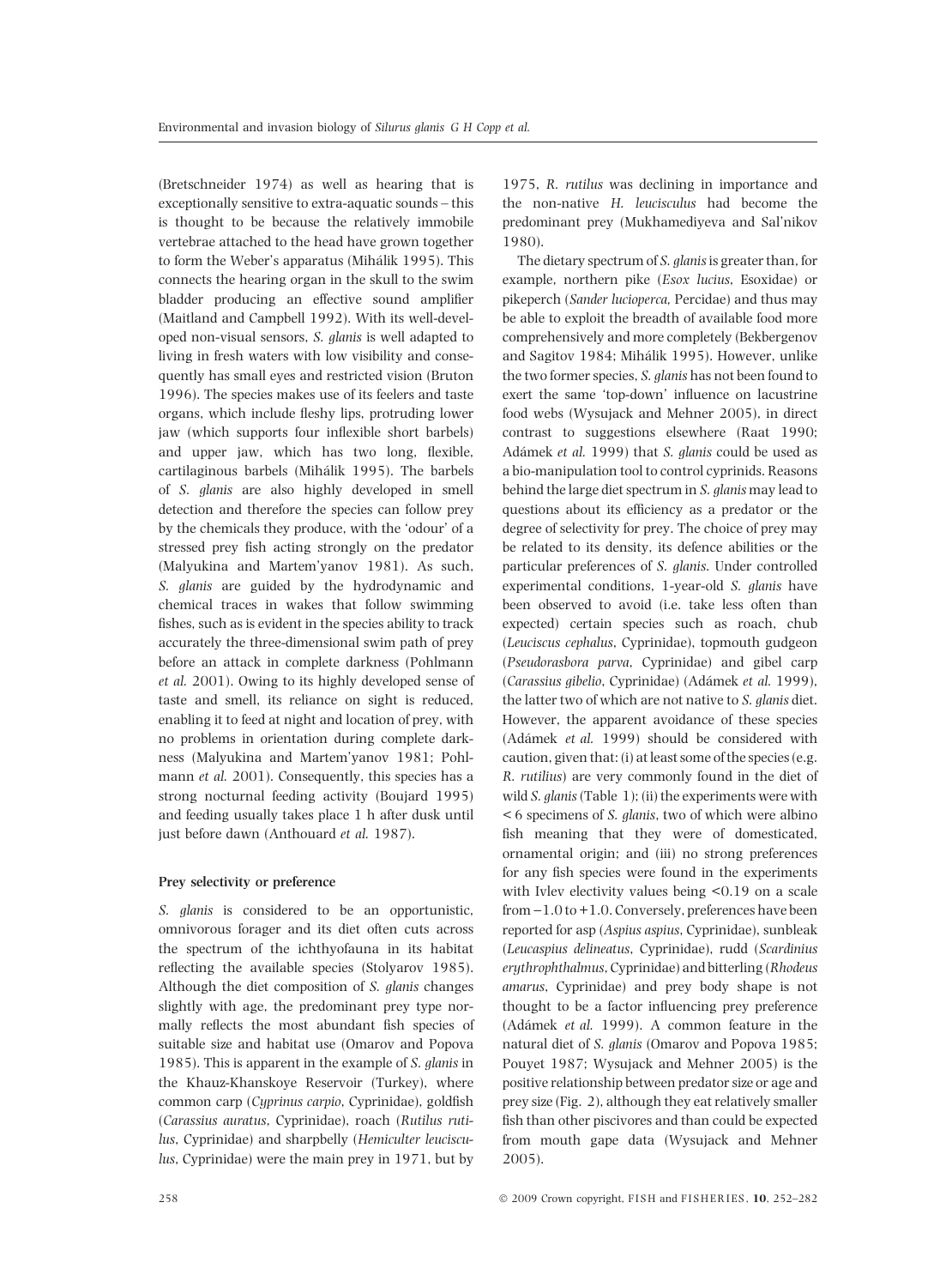| Order              | Family          | Scientific name                      | Common name            | References <sup>1</sup>                   |
|--------------------|-----------------|--------------------------------------|------------------------|-------------------------------------------|
| Acipenseriformes   | Acipenseridae   | Acipenser gueldenstaedtii            | Russian sturgeon       | (11)                                      |
|                    |                 | Acipenser stellatus                  | Starry sturgeon        | (11)                                      |
|                    |                 | Huso huso                            | Beluga                 | (11)                                      |
| Anguilliformes     | Anguillidae     | Anguilla anguilla                    | European eel           | (12)                                      |
| Atheriniformes     | Atherinidae     | Atherina boyeri                      | Big-scale sand smelt   | (5, 11)                                   |
| Clupeiformes       | Clupeidae       | Alosa sp.                            | Shads                  | (5, 7, 8)                                 |
|                    |                 | Alosa pontica                        | Danube shad            | (14)                                      |
|                    |                 | Clupeonella delicatula               | <b>Black Sea sprat</b> | (11)                                      |
| Cypriniformes      | Cobitidae       | Cobitis spp.                         | Loaches                | (1, 5, 8, 11)                             |
|                    |                 | Misgurnus fossilis                   | Weather loach          | (14)                                      |
|                    |                 | Cobitis taenia                       | Spined loach           | (14)                                      |
|                    | Cyprinidae      | Abramis brama                        | Common bream           | $(5-7, 9, 11, 12, 14)$                    |
|                    |                 | Alburnus alburnus                    | Bleak                  | $(1, 3, 5-9, 13, 14)$                     |
|                    |                 | Alburnoides bipunctatus              | Riffle minnow          | (14)                                      |
|                    |                 | Aspius aspius                        | asp                    | (5, 7, 14)                                |
|                    |                 | Barbus brachycephalus                | Aral barbel            | (2, 5)                                    |
|                    |                 | Barbus capito                        | Bulatmai barbel        | (1)                                       |
|                    |                 | Barbus lacerta                       | Kura barbel            | (1)                                       |
|                    |                 | <b>Barbus borysthenicus</b>          | Danube barbell         | (14)                                      |
|                    |                 | Blicca bjoerkna                      | Silver bream           | $(1, 5, 7-9, 12, 14)$                     |
|                    |                 | Capoeta capoeta                      | Transcaucasian barb    | (1)                                       |
|                    |                 | Capoetobrama kuschkewitschi          | Sharpray               | (2)                                       |
|                    |                 | Carassius carassius                  | Crucian carp           | (6, 10, 13, 14)                           |
|                    |                 | Chalcalburnus chalcoides             | Danube bleak           | (1, 5)                                    |
|                    |                 | Chondrostoma oxyrhynchum             | Terek nase             | (1)                                       |
|                    |                 | Chondrostoma soetta                  | Apennian nase          | (13)                                      |
|                    |                 | Cyprinus carpio                      | Common carp            | $(5-8, 10, 11)$                           |
|                    |                 | Gogio gobio                          | Gudgeon                | (1, 9)                                    |
|                    |                 | Hemiculter sp.<br>Leuciscus cephalus | Sharpbelly<br>Chub     | (10)                                      |
|                    |                 | Pelecus cultratus                    | Rasorfish              | (13)                                      |
|                    |                 | Rhodeus amarus                       | <b>Bitterling</b>      | (7)                                       |
|                    |                 | Rutilus aula                         | Apennian roach         | (5, 9)                                    |
|                    |                 | Rutilus frisii kutum                 | Caspian roach          | (13)<br>(6)                               |
|                    |                 | Rutilus rutilus                      | Roach                  |                                           |
|                    |                 | Scardinius erythrophthalmus          | Rudd                   | $(2, 3, 5-11, 14)$<br>$(5-9, 11, 12, 14)$ |
|                    |                 | Tinca tinca                          | Tench                  | $(4-8)$                                   |
|                    |                 | Vimba vimba                          | Vimba                  | (14)                                      |
|                    |                 | Vimba vimba persa                    | Vimba sub-species      | (6)                                       |
| Esociformes        | Esocidae        | Esox lucius                          | Northern pike          | $(6-8, 14)$                               |
| Gasterosteiformes  | Gasterosteidae  | Pungitius platygaster                | Southern stickleback   | (5, 6, 8)                                 |
|                    |                 | Gasterosteus aculeatus               | Threespine stickleback | (14)                                      |
| Mugiliformes       | Mugilidae       | unidentified                         | Mullets                | (5)                                       |
| Perciformes        | Centrarchidae   | Lepomis gibbosus                     | Pumpkinseed            | (9, 14)                                   |
|                    | Gobiidae        | Neogobius sp.                        | Goby species           | $(5-8, 11, 14)$                           |
|                    | Percidae        | Gymnocephalus cernuus                | Ruffe                  | (3, 12, 14)                               |
|                    |                 | Perca fluviatilis                    | Eurasian Perch         | $(3, 6-9, 11-12, 14)$                     |
|                    |                 | Sander lucioperca                    | Pikeperch              | $(4-5, 7-8, 11-12, 14)$                   |
| Petromyzontiformes | Petromyzontidae | Caspiomyzon wagneri                  | Caspian lamprey        | (1, 5)                                    |
| Pleuronectiformes  | Pleuronectidae  | <b>Platichthys flesus</b>            | Flounder               | (13)                                      |
| Salmoniformes      | Salmonidae      | Oncorhynchus mykiss                  | Rainbow trout          | (9)                                       |
| Siluriformes       | Ictaluridae     | Ameiurus melas                       | <b>Black bullhead</b>  | (9)                                       |
|                    | Siluridae       | S. glanis                            | European catfish       | (4, 5, 7, 14)                             |

Table 1 List in alphabetical order of fish species (order, family, scientific and common names) encountered in the natural diet of Silurus glanis.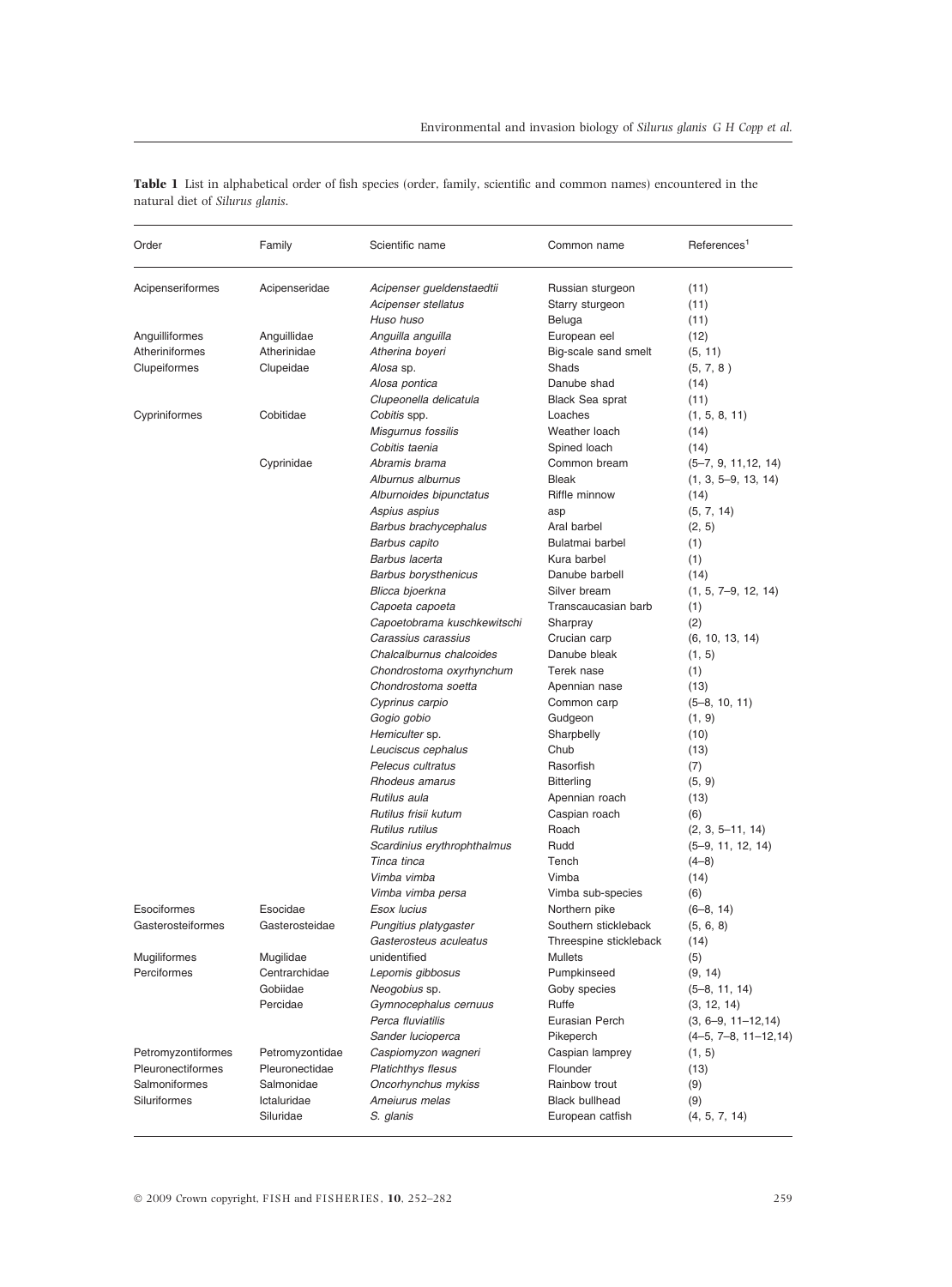Table 1 Continued.

| Order           | Family       | Scientific name                               | Common name                                      | References <sup>1</sup> |
|-----------------|--------------|-----------------------------------------------|--------------------------------------------------|-------------------------|
| Syngnathiformes | Syngnathidae | Syngnathus nigrolineatus<br>Nerophis ophidion | Black-striped pipefish<br>Staight nosed pipefish | (11)<br>(14)            |

<sup>1</sup>(1) Abdurakhmanov (1962); (2) Bekbergenov and Sagitov (1984); (3) Czarnecki et al. (2003); (4) Doğan Bora and Gül (2004); (5) Mamedov and Abbasov (1990); (6) Omarov and Popova (1985); (7) Orlova and Popova (1976); (8) Orlova and Popova (1987); (9) Pouyet (1987); (10) Mukhamediyeva and Sal'nikov (1980); (11) Stolyarov (1985); (12) Wysujack and Mehner (2005); (13) Rossi et al. (1991) and (14) Bruyenko (1971).





# Ontogenetic changes in diet

The onset of exogenous feeding in S. glanis begins just before depletion of the yolk sac, on about the fifth day after hatching (Bruyenko 1971). After depletion of the yolk sac, S. glanis larvae and juveniles are very lively and voracious looking for food both on the bottom and in open water (Mihálik 1995). The diet of juveniles (4–7 cm TL) is varied, but sometimes is composed exclusively of invertebrates (Orlova and Popova 1987). However, the diet can also be composed of benthic or mid-water column organisms, e.g. Chironomidae, Hemiptera, Diptera, Coleptera, Mysidacea, Daphnidae (Bekbergenov and Sagitov 1984), as well as young-of-the-year (YoY) fishes (Table 2). The rapidly growing YoY S. glanis soon begin to look for larger items living on the bottom and in the littoral zone (Mihálik 1995). In S. glanis larvae of 11–20 mm TL, diet consists of Copepoda, Cladocera, Oligocheta and Tendipedidae, with Copepoda being most frequent food. Copepoda disappears from diet of S. glanis larvae of 21–34 mm TL. For S. glanis larvae, Oligocheta and Amphipoda are the most frequent food item (Bruyenko 1971). However, during their first year (5–12 cm TL), S. glanis take an increasing proportion of YoY fishes as prey

(Stolyarov 1985; Orlova and Popova 1987), with prey sizes ranging from 3.0–3.3 cm TL (Bruyenko 1971). Vegetal detritus can constitute up to 17.8% of juvenile diet (Theouov and Gousseva 1977). If food availability is low, then cannibalism can occur, with larger individuals taking smaller, less-developed specimens (Mihálik 1995). At age 2 years, S. glanis juveniles feed mainly on cyprinid fishes, although gammarid amphipods may represent about 10% of the diet (Orlova and Popova 1987; Tables 1 and 2), and in the Danube delta (Ukraine, Moldova), crayfish represent up to 67.3% of diet (Bruyenko 1971). Beginning at age 3 years (up to 30 cm TL), dietary breadth increases considerably, with the proportion of non-fish prey being elevated during ages  $2+$  to  $4+$  (i.e. 25–30%), but decreasing to 7–15% thereafter (Orlova and Popova 1987).

The predatory behaviour of adult S. glanis is apparent in the diversity of their diet, which is composed mainly of fish items (Tables 1 and 2) although this is highly dependant of the number of S. glanis specimens examined (Fig. 3). In some Spanish populations, the diet is based on red swamp crayfish (Procambarus clarkii, Astacidae) rather than fish (Carol 2007). The maximal fish prey diversity reported in a single study was 15 species (Orlova and Popova 1976), based on the examination of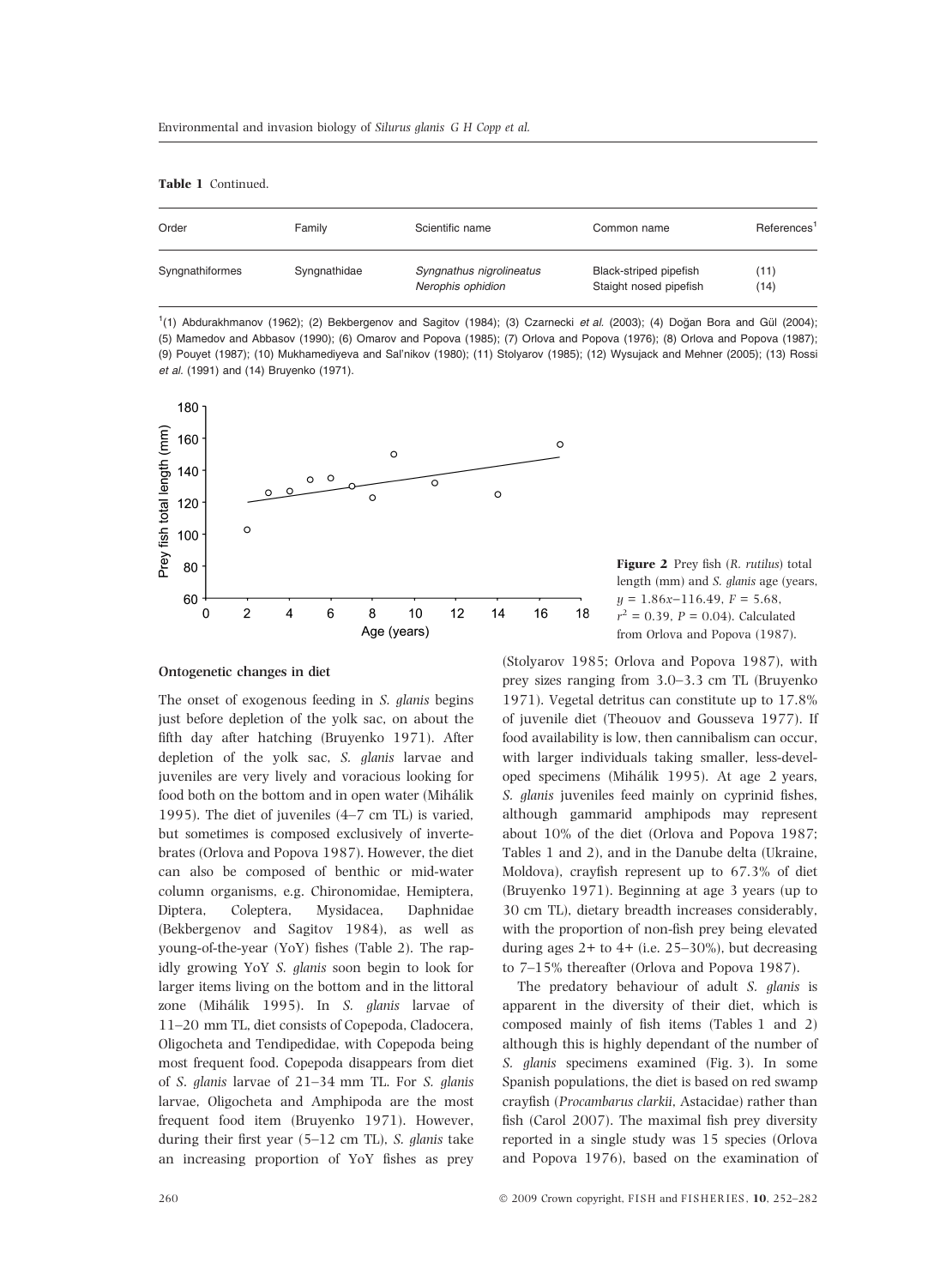| 162<br>10413<br>955<br>37<br>400<br>155<br>97<br>S. glanis (n)<br>n/a<br>50<br>23<br>n/a<br>1850<br>26<br>>2000<br>Size range (cm)<br>$40 - 160$<br>n/a<br>$20 - 180$<br>$5 - 100$<br>$54 - 96$<br>n/a n/a<br>n/a<br>$22 - 52$<br>$n/a$ 31-100<br>n/a<br>5–116 n/a<br>$\%$<br>n/a Juv >3+ 0-5<br>$2 - 12$ n/a<br>Juv&A<br>$0 - 26$<br>Age range (years)<br>$n/a$ $n/a$<br>n/a<br>n/a<br>n/a<br>Number of items<br>Fish items (Family)<br>$\overline{7}$<br>Acipenseridae<br>3<br>$\overline{7}$<br>Anguillidae<br>1<br>Atherinidae<br>1<br>14<br>1<br>Clupeidae<br>$\mathbf{1}$<br>1<br>36<br>$\mathbf{1}$<br>$\mathbf{1}$<br>1<br>Cobitidae<br>$\mathbf{1}$<br>$\mathbf{1}$<br>$\overline{2}$<br>36<br>$\overline{c}$<br>$\mathbf{1}$<br>8<br>6<br>3<br>$\overline{c}$<br>11<br>9<br>9<br>$\overline{7}$<br>5<br>10<br>100<br>Cyprinidae<br>1<br>4<br>4<br>4<br>Esocidae<br>1<br>$\mathbf{1}$<br>$\mathbf{1}$<br>$\mathbf{1}$<br>29<br>Gasterosteidae<br>$\mathbf{1}$<br>$\mathbf{1}$<br>$\mathbf{1}$<br>1<br>29<br>$\mathbf{1}$<br>$\overline{7}$<br>Mugilidae<br>Centrarchidae<br>1<br>$\mathbf{1}$<br>14<br>Gobiidae<br>$\mathbf{1}$<br>1<br>1<br>43<br>1<br>1<br>1<br>$\overline{2}$<br>$\mathbf{1}$<br>$\mathbf{1}$<br>$\overline{2}$<br>$\overline{c}$<br>$\overline{2}$<br>3<br>3<br>71<br>Percidae<br>1<br>1<br>Petromyzontidae<br>$\mathbf{1}$<br>14<br>1<br>$\overline{7}$<br>Salmonidae<br>1<br>Pleuronectidae<br>1<br>$\overline{7}$<br>Ictaluridae<br>1<br>$\overline{7}$<br>Siluridae<br>1<br>$\mathbf{1}$<br>1<br>29<br>1<br>14<br>1<br>Syngnathidae<br>1<br><b>Totals</b><br>11<br>3<br>3<br>20<br>13<br>15<br>13<br>11<br>14<br>8<br>6<br>22<br>4<br>4 |
|--------------------------------------------------------------------------------------------------------------------------------------------------------------------------------------------------------------------------------------------------------------------------------------------------------------------------------------------------------------------------------------------------------------------------------------------------------------------------------------------------------------------------------------------------------------------------------------------------------------------------------------------------------------------------------------------------------------------------------------------------------------------------------------------------------------------------------------------------------------------------------------------------------------------------------------------------------------------------------------------------------------------------------------------------------------------------------------------------------------------------------------------------------------------------------------------------------------------------------------------------------------------------------------------------------------------------------------------------------------------------------------------------------------------------------------------------------------------------------------------------------------------------------------------------------------------------------------------------------------------------------------------------------------------------|
|                                                                                                                                                                                                                                                                                                                                                                                                                                                                                                                                                                                                                                                                                                                                                                                                                                                                                                                                                                                                                                                                                                                                                                                                                                                                                                                                                                                                                                                                                                                                                                                                                                                                          |
|                                                                                                                                                                                                                                                                                                                                                                                                                                                                                                                                                                                                                                                                                                                                                                                                                                                                                                                                                                                                                                                                                                                                                                                                                                                                                                                                                                                                                                                                                                                                                                                                                                                                          |
|                                                                                                                                                                                                                                                                                                                                                                                                                                                                                                                                                                                                                                                                                                                                                                                                                                                                                                                                                                                                                                                                                                                                                                                                                                                                                                                                                                                                                                                                                                                                                                                                                                                                          |
|                                                                                                                                                                                                                                                                                                                                                                                                                                                                                                                                                                                                                                                                                                                                                                                                                                                                                                                                                                                                                                                                                                                                                                                                                                                                                                                                                                                                                                                                                                                                                                                                                                                                          |
|                                                                                                                                                                                                                                                                                                                                                                                                                                                                                                                                                                                                                                                                                                                                                                                                                                                                                                                                                                                                                                                                                                                                                                                                                                                                                                                                                                                                                                                                                                                                                                                                                                                                          |
|                                                                                                                                                                                                                                                                                                                                                                                                                                                                                                                                                                                                                                                                                                                                                                                                                                                                                                                                                                                                                                                                                                                                                                                                                                                                                                                                                                                                                                                                                                                                                                                                                                                                          |
|                                                                                                                                                                                                                                                                                                                                                                                                                                                                                                                                                                                                                                                                                                                                                                                                                                                                                                                                                                                                                                                                                                                                                                                                                                                                                                                                                                                                                                                                                                                                                                                                                                                                          |
|                                                                                                                                                                                                                                                                                                                                                                                                                                                                                                                                                                                                                                                                                                                                                                                                                                                                                                                                                                                                                                                                                                                                                                                                                                                                                                                                                                                                                                                                                                                                                                                                                                                                          |
|                                                                                                                                                                                                                                                                                                                                                                                                                                                                                                                                                                                                                                                                                                                                                                                                                                                                                                                                                                                                                                                                                                                                                                                                                                                                                                                                                                                                                                                                                                                                                                                                                                                                          |
|                                                                                                                                                                                                                                                                                                                                                                                                                                                                                                                                                                                                                                                                                                                                                                                                                                                                                                                                                                                                                                                                                                                                                                                                                                                                                                                                                                                                                                                                                                                                                                                                                                                                          |
|                                                                                                                                                                                                                                                                                                                                                                                                                                                                                                                                                                                                                                                                                                                                                                                                                                                                                                                                                                                                                                                                                                                                                                                                                                                                                                                                                                                                                                                                                                                                                                                                                                                                          |
|                                                                                                                                                                                                                                                                                                                                                                                                                                                                                                                                                                                                                                                                                                                                                                                                                                                                                                                                                                                                                                                                                                                                                                                                                                                                                                                                                                                                                                                                                                                                                                                                                                                                          |
|                                                                                                                                                                                                                                                                                                                                                                                                                                                                                                                                                                                                                                                                                                                                                                                                                                                                                                                                                                                                                                                                                                                                                                                                                                                                                                                                                                                                                                                                                                                                                                                                                                                                          |
|                                                                                                                                                                                                                                                                                                                                                                                                                                                                                                                                                                                                                                                                                                                                                                                                                                                                                                                                                                                                                                                                                                                                                                                                                                                                                                                                                                                                                                                                                                                                                                                                                                                                          |
|                                                                                                                                                                                                                                                                                                                                                                                                                                                                                                                                                                                                                                                                                                                                                                                                                                                                                                                                                                                                                                                                                                                                                                                                                                                                                                                                                                                                                                                                                                                                                                                                                                                                          |
|                                                                                                                                                                                                                                                                                                                                                                                                                                                                                                                                                                                                                                                                                                                                                                                                                                                                                                                                                                                                                                                                                                                                                                                                                                                                                                                                                                                                                                                                                                                                                                                                                                                                          |
|                                                                                                                                                                                                                                                                                                                                                                                                                                                                                                                                                                                                                                                                                                                                                                                                                                                                                                                                                                                                                                                                                                                                                                                                                                                                                                                                                                                                                                                                                                                                                                                                                                                                          |
|                                                                                                                                                                                                                                                                                                                                                                                                                                                                                                                                                                                                                                                                                                                                                                                                                                                                                                                                                                                                                                                                                                                                                                                                                                                                                                                                                                                                                                                                                                                                                                                                                                                                          |
|                                                                                                                                                                                                                                                                                                                                                                                                                                                                                                                                                                                                                                                                                                                                                                                                                                                                                                                                                                                                                                                                                                                                                                                                                                                                                                                                                                                                                                                                                                                                                                                                                                                                          |
|                                                                                                                                                                                                                                                                                                                                                                                                                                                                                                                                                                                                                                                                                                                                                                                                                                                                                                                                                                                                                                                                                                                                                                                                                                                                                                                                                                                                                                                                                                                                                                                                                                                                          |
|                                                                                                                                                                                                                                                                                                                                                                                                                                                                                                                                                                                                                                                                                                                                                                                                                                                                                                                                                                                                                                                                                                                                                                                                                                                                                                                                                                                                                                                                                                                                                                                                                                                                          |
|                                                                                                                                                                                                                                                                                                                                                                                                                                                                                                                                                                                                                                                                                                                                                                                                                                                                                                                                                                                                                                                                                                                                                                                                                                                                                                                                                                                                                                                                                                                                                                                                                                                                          |
|                                                                                                                                                                                                                                                                                                                                                                                                                                                                                                                                                                                                                                                                                                                                                                                                                                                                                                                                                                                                                                                                                                                                                                                                                                                                                                                                                                                                                                                                                                                                                                                                                                                                          |
| Non-fish items                                                                                                                                                                                                                                                                                                                                                                                                                                                                                                                                                                                                                                                                                                                                                                                                                                                                                                                                                                                                                                                                                                                                                                                                                                                                                                                                                                                                                                                                                                                                                                                                                                                           |
| Invertebrates                                                                                                                                                                                                                                                                                                                                                                                                                                                                                                                                                                                                                                                                                                                                                                                                                                                                                                                                                                                                                                                                                                                                                                                                                                                                                                                                                                                                                                                                                                                                                                                                                                                            |
| Nematoda - Cestoda<br>1<br>1<br>14                                                                                                                                                                                                                                                                                                                                                                                                                                                                                                                                                                                                                                                                                                                                                                                                                                                                                                                                                                                                                                                                                                                                                                                                                                                                                                                                                                                                                                                                                                                                                                                                                                       |
| $\overline{7}$<br>Scyphozoa<br>1                                                                                                                                                                                                                                                                                                                                                                                                                                                                                                                                                                                                                                                                                                                                                                                                                                                                                                                                                                                                                                                                                                                                                                                                                                                                                                                                                                                                                                                                                                                                                                                                                                         |
| Crustaceans<br>$\overline{2}$<br>$\overline{2}$<br>6<br>$\mathbf{1}$<br>$\mathbf{1}$<br>$\mathbf{1}$<br>$\mathbf{1}$<br>$\mathbf{1}$<br>$\mathbf{1}$<br>1<br>$\mathbf{1}$<br>79                                                                                                                                                                                                                                                                                                                                                                                                                                                                                                                                                                                                                                                                                                                                                                                                                                                                                                                                                                                                                                                                                                                                                                                                                                                                                                                                                                                                                                                                                          |
| $\overline{2}$<br>$\overline{7}$<br>Annelida                                                                                                                                                                                                                                                                                                                                                                                                                                                                                                                                                                                                                                                                                                                                                                                                                                                                                                                                                                                                                                                                                                                                                                                                                                                                                                                                                                                                                                                                                                                                                                                                                             |
| $\mathbf{1}$<br>9<br>3<br>$\overline{2}$<br>$\mathbf{1}$<br>43<br>Insects<br>1                                                                                                                                                                                                                                                                                                                                                                                                                                                                                                                                                                                                                                                                                                                                                                                                                                                                                                                                                                                                                                                                                                                                                                                                                                                                                                                                                                                                                                                                                                                                                                                           |
| <b>Molluscs</b><br>$\mathbf{1}$<br>$\mathbf{1}$<br>21<br>1                                                                                                                                                                                                                                                                                                                                                                                                                                                                                                                                                                                                                                                                                                                                                                                                                                                                                                                                                                                                                                                                                                                                                                                                                                                                                                                                                                                                                                                                                                                                                                                                               |
| Plants<br>$\overline{7}$<br>1                                                                                                                                                                                                                                                                                                                                                                                                                                                                                                                                                                                                                                                                                                                                                                                                                                                                                                                                                                                                                                                                                                                                                                                                                                                                                                                                                                                                                                                                                                                                                                                                                                            |
| Vertebrates                                                                                                                                                                                                                                                                                                                                                                                                                                                                                                                                                                                                                                                                                                                                                                                                                                                                                                                                                                                                                                                                                                                                                                                                                                                                                                                                                                                                                                                                                                                                                                                                                                                              |
| <b>Birds</b><br>29<br>$\mathbf{1}$<br>1<br>$\mathbf{1}$<br>1                                                                                                                                                                                                                                                                                                                                                                                                                                                                                                                                                                                                                                                                                                                                                                                                                                                                                                                                                                                                                                                                                                                                                                                                                                                                                                                                                                                                                                                                                                                                                                                                             |
| 1<br>$\mathbf{1}$<br>36<br>Frogs<br>1<br>1<br>1                                                                                                                                                                                                                                                                                                                                                                                                                                                                                                                                                                                                                                                                                                                                                                                                                                                                                                                                                                                                                                                                                                                                                                                                                                                                                                                                                                                                                                                                                                                                                                                                                          |
| 9<br>$\overline{2}$<br>$\mathbf{1}$<br>$\overline{4}$<br>3<br>3<br>$\overline{2}$<br>$\overline{2}$<br>3<br>3<br>10<br><b>Totals</b><br>$\mathbf 0$<br>6<br>4                                                                                                                                                                                                                                                                                                                                                                                                                                                                                                                                                                                                                                                                                                                                                                                                                                                                                                                                                                                                                                                                                                                                                                                                                                                                                                                                                                                                                                                                                                            |

Table 2 Review of Silurus glanis diet studies, with the number of specimens examined (n), the reported size and age ranges, and the number food items (fish, non-fish) listed in alphabetical order (Juv = juvenile, A = adult) and their proportions (%).

 $(1)$  Abdurakhmanov (1962); (2) Bekbergenov and Sagitov (1984); (3) Czarnecki et al. (2003); (4) Doğan Bora and Gül (2004); (5) Mamedov and Abbasov (1990); (6) Omarov and Popova (1985); (7) Orlova and Popova (1976); (8) Orlova and Popova (1987); (9) Pouyet (1987); (10) Mukhamediyeva and Sal'nikov (1980); (11) Stolyarov (1985); (12) Wysujack and Mehner (2005), (13) Rossi et al. (1991), and (14) Bruyenko (1971).

10 413 specimens, with 20 species observed in >2000 examined S. glanis (Bruyenko 1971; Mamedov and Abbasov 1990). However, across a range of dietary studies on S. glanis, at least 47 fish species have been reported (Table 1) including freshwater or diadromous, e.g. European eel (Anguilla anguilla, Anguillidae), Russian sturgeon (Acipenser gueldenstaedtii, Acipenseridae) species, as well as native or non-native species, e.g. pumpkinseed (Lepomis gibbosus, Centrarchidae), black bullhead (Ameiurus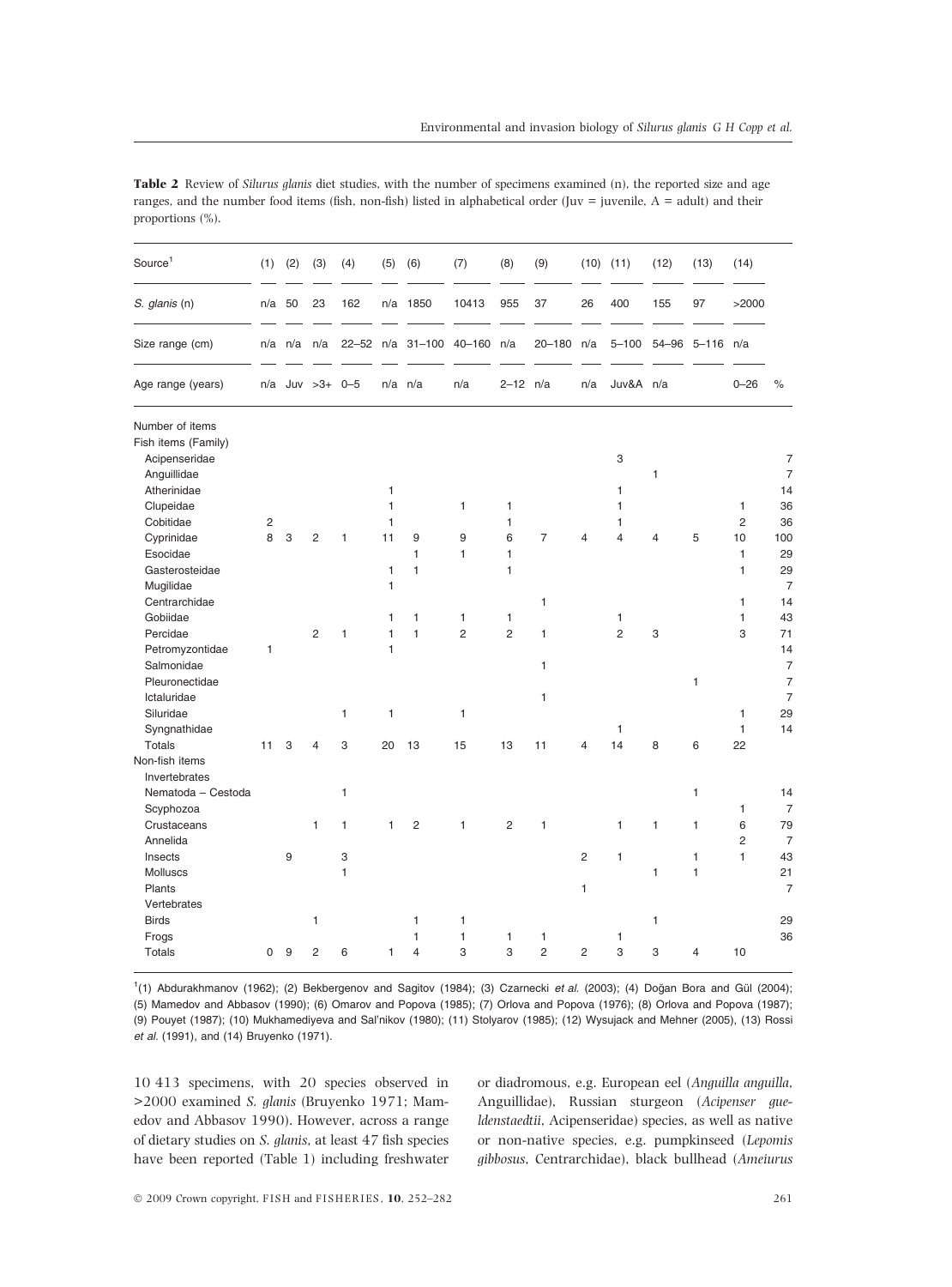

Figure 3 Number of prey fish items observed in the diet of S. glanis according to the number of individuals studied (data log-transformed,  $y = 4.39x-1.55$ ,  $F = 13.80$ ,  $r^2 = 0.61$ ,  $P = 0.005$ ). See Table 2 for references of diet contents.

melas, Ictaluridae) (Abdurakhmanov and Kasymov 1962; Orlova and Popova 1976, 1987; Mukhamediyeva and Sal'nikov 1980; Bekbergenov and Sagitov 1984; Omarov and Popova 1985; Stolyarov 1985; Pouyet 1987; Mamedov and Abbasov 1990; Czarnecki et al. 2003; Doğan Bora and Gül 2004; Wysujack and Mehner 2005). Species of the family Cyprinidae were recorded as prey in all of the 14 studies of S. glanis diet subjected to review (Table 2) and represented half of the 54 reported prey species of S. glanis. Percidae (three species) occurred in 71% of the reviewed studies (Table 2), followed by Gobiidae (43%), Cobitidae and Clupeidae (both 36%), with cannibalism reported in 29% of the investigations. Non-fish prey items were reported in virtually all studies including vertebrates, invertebrates or plants (Table 2): crustaceans (79% of the studies; specifically crayfish = up to  $57\%$ ), Amphibia (specifically frogs: 36%), insects (43%) and birds (29%, especially young waterfowl). Exceptional prey items include small mammals such as rodents (Wheeler 1969; Lever 1977; Greenhalgh 1999; Czarnecki et al. 2003).

#### Seasonal changes in diet

The intensity of food intake and the rate of metabolism are mainly dependant on water temperature. For this reason, food intake is most intensive during the spring and generally falls to a minimum in winter (Mihálik 1995). The proportion of empty stomachs decreases considerably with increasing water temperature (Wysujack and Mehner 2005), emphasizing the link between thermal conditions and prey abundance, which can vary between regions (Omarov and Popova 1985). In the Volga delta and the Arakum Reservoir within the River Terek delta, feeding season generally lasts about 8 months (Fig. 4), starting in spring with the most intensive feeding taking place in April to May and also in August (Orlova and Popova 1976; Omarov and Popova 1985). But, there have been reports (reviewed in Omarov and Popova 1985) of feeding seasons lasting all year in the Kura River and also of winter as the main feeding period, for example in the Tsimlyansk Reservoir on the River Amur-Dar'ya.



Figure 4 Monthly evolution from April to October of the mean daily ration, expressed as a percentage of body weight (%) of S. glanis of variable size ranges. Fish were sampled in 1970 and 1971 in the Volga Delta (from Orlova and Popova 1976) and in 1976 in the Arakum reservoirs (from Omarov and Popova 1985).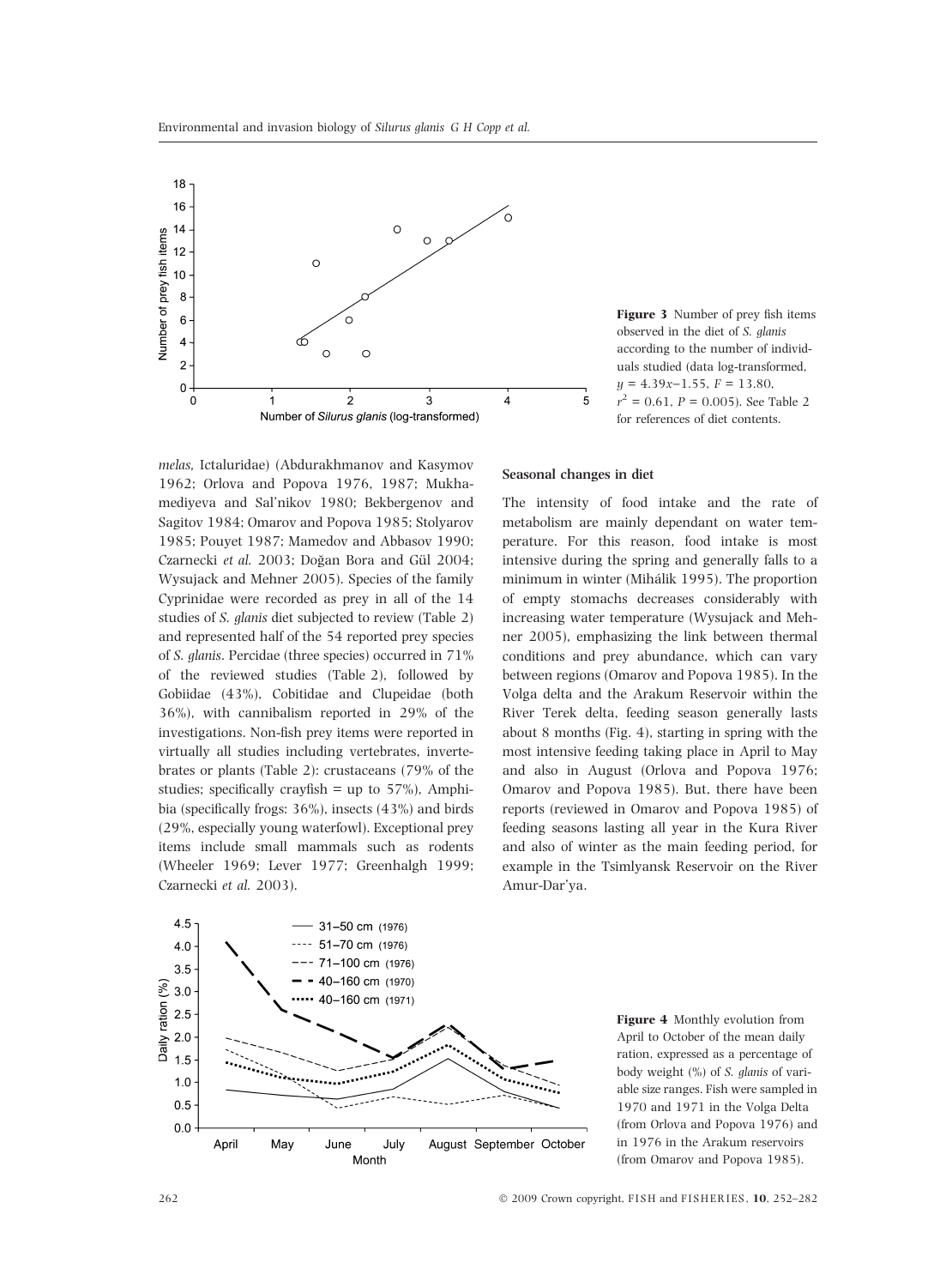Nonetheless, in native populations, the seasonal increase in feeding usually begins when waters start to warm in spring, when prey species start to become abundant, such as with the spawning of migratory species (Bruyenko 1971; Omarov and Popova 1985; Orlova and Popova 1987). At this time, only about 43–52% of S. glanis stomachs are empty (Omarov and Popova 1985). Food availability drops during June–July (Fig. 4), as semi-migratory fish move to deeper waters and feeding intensity of S. glanis incidentally declines, with about 70–78% of S. glanis having empty stomachs (Orlova and Popova 1976; Omarov and Popova 1985). With the continued rise in water temperatures during August, the availability of the riverine fishes is the highest and feeding intensity rises to the point where only 20–25% of S. glanis were found to have empty stomachs (Omarov and Popova 1985). Feeding intensity usually drops significantly from September as temperatures decrease and ceases completely when temperatures are below  $7-12$  °C (Abdullayev et al. 1978; Omarov and Popova 1985). In fact, the species practically does not feed from November to March (Bruyenko 1971; Omarov and Popova 1985), when it hibernates in deep holes among tree roots (Greenhalgh 1999).

Comparable seasonal variations in feeding habits seem to be observed outside of its native range, although dietary data on introduced populations is very limited (Pouyet 1987; Rossi et al. 1991; Carol 2007). Of particular interest in recent studies made between March 2003 and June 2006 of S. glanis diet in reservoirs and canals of northeast Spain (Catalan region) was the predominance in terms of percentage biomass of non-native crayfish and fish species in the diet (Carol 2007). Iberian endemic fishes are not adapted to the conditions in the man-made reservoirs, where non-native species normally dominate the fish assemblages (Godinho et al. 1998; Carol et al. 2007a). Introduced P. clarkii was present in S. glanis diet from all Catalan study sites, which included man-made canals of the Ebro delta and river reservoirs, exceeding 80% (in biomass) of the diet in one reservoir (Carol 2007). Of the non-native fishes, C. carpio, R. rutilus and bleak (Alburnus alburnus, Cyprinidae) made up the greatest percentage of the biomass, with other non-native species, i.e. S. lucioperca, L. gibbosus, largemouth bass (Micropterus salmoides, Centrarchidae), representing up to 15% of the biomass in one reservoir. The only endemic species forming a high proportion of the

 $\odot$  2009 Crown copyright, FISH and FISHERIES, 10, 252–282 263

biomass was the Iberian barbel (Barbus graellsii, Cyprinidae) and this was in the artificial canals of the Ebro delta only (Carol 2007).

# Age and growth

## Age and ageing

The age of S. glanis is usually estimated by the analysis of sections of the pectoral bony fin ray (Harka 1984; Harka and Bíró 1990; Horoszewicz and Backiel 2003) or less frequently using vertebrae and otoliths (Planche 1987a, b; Rossi et al. 1991; Fig. 5). Horoszewicz and Backiel (2003) found, with reared fish of known age, that some fish may display juvenile rings that are not true annuli. They also suggested that the growth of the haemal tube of the ray may damage the first annuli. For purposes of growth back-calculation, Harka and Bíró (1990) recommend the measurement of 'oral radii' instead of the larger caudal stems, because of allometric growth and hence possible biases.

### Ontogeny and growth

S. glanis is a species characterized by a high growth rate (Orlova 1989), with the greatest production and consumption in juveniles (Raat 1990). Growth is most intensive in the first year of life and yearlings can reach 38–48 cm TL (Orlova 1989). Intensive growth will carry on until about the age 6 or 7 after which the rate gradually decreases. Mean TL ranges 20–30 cm after 1 year (Wheeler 1969; Maitland and Campbell 1992), then about 40 cm TL at age 2, reaching 100 cm TL by 6–7 year (Wheeler 1969). With the onset of sexual maturation in age 3–4 year old fish, the annual increase in body length decreases down to 5–7 cm by age 14 (Orlova 1989). Growth in weight is quite slow in the first few years and then increases with age staying relatively high until the age of 20–30 years (Hochman 1966). The relative increase of weight is very high in maturing fish averaging 30% as compared to 6–10% of TL (Orlova 1989).

S. glanis growth takes place in annual spurts, usually during the warmer months of the spring and summer (Maitland and Campbell 1992), and as such is food and water temperature dependent (Lelek 1987; Greenhalgh 1999). Temperature actually regulates all metabolic processes from digestion, assimilation and egestion of food and S. glanis cannot digest food below 10  $^{\circ}$ C. The optimum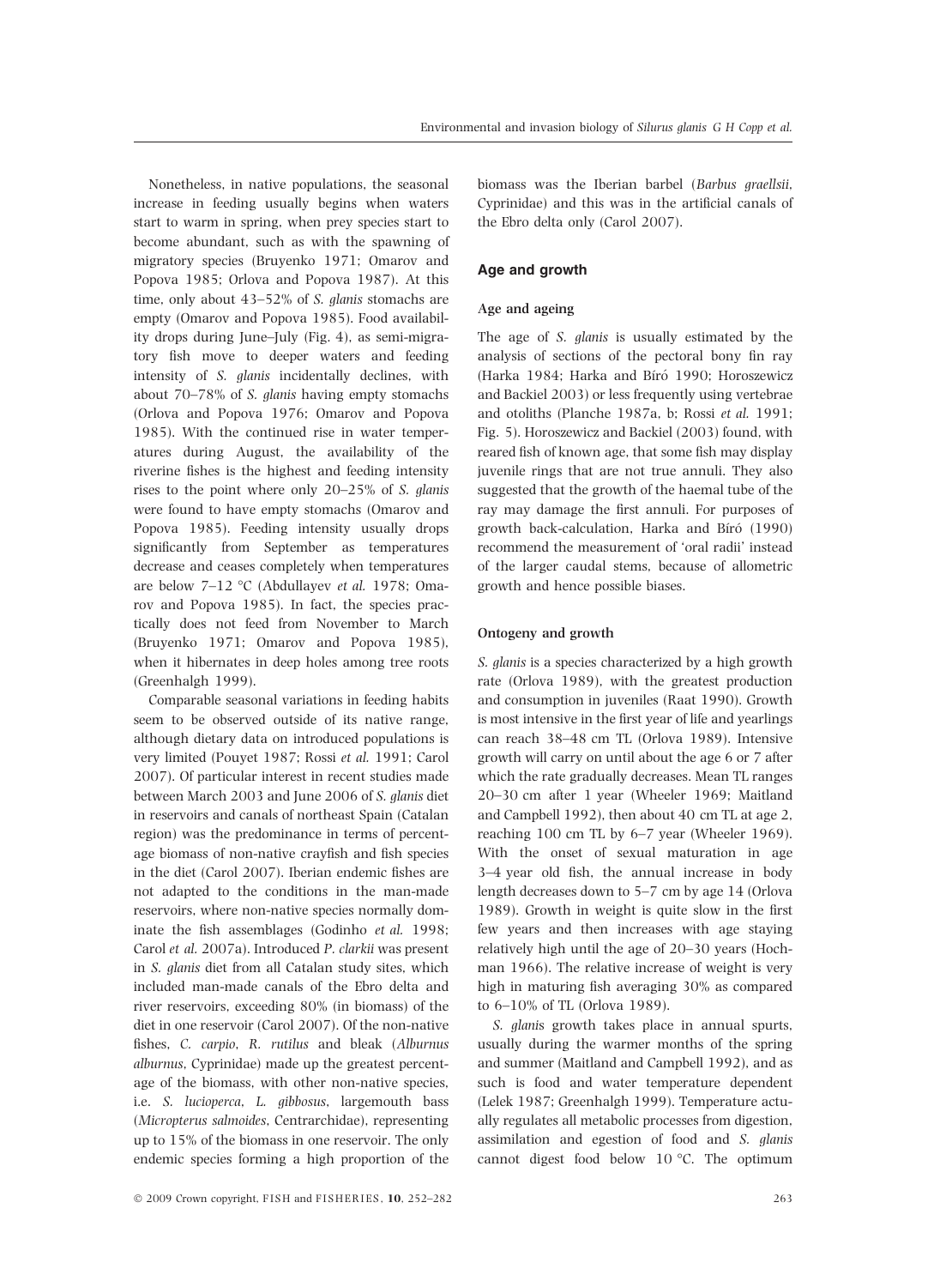

Figure 5 Back-calculated total length (cm) at age (year) of *S. glanis* for males ( $\odot$ ) and females ( $\bullet$ ). Fish were aged using three different tissues: (a) otolith ( $n = 25$ ), (b) vertebrae  $(n = 19)$  and (c) radius of the pectoral fin  $(n = 1165)$ . The von Bertalanffy growth curves are presented for males (dotted line) and females (full line). The errors-bars represent the standard deviations. Adapted from Planche (1987a, b) and Ciocan (1979).

temperature for growth and food conversion is in the range of  $25-28$  °C and food assimilation is reduced by half when water temperatures fall from 23–15 °C (Hilge 1985). Apart from natural influences, man-made factors such as fishing or water

pollution can also affect the growth of S. glanis (Mihálik 1995).

Inter-annual growth is highly irregular, both within and between cohorts, and these year-to-year variations are most likely related to fluctuations in favourable abiotic factors, such as temperature, food abundance or hydrological regime (Harka 1984). Variations in growth may even be because of the condition of the individual or migration into a microhabitat with more or less favourable feeding conditions (Hochman 1967) and cannibalism has been associated with higher growth rates in some cases.

## Sexual growth dimorphism

Contrary to relative growth, most studies of S. glanis longitudinal growth show that males have a higher growth rate than females (Fig. 5) and reach sexual maturity earlier. There is also a difference in mass growth rate between the sexes for the same length: males always have greater mass than females of the same age (Ciocan 1979). Overall, S. glanis growth rates are relatively similar for both sexes until the age of 4 or 5 years after which male growth increases considerably (Mohr 1957; Planche 1987a, b). However, some studies have reported differences at age 2 years (Ciocan 1979) and even by the end of the first year (Hochman 1967); differences between males and females were of about 5.5 cm TL at the end of the juvenile period, but this gap closes as males achieve maturity at about age 4, whereas female growth rates of the same age remain constant until maturity is reached, when growth also reduces (Hochman 1967). At age 10 years, differences between sexes are about 10 cm in Danish waters (Hochman 1967), with a length difference of 15 cm found in specimens of age 16+ (Mihálik 1995); at age 18+, the difference is about 20 cm (Bizjaev 1952). Therefore, the variations in body length and growth are wide and become greater with age (Harka 1984). Life span is 22 years for males and 16 years for females in the Volga Delta (Orlova 1989), with specimens of 26 years old having been observed in the Danube delta (Bruyenko 1971).

# Geographical variation in growth rates

Growth in S. glanis is highly variable (Harka 1984), depending upon habitat. In cool conditions, a 10-year-old S. glanis may only weigh 2 kg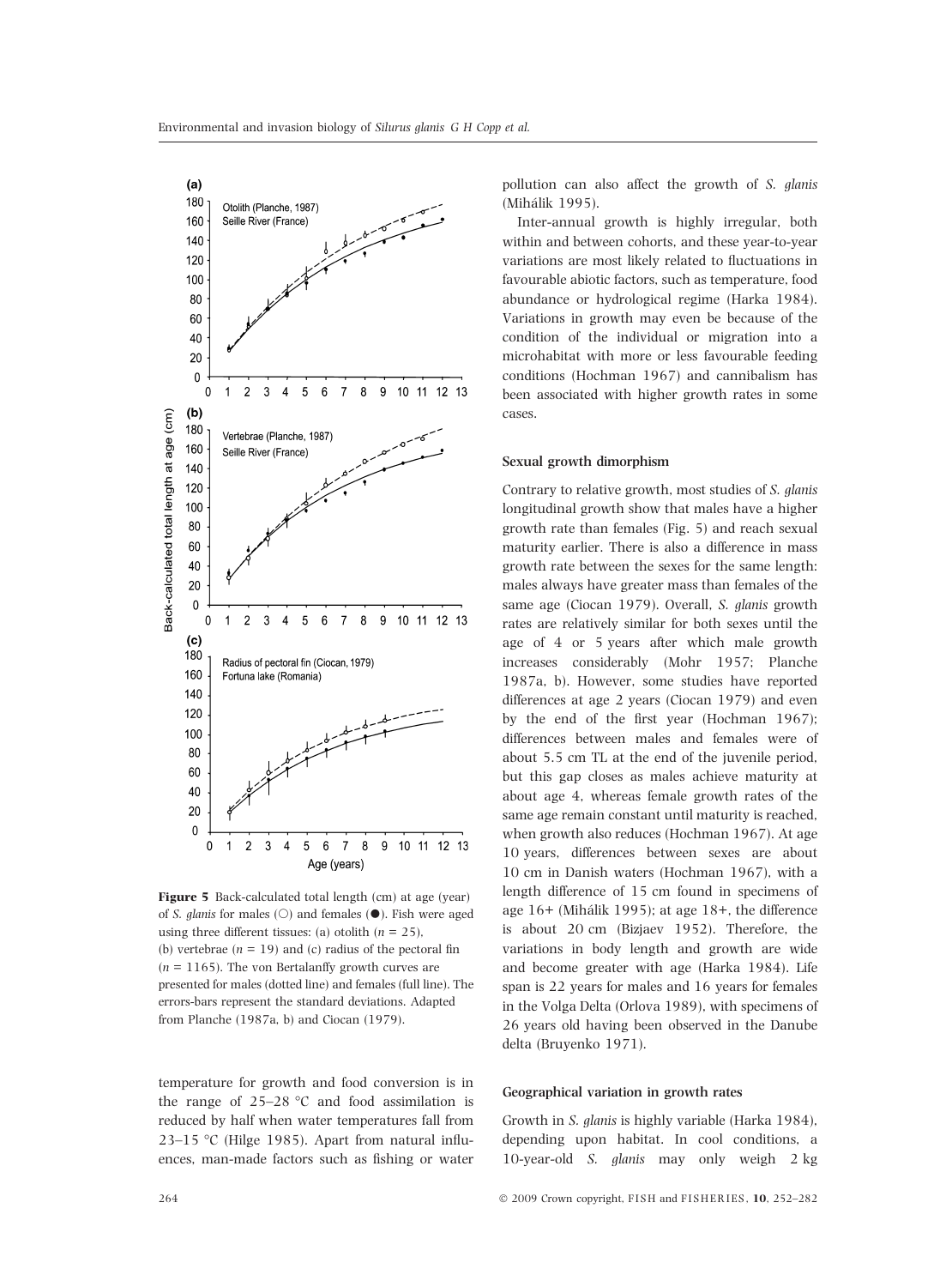(Greenhalgh 1999). Similarly, a specimen of 890 mm TL might be fast growing and aged 5 or slow growing and aged 9. As with length, there is much variation in the weight of individuals of the same age and same length (Hochman 1966; Ciocan 1979). Relatively rapid growth reported for S. glanis in Hungarian waters (Antos 1970; Antalfi-Tölg 1971) contrasts with the considerably slower growth rates (Table 3) reported for waters of the former Czechoslovakia (Hrbáček et al. 1952; Balon 1966; Hochman 1966; Sedlár and Geczö 1973; Tandon and Oliva 1977; Rossi et al. 1991). According to Harka (1984), S. glanis is the largest fish species inhabiting Hungarian waters, with early literature stating weights of 200–250 kg and lengths up to 3 m TL. The upper limit is 3.5 m TL in the River Tisza, but currently, *S. glanis* of  $\geq 2$  m TL are scarce. This has been attributed to various factors, for instance, reduced food supply and increased fishing intensity, but not to the genetic make-up of the species.

The largest and heaviest S. glanis reported in the literature were caught in the River Dnepr, where a maximum record of 5 m TL and 306 kg has been recorded near Krementchug (Berg 1949). S. glanis weighing  $\approx 300$  kg are no rarity in the River Volga and the Caspian Sea (Mihálik 1995), with specimens of  $\approx$  200 kg also being not so rare in the rivers Tcho and Syr-Darya, and S. glanis can exceed 2 m TL and 130 kg body weight in the Aral Sea basin (Zholdasova and Guseva 1987). In the rivers Nitra, Váh, Danube and Theiss, S. glanis growth was reported to be practically the same (Sedlár 1987), although growth in the River Theiss was a little faster than in the rivers Danube and Váh. Hochman (1966) estimated that if all optimal conditions were met, then S. glanis could reach a size of 1.2–2.5 kg after 3 years in a natural environment. To compare the growth performance of native and introduced populations of S. glanis (Table 3), the von Bertalanffy model (Ricker 1975) was applied to these data following Copp et al. (2004) in which the index of growth (in length) performance  $\phi'$  (Munro and Pauly 1983) was derived using von Bertalanffy parameters.  $\phi' = \log_{10}[k] + 2 \log_{10}[L_{\infty}],$  where k is the rate at which asymptotic length,  $L_{\infty}$ , is approached. No clear relationship with latitude was observed, but the growth trajectory of introduced populations, with a caveat for small sample size ( $n = 3$ , France, Italy, UK), appears to be higher in France and Italy than in the native range (Fig. 6), but in the UK, growth appears to be slower (Britton

 $\odot$  2009 Crown copyright, FISH and FISHERIES, 10, 252–282 265

et al. 2007). There does appear to be some effect of latitude in the three introduced populations, with TL at age being greater at lower latitudes in all ages except 1+ and 2+ (Table 3). Of these, note that the River Seille (France) population is included amongst the non-native populations because it is known to have been introduced into the Rhône catchment in 1857 after being absent since the Miocene or up to 2 million years ago. Condition factors are not often reported, but in the Khauzkhan Reservoir (Mukhamediyeva and Sal'nikov 1980), S. glanis were reported to have Fulton's condition values of  $0.48-1.11$  (mean = 0.77), with Clark's condition values of 0.46–0.96 (mean = 0.68).

# Reproduction

A cyclic process controlled by hormones, reproduction in S. glanis is influenced by environmental factors such as temperature and day length (Maitland and Campbell 1992). Having over-wintered in deep, slow-moving areas of the main channel, S. glanis move at the end of March–April, when temperatures are 8-10 °C (Berg 1949; Shikhshabekov 1978) undertaking short-distance migrations upstream to spawning grounds (Lelek 1987). In the lower River Danube, this migration is reported to take place in February and March at water temperatures of  $4-6$  °C (Ciolac 2004). In Central Europe, this migration generally takes place from the end of March to the beginning of April and in Eastern Europe, from the end of May until June. Pairing up of males and females takes place during the migration, so S. glanis arrives at the spawning site already in pairs (Mihálik 1995). Spawning begins when water temperatures reach a minimum temperature of 18-22 °C (Mohr 1957; Lever 1977; Shikhshabekov 1978) and occurs in the vegetated, marshy zones of lakes and flood plains (Wheeler 1969), such as in the deltas of wide rivers (Berg 1949). Preferred spawning substrata for S. glanis are riparian tree roots at moderate depths, which serve to provide shelter for the eggs (Lelek 1987). The spawning season lasts from mid-May to mid-June in the south of its range and from July to August in the north (Greenhalgh 1999). In reservoirs of the Dagestan region, the spawning of S. glanis extends over 2 months with no mass spawning (Shikhshabekov 1978) because the brood stock migrate into the spawning areas at different times. Similarly, the spawning period in the Manzelet Reservoir (Turkey) is even longer, extending from early June to August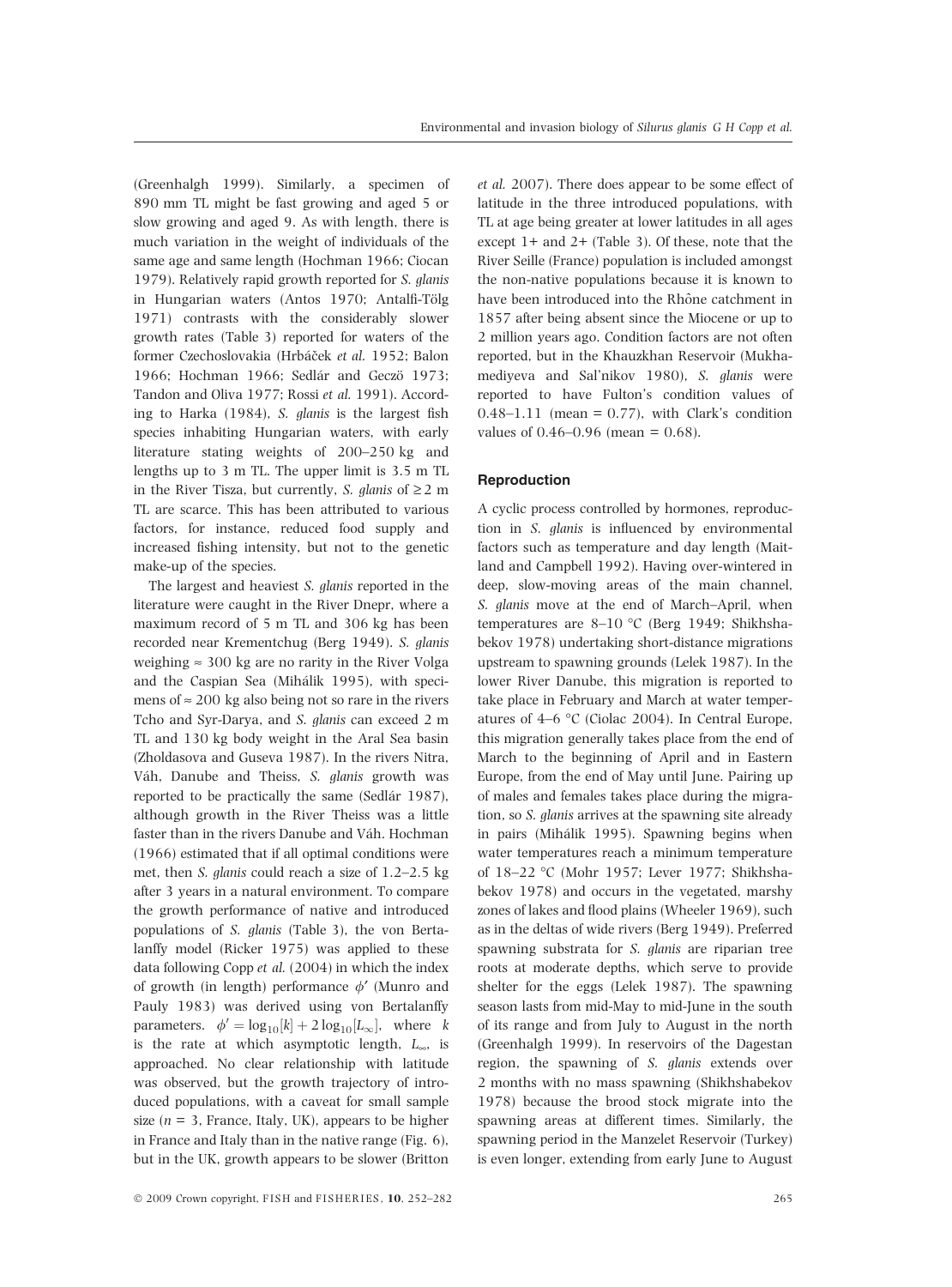|                            | TL at age                           |                 |                 |                |            |   |                                                    |                       |          |                               |                |                    |               |                |               |               |                |               |                |    |    |                                  |
|----------------------------|-------------------------------------|-----------------|-----------------|----------------|------------|---|----------------------------------------------------|-----------------------|----------|-------------------------------|----------------|--------------------|---------------|----------------|---------------|---------------|----------------|---------------|----------------|----|----|----------------------------------|
| Site                       | $\circ$                             |                 | $\sim$          | S              | 4          | Б | $\circ$                                            | $\overline{ }$        | $\infty$ | ၜ                             | $\overline{C}$ | $\frac{1}{2}$<br>₽ | $\frac{1}{2}$ | $\overline{4}$ | $\frac{5}{1}$ | $\frac{6}{1}$ | $\overline{1}$ | $\frac{8}{1}$ | $\overline{9}$ | 20 | 25 | Ref. <sup>2</sup>                |
| L. Dengizkul               |                                     | $\frac{8}{1}$   | 35              | င္စ            |            |   |                                                    |                       |          |                               |                |                    |               |                |               |               |                |               |                |    |    |                                  |
| L. Zeykul'                 | S                                   |                 | 36              | $\ddot{t}$     |            |   |                                                    |                       |          |                               |                |                    |               |                |               |               |                |               |                |    |    | EEEQE@@@@EE@@@@@@E@@@@@@@@@@@@@@ |
| L. Korpkul'                | S                                   | 23              |                 | $\frac{3}{4}$  |            |   |                                                    |                       |          |                               |                |                    |               |                |               |               |                |               |                |    |    |                                  |
| Farkhad Res.               | n/a                                 | $\overline{30}$ |                 | $\frac{4}{7}$  | 57         |   |                                                    |                       |          |                               |                |                    |               |                |               |               |                |               |                |    |    |                                  |
| L. Shorkul'                | 58%8                                | $\frac{6}{1}$   | 55 8 8 9 9      | 5558           | 3 2 3 3 5  |   |                                                    |                       |          |                               |                |                    |               |                |               |               |                |               |                |    |    |                                  |
| R. Vah                     |                                     | ္ဘာ             |                 |                |            |   |                                                    |                       |          |                               |                |                    |               |                |               |               |                |               |                |    |    |                                  |
| R. Nitra                   |                                     | $\frac{1}{2}$   |                 |                |            |   |                                                    |                       |          |                               |                |                    |               |                |               |               |                |               |                |    |    |                                  |
| R. Vah                     |                                     | $\frac{6}{5}$   | 25              |                |            |   |                                                    |                       |          |                               |                |                    |               |                |               |               |                |               |                |    |    |                                  |
| R. Nitra                   | న్                                  | $\frac{6}{1}$   | 29              | $\overline{4}$ |            |   |                                                    |                       |          |                               |                |                    |               |                |               |               |                |               |                |    |    |                                  |
| L. UlliShorkul'            | $\geq$                              | 22              | 39              |                | 63         |   |                                                    |                       |          |                               |                |                    |               |                |               |               |                |               |                |    |    |                                  |
| L. Karakyr                 | $\mathbf{E}$                        | 28              | 43              |                |            |   |                                                    |                       |          |                               |                |                    |               |                |               |               |                |               |                |    |    |                                  |
| R. Dyje                    | 8 요 요                               | $\frac{1}{4}$   |                 |                |            |   |                                                    |                       |          |                               |                |                    |               |                |               |               |                |               |                |    |    |                                  |
| L. Matita                  |                                     | 17              |                 |                |            |   |                                                    |                       |          |                               |                |                    |               |                |               |               |                |               |                |    |    |                                  |
| L. Gorgova                 |                                     | $\frac{6}{1}$   | 3.88885         | 28845489       | 888858888  |   |                                                    |                       |          |                               |                |                    |               |                |               |               |                |               |                |    |    |                                  |
| Aral Sea<br>L. PuiuPuiulet |                                     | ္စာ             |                 |                |            |   |                                                    |                       |          |                               |                |                    |               |                |               |               |                |               |                |    |    |                                  |
|                            | $rac{a}{b}$ $rac{c}{c}$ $rac{c}{c}$ | 20<br>23        |                 |                |            |   |                                                    |                       |          |                               |                |                    |               |                |               |               |                |               |                |    |    |                                  |
| L. Yaskha                  |                                     |                 |                 |                |            |   |                                                    |                       |          |                               |                |                    |               |                |               |               |                |               |                |    |    |                                  |
| Volga Delta                |                                     | $\overline{1}$  | 57              |                |            |   |                                                    |                       |          |                               |                |                    |               |                |               |               |                |               |                |    |    |                                  |
| L. Tuzgan                  |                                     | $^{28}$         | 45              |                |            |   |                                                    |                       |          |                               |                |                    |               |                |               |               |                |               |                |    |    |                                  |
| Volga Delta                | 58588                               | 35              | 58              | 5988           | 76         |   |                                                    |                       |          |                               |                |                    |               |                |               |               |                |               |                |    |    |                                  |
| R. Vah                     |                                     | Ξ               | $^{24}$         |                | 47         |   |                                                    |                       |          |                               |                |                    |               |                |               |               |                |               |                |    |    |                                  |
| L. Fortuna                 |                                     | $\overline{c}$  | $\overline{40}$ | 5778375        | 69         |   |                                                    |                       |          |                               |                |                    |               |                |               |               |                |               |                |    |    |                                  |
| Aral Sea                   |                                     |                 | SO              |                | 282842     |   |                                                    |                       |          |                               |                |                    |               |                |               |               |                |               |                |    |    |                                  |
| Kakhovka Res.              |                                     |                 | $\frac{1}{4}$   |                |            |   |                                                    |                       |          |                               |                |                    |               |                |               |               |                |               |                |    |    |                                  |
| R. Ural                    |                                     |                 | 58<br>27<br>25  |                |            |   |                                                    |                       |          |                               |                |                    |               |                |               |               |                |               |                |    |    |                                  |
| R. Danube                  |                                     | $\frac{4}{4}$   |                 |                |            |   |                                                    |                       |          |                               |                |                    |               |                |               |               |                |               |                |    |    |                                  |
| R. Tisza                   | 85222                               | $\overline{4}$  |                 |                |            |   |                                                    |                       |          |                               |                |                    |               |                |               |               |                |               |                |    |    |                                  |
| L. Lion                    |                                     | $\ddot{ }$      | 57              | 52             | 66         |   |                                                    |                       |          |                               |                |                    |               |                |               |               |                |               |                |    |    |                                  |
| Kuybyshev Res.             | 군                                   | ₽               | 29              | $\frac{8}{4}$  | 59         |   |                                                    |                       |          |                               |                |                    |               |                |               |               |                |               |                |    |    |                                  |
| L. Amudar'ya               | n/a                                 | $\frac{6}{1}$   | 27              | ್ಲಿ            | $\ddot{4}$ |   | 1988 RR 88 R F 8 F R & 8 8 8 8 R 8 8 R R 8 8 8 5 5 | $8855885385888888859$ |          | d g g g h g g g h g g h g g h | $588889$ $259$ |                    |               |                |               |               |                |               |                |    |    |                                  |
| L. Balkhash                | 오 군                                 | 24 29           | 49              | 57<br>58       | 88         |   |                                                    |                       |          |                               |                |                    |               |                |               |               |                |               |                |    |    |                                  |
| Tsimlyansk Res.            |                                     |                 |                 |                |            |   |                                                    |                       |          |                               |                |                    |               |                |               |               |                |               |                |    |    |                                  |

Table 3 Back-calculated total length (TL) at age of Silurus glanis populations from various sources in its native (upper part) and introduced (lower part) ranges.

Table 3 Back-calculated total length (TL) at age of Silurus glanis populations from various sources in its native (upper part) and introduced (lower part) ranges.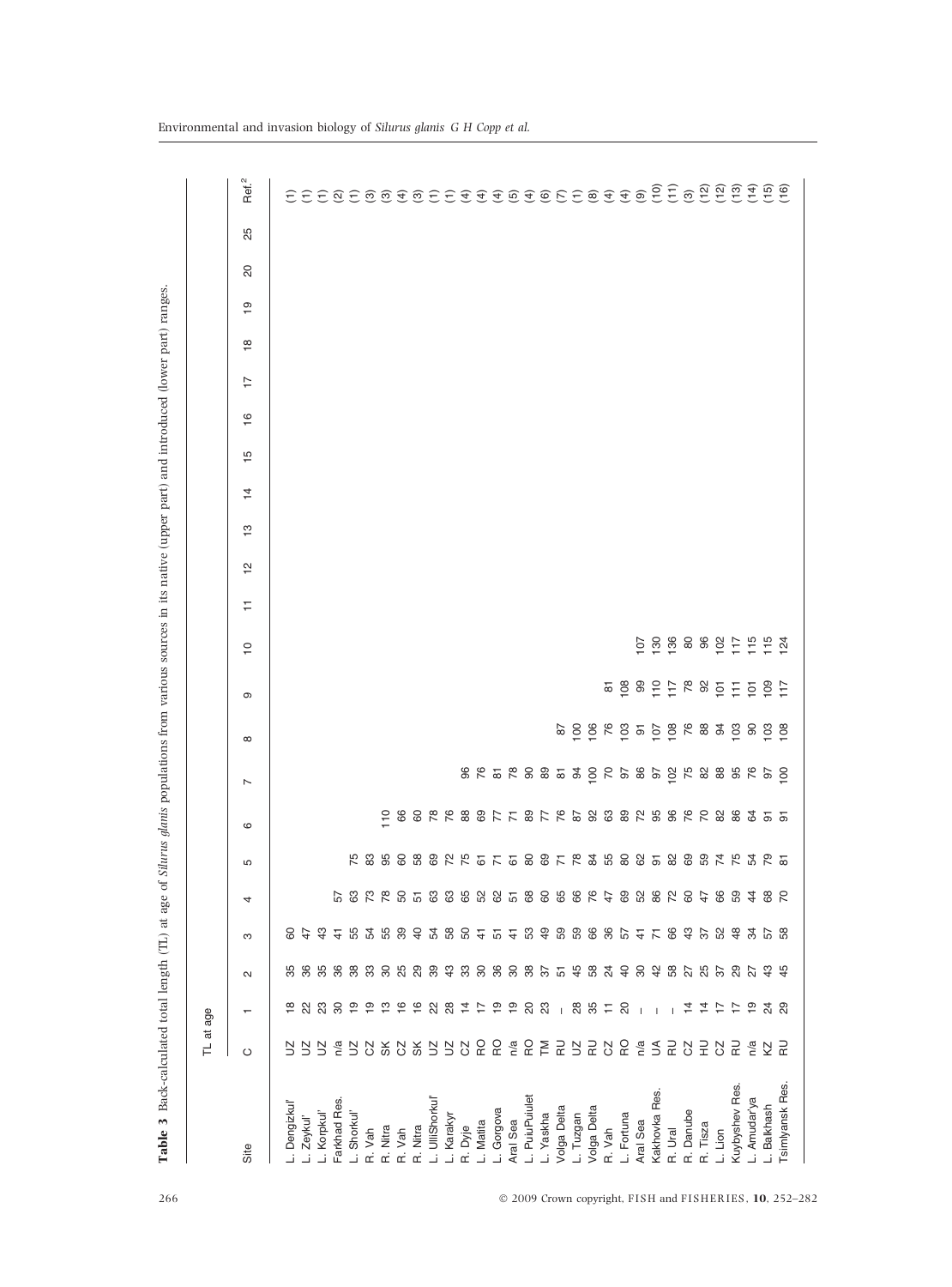|                                                                                                                                                                                                                                                                                                                                                                                                                                    | TL at age  |                 |              |                 |                                   |                 |                  |                  |                  |                 |                  |                 |                  |                 |                |                |               |                |               |                      |                |                                                                                                                                                                                                                                                    |
|------------------------------------------------------------------------------------------------------------------------------------------------------------------------------------------------------------------------------------------------------------------------------------------------------------------------------------------------------------------------------------------------------------------------------------|------------|-----------------|--------------|-----------------|-----------------------------------|-----------------|------------------|------------------|------------------|-----------------|------------------|-----------------|------------------|-----------------|----------------|----------------|---------------|----------------|---------------|----------------------|----------------|----------------------------------------------------------------------------------------------------------------------------------------------------------------------------------------------------------------------------------------------------|
| Site                                                                                                                                                                                                                                                                                                                                                                                                                               | O          |                 | $\mathbf{c}$ | S               | 4                                 | Б               | $\circ$          | $\overline{ }$   | $\infty$         | $\infty$        | $\overline{C}$   | Ξ               | $\frac{1}{2}$    | $\frac{1}{2}$   | 4              | $\frac{1}{2}$  | $\frac{6}{1}$ | $\overline{1}$ | $\frac{8}{1}$ | 20<br>$\overline{9}$ | 25             | Ref. <sup>2</sup>                                                                                                                                                                                                                                  |
|                                                                                                                                                                                                                                                                                                                                                                                                                                    |            |                 |              |                 |                                   |                 |                  |                  |                  |                 |                  |                 |                  |                 |                |                |               |                |               |                      |                |                                                                                                                                                                                                                                                    |
| R. Danube                                                                                                                                                                                                                                                                                                                                                                                                                          | n/a        |                 | <u>င</u> ္ဟ  |                 |                                   |                 | $\geq$           | Ε                | $\frac{8}{118}$  | က်              | $\frac{8}{2}$    |                 |                  |                 |                |                |               |                |               |                      |                |                                                                                                                                                                                                                                                    |
| Asod canal                                                                                                                                                                                                                                                                                                                                                                                                                         | æ          |                 | ನ            |                 | 85<br>43                          | က္တ             | යි               |                  |                  |                 | 88               | 92              |                  |                 |                |                |               |                |               |                      |                |                                                                                                                                                                                                                                                    |
| R. Danube                                                                                                                                                                                                                                                                                                                                                                                                                          | င <b>်</b> | 88              | 88           | A,              |                                   |                 | 88               | $\frac{8}{2}$    | $\frac{9}{1}$    | ଅ               | $\overline{4}$   | 160             |                  |                 |                |                |               |                |               |                      |                |                                                                                                                                                                                                                                                    |
| R. Berounka                                                                                                                                                                                                                                                                                                                                                                                                                        | 2S         |                 |              | 8               |                                   | 8               | 105              | 112              | $\frac{8}{118}$  | $\frac{8}{3}$   | $\frac{8}{3}$    | 145             | 59               |                 |                |                |               |                |               |                      |                |                                                                                                                                                                                                                                                    |
| R. Ural                                                                                                                                                                                                                                                                                                                                                                                                                            | 윤          | 순               | 57           |                 |                                   |                 | $\frac{3}{11}$   |                  |                  | යි              |                  |                 | 175              |                 |                |                |               |                |               |                      |                |                                                                                                                                                                                                                                                    |
| R. Nitra                                                                                                                                                                                                                                                                                                                                                                                                                           | SΚ         | ෆ               |              | 789             |                                   |                 | 89               | F                | 83               | 95              | $\frac{2}{1}$    | $\overline{5}$  | $^{124}$         | 8               | $\frac{83}{2}$ |                |               |                |               |                      |                |                                                                                                                                                                                                                                                    |
| Zegrzynski Res.                                                                                                                                                                                                                                                                                                                                                                                                                    | 군 군        | စ္              | ನಿ ನಿ ನಿ     |                 |                                   |                 | 83               | 85               | 95               | 5               | 5cl              | $\overline{5}$  | $\frac{6}{10}$   | 8               | $\frac{2}{2}$  |                |               |                |               |                      |                |                                                                                                                                                                                                                                                    |
| R. Vistula                                                                                                                                                                                                                                                                                                                                                                                                                         |            | 。               |              | -89             | 8 9 8 5 6 6 7 8 9 9 9 9 9 9 9 9 7 | 5 8 8 8 8 8 5 8 |                  | $\overline{5}$   | $\overline{109}$ | $\frac{5}{10}$  | $\frac{2}{2}$    | 127             | $\overline{5}$   | $\frac{8}{2}$   | $\frac{46}{5}$ |                |               |                |               |                      |                | $\widehat{\Sigma}\circledcirc \widehat{\Xi}\circledcirc \widehat{\Xi}\circledcirc \widehat{\Xi}\circledcirc \widehat{\Xi}\circledcirc \widehat{\Xi}\circledcirc \widehat{\Xi}\circledcirc \widehat{\Xi}\circledcirc \widehat{\Xi}\circledcirc \Xi$ |
| R. Aral Sea                                                                                                                                                                                                                                                                                                                                                                                                                        | n/a        |                 |              | 61              |                                   |                 | 88728873         | 8                | 92               | $\overline{5}$  | Ξ                | $\frac{12}{11}$ | 127              | $\frac{8}{2}$   | 136            | $\frac{48}{5}$ |               |                |               |                      |                |                                                                                                                                                                                                                                                    |
| Vranov Res.                                                                                                                                                                                                                                                                                                                                                                                                                        | CZ         | Ξ               | । ನೆ ನಿ      | 22              |                                   |                 |                  | \$               | 99               | 108             | $\frac{8}{10}$   | 128             | 147              | $\frac{63}{2}$  | 158            | 166            |               |                |               |                      |                |                                                                                                                                                                                                                                                    |
| R. Aral Sea                                                                                                                                                                                                                                                                                                                                                                                                                        | n/a        | $\frac{8}{16}$  |              | $\theta$        |                                   |                 |                  | 78               | $\overline{8}$   | 8               | 8                | 67              | 10 <sup>2</sup>  | $\overline{11}$ | $\frac{1}{1}$  | 125            |               |                |               |                      |                |                                                                                                                                                                                                                                                    |
| L. Aral (Muinak)                                                                                                                                                                                                                                                                                                                                                                                                                   | KZ         |                 | $\mathbf{I}$ | 61              |                                   |                 |                  | 86               | 92               | $\overline{5}$  | Ξ                | 112             | $\overline{127}$ | $\frac{8}{2}$   | 136            | 148            | 140           | 175            | 195           |                      | 220            |                                                                                                                                                                                                                                                    |
| Orlik Res.                                                                                                                                                                                                                                                                                                                                                                                                                         | CZ         | ຕ               | 25           | 89              |                                   | \$              |                  | 85               | 93               | $\overline{5}$  | $\overline{109}$ | $\frac{15}{10}$ | $\overline{22}$  | $\overline{27}$ | $\frac{8}{3}$  | 139            | 144           | 150            | 155           | 160                  | 165            |                                                                                                                                                                                                                                                    |
| Undefined waters                                                                                                                                                                                                                                                                                                                                                                                                                   | œ          | ⊵               |              | 89              |                                   |                 |                  | g                | 3                | $\overline{5}$  | $\frac{1}{2}$    |                 | $\frac{9}{10}$   |                 |                | 150            |               | 164            |               |                      | 186            |                                                                                                                                                                                                                                                    |
| R. Tisza                                                                                                                                                                                                                                                                                                                                                                                                                           | 긒          | ≌               |              | 46              |                                   |                 |                  | 95               | $\overline{5}$   | $\overline{11}$ | <u>128</u>       | 138             | 147              | 156             | 165            | 174            | 182           | $\frac{6}{1}$  | 197           | 204                  | $\frac{1}{22}$ |                                                                                                                                                                                                                                                    |
| R. Don                                                                                                                                                                                                                                                                                                                                                                                                                             | 定          | ಔ               | 88538        | <b>PG</b><br>36 |                                   | 8788            | 118              | $\overline{129}$ | 138              | 148             | 155              | 165             | 172              | $\frac{80}{2}$  | $\frac{8}{2}$  | 194            | 197           | 208            | 212           | 216                  |                |                                                                                                                                                                                                                                                    |
| R. Vah                                                                                                                                                                                                                                                                                                                                                                                                                             | 2S         | Ξ               |              |                 |                                   |                 | <b>325</b>       | 20               | 76               | 5               | 87               | 95              | 99               | $\frac{8}{2}$   | Ε              | $\overline{2}$ |               |                |               |                      | 207<br>l.      |                                                                                                                                                                                                                                                    |
| Various waterways                                                                                                                                                                                                                                                                                                                                                                                                                  | 뮨          | $\frac{1}{2}$   |              | 36              | œ                                 |                 |                  | 80               | 88               | 96              | 103              |                 |                  |                 |                | <b>96</b>      |               |                |               |                      | $171$<br>$167$ | 199                                                                                                                                                                                                                                                |
| Centnus dead arm                                                                                                                                                                                                                                                                                                                                                                                                                   | 9x         | ما              | 29           | 89              | က္                                | 52              | 67               | 72               | $\overline{8}$   | အ               | 8                | 106             | 113              | 122             | 132            | 138            |               |                |               |                      |                | $180$<br>$798$                                                                                                                                                                                                                                     |
| Mean native range:                                                                                                                                                                                                                                                                                                                                                                                                                 |            | S               | 96           | 57              | Ň,                                | K,              | $\tilde{\infty}$ | 88               | 97               | $\tilde{e}$     | 113              | 021             | 730              | 130             | 138            | 147            | 166           | 177            | 190           | 193                  | 192            |                                                                                                                                                                                                                                                    |
| River Pô                                                                                                                                                                                                                                                                                                                                                                                                                           |            | e+              | $\ddot{4}$   | జ               |                                   | $\frac{1}{2}$   | $\overline{127}$ |                  |                  |                 | 215              |                 |                  |                 |                |                |               |                |               |                      |                | $\overline{32}$                                                                                                                                                                                                                                    |
| River Seille <sup>1</sup>                                                                                                                                                                                                                                                                                                                                                                                                          | Æ          | $\overline{28}$ | င္ယာ         | R               | 85                                | 8               | 119              | 128              | 136              | 145             | $\overline{5}$   | <b>SSI</b>      | 161              |                 |                |                |               |                |               |                      |                |                                                                                                                                                                                                                                                    |
| an English Lake                                                                                                                                                                                                                                                                                                                                                                                                                    | š          |                 |              |                 | 64                                | œ               | 86               | 33               | 98               | 102             | 106              | $\frac{1}{2}$   | 113              | 116             | 119            | $\frac{5}{2}$  |               |                |               |                      |                | $\widehat{33}$                                                                                                                                                                                                                                     |
| Mean introduced range                                                                                                                                                                                                                                                                                                                                                                                                              |            | 5               | Z            | $\mathbb{Z}$    | G                                 | 111             | 111              | 117              | 124              | 157             | 136              | 137             | 116              | 119             | 121            |                |               |                |               |                      |                |                                                                                                                                                                                                                                                    |
| L, Lake; Res, Reservoir; R, River.                                                                                                                                                                                                                                                                                                                                                                                                 |            |                 |              |                 |                                   |                 |                  |                  |                  |                 |                  |                 |                  |                 |                |                |               |                |               |                      |                |                                                                                                                                                                                                                                                    |
| Population re-introduced in 1857 after a long geological                                                                                                                                                                                                                                                                                                                                                                           |            |                 |              |                 | absence.                          |                 |                  |                  |                  |                 |                  |                 |                  |                 |                |                |               |                |               |                      |                |                                                                                                                                                                                                                                                    |
| <sup>2</sup> References: (1) Abdullayev et al. (1978); (2) Maksunov (1                                                                                                                                                                                                                                                                                                                                                             |            |                 |              |                 |                                   |                 |                  |                  |                  |                 |                  |                 |                  |                 |                |                |               |                |               |                      |                | 961) in Abdullayev <i>et al.</i> (1978); (3) Hochman (1967) in Sedlár and Gecző (1973); (4) Ciocan (1979); (5) Berg (1949); (6) Aliyev (1953) in Abdullayev                                                                                        |
| Sedlár (1987); (1972) in Lysenko (1978); (14) Serov (19848) in Lysenko (1978); (15) Lysenko (1978); (16) Dronov (1974) in Lysenko (1978); (17) Bruyenko (1967) in Lysenko (1978); (18) Ristió<br>et al. (1978); (8) Fortunatov and Popova (1973) in Orlova (1989); (9) Mikhin (1981) in Lysenko (1978); (10) Probatova (1967) in Lysenko (1978); (11) Voynova (1978); (1978); (12)<br>et al. (1978); (8) Fortunatov and Popova (19 |            |                 |              |                 |                                   |                 |                  |                  |                  |                 |                  |                 |                  |                 |                |                |               |                |               |                      |                |                                                                                                                                                                                                                                                    |
| (1977) /n Harka (1984); (19) Probatov (19829) /r Beegi (1932); (20) Sediár and Gecző (1973); (21) Horoszewicz and Backiel (20); (22) Oliva et at (1951) /n Mihálik (1995); (22) Berg (1933); (24) Hochman                                                                                                                                                                                                                          |            |                 |              |                 |                                   |                 |                  |                  |                  |                 |                  |                 |                  |                 |                |                |               |                |               |                      |                |                                                                                                                                                                                                                                                    |
| (1965) in Harka (1984); (25) Gyurkó (1972) in Harka (1984); (26) Harka (1984); (27) Bizjaev (1982); in Harka (1984); (28) Sediár (1987); (29) Tandon and Oliva (1977); (30) Balon (1966), a dead arm of the River                                                                                                                                                                                                                  |            |                 |              |                 |                                   |                 |                  |                  |                  |                 |                  |                 |                  |                 |                |                |               |                |               |                      |                |                                                                                                                                                                                                                                                    |
| Danube; (31) Rossi <i>et al.</i> (1991); (32) Planche (1987a, b); (33) Britton <i>et al.</i> (2007)                                                                                                                                                                                                                                                                                                                                |            |                 |              |                 |                                   |                 |                  |                  |                  |                 |                  |                 |                  |                 |                |                |               |                |               |                      |                |                                                                                                                                                                                                                                                    |

 $\odot$  2009 Crown copyright, FISH and FISHERIES, 10, 252–282 267

Table 3 Continued.

Table 3 Continued.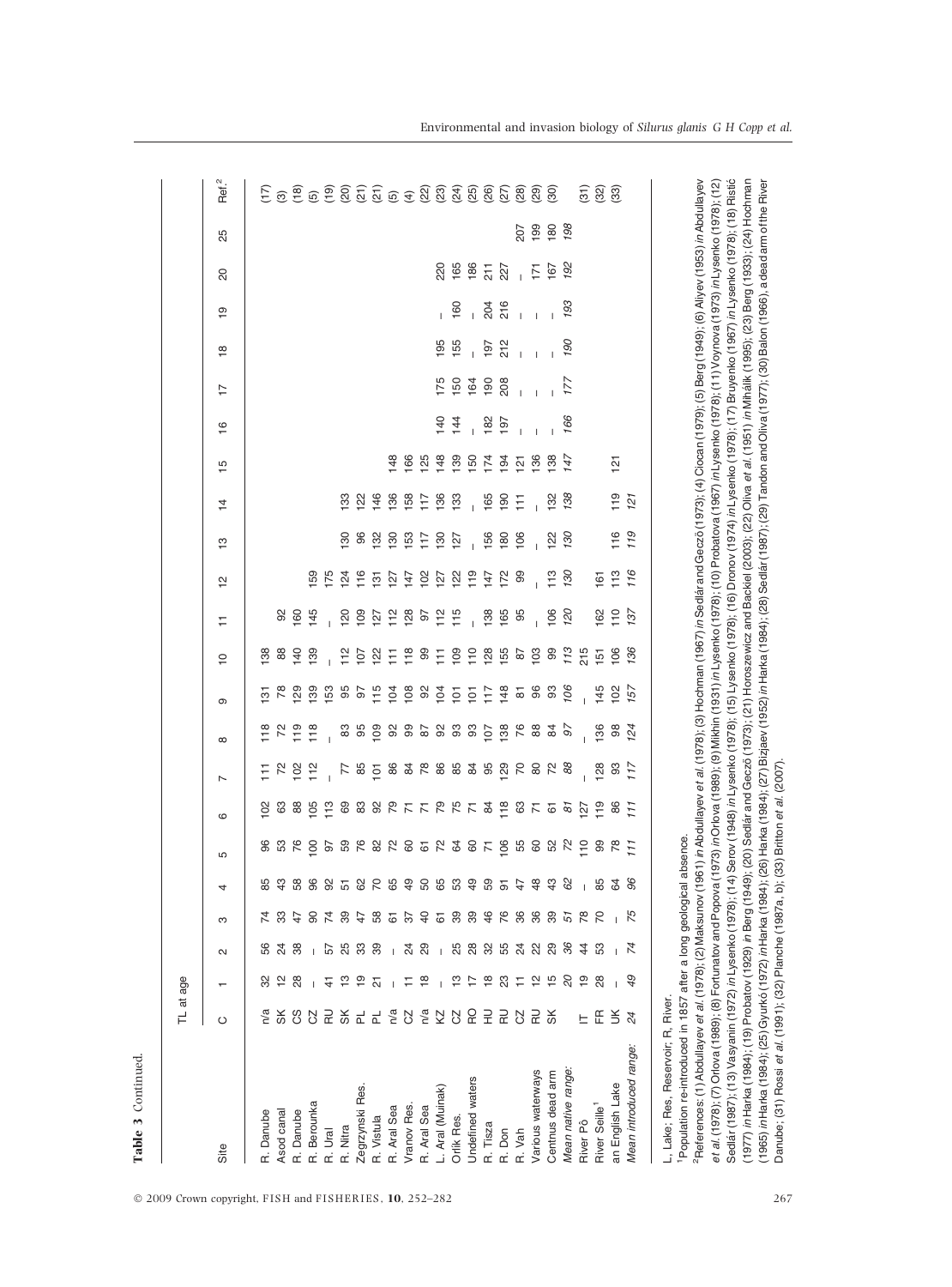

(Alp et al. 2004). After the spawning period is over, S. glanis moves back down the river to recover from spawning and then enters deeper waters (Lelek 1987). Although S. glanis shows a very limited home range and migrations are not usually extensive, migrations to find a spawning partner may be more extensive in water courses with recent introductions and/or where S. glanis densities are low.

## Sexual maturation and gonad development cycle

Age at maturity in S. glanis is generally reported as being 3–4 years old, with mean length at maturity ranging from 39 to 71 cm TL (Probatov 1929; Hochman 1967; Zharov 1969; Abdullayev et al. 1978; Shikhshabekov 1978; Mukhamediyeva and Sal'nikov 1980; Orlova 1989), although S. glanis in the Volga Delta have been reported to begin maturing at age 2 (mean  $TL = 50.7$  cm, mean weight  $= 1.22$  kg), with practically all fish mature at age 6, with mass maturation occurring in ages 3–4, corresponding to 57–66 cm TL and 1.3– 2.3 kg weight (Orlova 1989). Males mature earlier than the females, at a minimum size of 78.8 cm TL and at age 3, whereas females mature at a minimum size of 87.1 cm TL and at age 4 in the Menzelet Reservoir in the East Mediterranean region of Turkey (Alp et al. 2004). In an adult S. glanis weighing 6–10 kg, the gonad represents only 9–15% of the total body weight, which is a relatively small proportion (Mihálik 1982).

Testicles are composed of a pair of glands situated in the dorsal part of the main cavity. The two glands look like flattened ribbons (Planche 1987b). When sexually immature, the glands are pale pink and in mature individuals they have a whitish colour (Shikhshabekov 1978). Testicular

Figure 6 Mean back calculated total length (cm) at age (years) of S. glanis in the native range  $(•)$  and the introduced range, which includes France ( $\triangle$ , from Planche 1987b), Italy ( $\Box$ , from Rossi *et al.* 1991) and the United Kingdom  $(O, from Britton)$ et al. 2007). The error bars are standard errors. See Table 3 for details.

mass relative to body mass is very low in this species (Hochman 1967; Shikhshabekov 1978). Male S. glanis may have running milt 30–40 days prior to spawning and they are reported to produce sperm for a relatively long period (Hochman 1967; Shikhshabekov 1978), with a gradual, extended duration of spermatozoa discharge being a peculiarity of male S. glanis, which are never completely spent (Shikhshabekov 1978).

Ovaries are linked together in the caudal part of the body and occupy only the posterior region of the main cavity. In female juveniles, the ovaries are more or less cylindrical and flatten slightly dorsoventrally with age. When sexual maturity is reached, the ovaries extend into the proximal direction of the abdominal cavity. In comparison with other fish species, the ovaries are relatively small in size (Hochman 1967). In the Menzelet Reservoir (eastern Turkey), each gram of S. glanis ova consisted of 195 eggs prior to the spawning season (Alp et al. 2004). The eggs are large, pale yellow, 1.0–3.6 mm in diameter (Shikhshabekov 1978; Alp et al. 2004) ranging 0.7–2.5 mm in the Khauzkhan Reservoir, Turkmenistan (Mukhamediyeva and Sal'nikov 1980) and covered in a viscous, adhesive jelly-like membrane (Lukšienė and Svedäng 1997) including a muco-follicle epithelium that enables attachment of the eggs to the substrate. Eggs may also be placed in clusters and protected by the male (Riehl and Patzner 1998). Egg size varies monthly and correlates negatively with the number of eggs in the ovary (Alp et al. 2004). Indeed, the size of the eggs is dependent on the state of gonad development and on the size, age and condition of the fish (Hochman 1970). For example, in the Vranov Dam Reservoir, the largest eggs, which means the lowest number of eggs  $g^{-1}$  gonad, were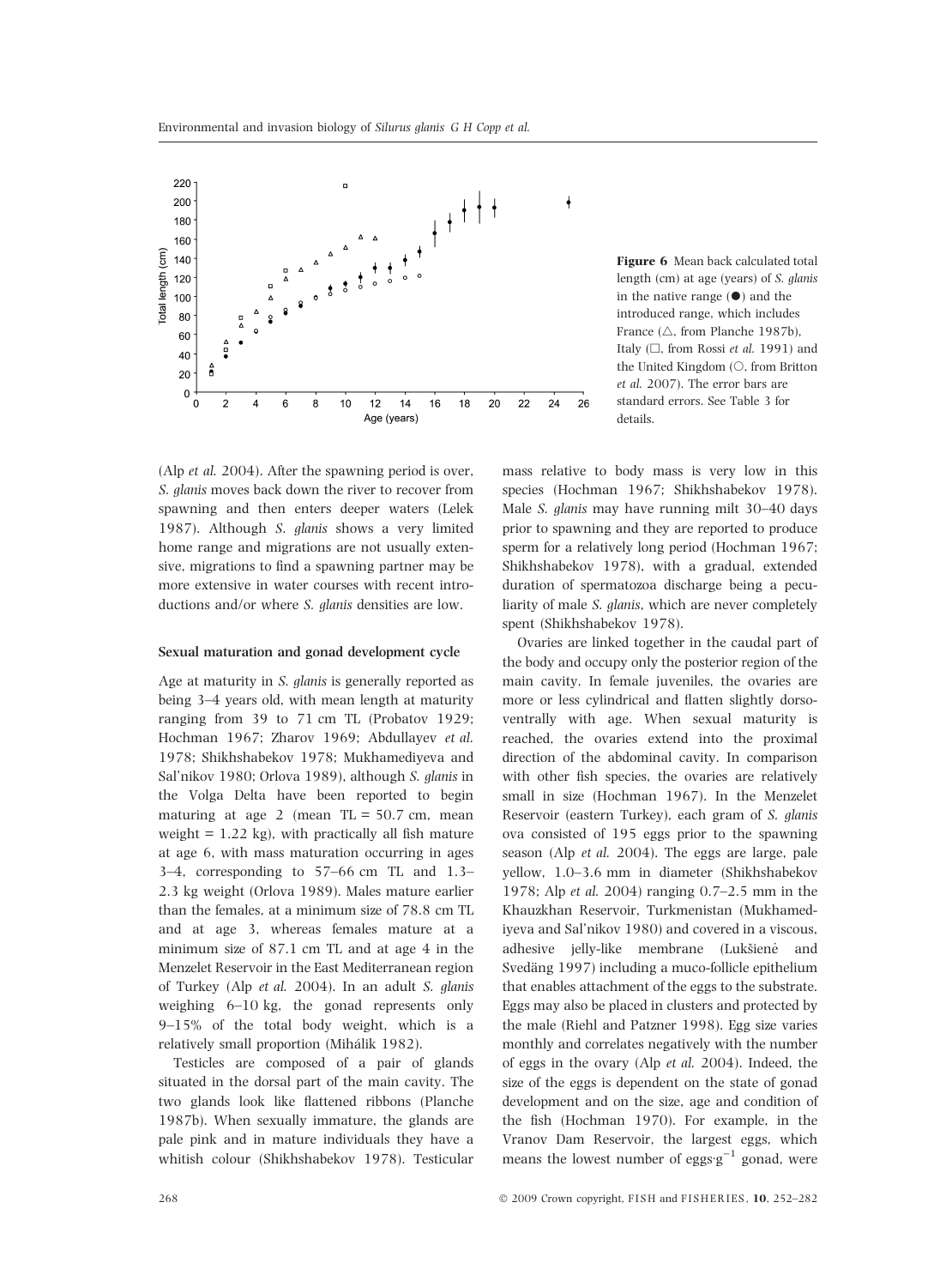detected in the fastest growing and developing fishes (Hochman 1967).

## Reproductive behaviour

Spawning usually occurs at night, when the water temperature has reached a maximum of  $22-23$  °C (Mihálik 1995). The best conditions for spawning are reported to be on warm sultry evenings characterized by a sudden drop in barometric pressure (Hochman 1970; Lever 1977), often just before a thunderstorm (Mihálik 1995). Leading up to this, competition for spawning areas increases with males developing aggressive behaviour and some individuals may become injured as a result (Planche 1987a). In 40–60 cm of water, the male excavates a nest (Mihálik 1982), which may be a scraped-out shallow hollow in weedy gravel or sand (Maitland and Campbell 1992), amongst fine roots of plants that hang freely in the water (Mihálik 1982) or simply a depression in a weed bed created by the male pressing on the plants (Shikhshabekov 1978).

Spawning is accompanied by a nuptial display (Planche 1987a). Males pursue females just under the water surface, and spawning will occur the same evening or the next day. The male nudges the female in the anal region, swims under her and may lift her so that her back is above water, the male wraps himself around the female for 10–12 s, the two then separate with the female sinking slowly to the bottom discharging 25 000–33 000 eggs  $kg^{-1}$ of body weight in the nest (Lever 1977), with a range of values of approximately 11 600–26 400 eggs  $kg^{-1}$  reported for *S. glanis* in the Khauzkhan Reservoir, Turkmenistan (Mukhamediyeva and Sal'nikov 1980). The male immediately follows to release milt to fertilize the eggs (Mihálik 1982). Spawning is repeated several times at certain

intervals and is accompanied by much noise and splashing. After 1.5–2.0 h, the spawning episode ceases (Mihálik 1995). Females differ in the type of spawning, with single batches reported for water bodies in the lower reaches of the River Terek (Shikhshabekov 1978) and in the outer delta of the Volga (Orlova 1989); multiple batches have been reported for the lower reaches of the Amudar'ya, where spawning did not occur every year (Zholdasova and Guseva 1987).

The male guards the eggs during the incubation period, even during the day, moving his tail fin every 3–5 min to ventilate the eggs and ensure an adequate oxygen supply until they hatch, which may be 2–10 days later depending on temperature (Maitland and Campbell 1992; Greenhalgh 1999). At  $23-25$  °C (water temperatures), the embryos hatch after 2.5–3.0 days (Mihálik 1995). S. glanis larvae are light sensitive and die in direct sunlight and also if water temperature falls below  $13-14$  °C (Mihálik 1982).

## Absolute and relative fecundity

The absolute fecundity of female S. glanis ranges from 14 600 to 354 000 eggs (Shikhshabekov 1978; Mukhamediyeva and Sal'nikov 1980; Mihálik 1995). The considerable variability in S. glanis absolute fecundity is evident in the reports from its native range (Table 4). For example, in females of 105 cm TL, absolute fecundity ranges from 98 000 to 259 700 eggs depending on the geographic location (Hochman 1967). Indeed, values reported for female S. glanis in the lower reaches of the Zarafshan River in central Uzbekistan and Khorezm Provice (North west Uzbekistan) were found to be low relative to those from the Kayrak-Kum Reservoir (Zharov 1969) and the lower reaches of the River

Table 4 Review of absolute fecundity estimates in female Silurus glanis within specified body total length (TL) and weight (kg) ranges (lower and upper values given).

|                                             | Number of eggs |         | Total length |       | Body weight |       |                     |
|---------------------------------------------|----------------|---------|--------------|-------|-------------|-------|---------------------|
| Location                                    | lower          | upper   | lower        | upper | lower       | upper | Source <sup>1</sup> |
| Dnieper Delta (former USSR)                 | 136 000        | 467 000 | 97           | 134   | 6.7         | 18.0  | (1)                 |
| Khauzkhan Reservoir (Turkmenistan)          | 96 250         | 353 910 | 100          | 125   | 8.3         | 13.4  | (2)                 |
| Orlik Dam Reservoir (former Czechoslovakia) | 7930           | 24 433  | 110          | 140   |             |       | (3)                 |
| Orlik Dam Reservoir (former Czechoslovakia) | 42 822         | 391 411 | 82           | 156   |             |       | (3)                 |

 $1(1)$  Berg (1949); (2) Mukhamediyeva and Sal'nikov (1980); (3) Hochman (1967).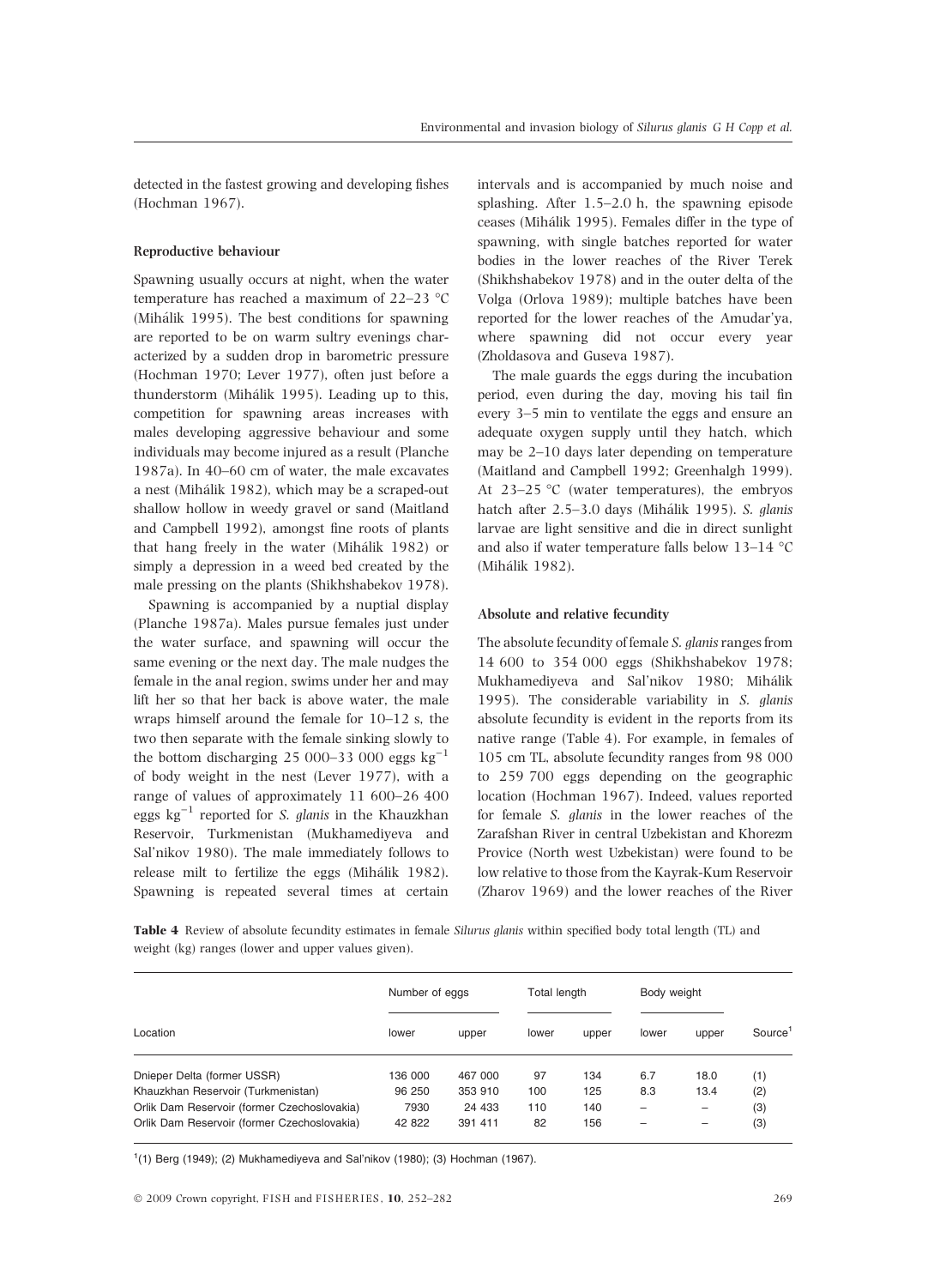Volga (Suvorov 1948). The highest estimated absolute fertilities reported are 500 000–700 000 eggs noting that fecundity declines after a certain age (Hochman 1967). Fecundity estimates reported for S. glanis specimens of unspecified size include: >16 000 eggs in a small individual from the Vranov Reservoir, former Czechoslovakia (Hochman 1967), 9033 to 340 461 eggs per fish in the Menzelet Reservoir, eastern Turkey (Alp et al. 2004) and the rather low value of 8257 eggs in one spawning fish from Slapy Reservoir, former Czechoslovakia (Hochman 1967).

Relative fertility is equally variable and is influenced by food availability and water temperature (Hochman 1967) as well as on fish length and geographic origin. Estimates of relative fecundity range 7–42 eggs g $^{-1}$  weight (mean = 29 eggs g $^{-1}$ ) of fish (Shikhshabekov 1978). For example, in the Menzelet Reservoir (eastern Turkey), mean relatively fecundity was  $8.4 \pm 1.1$  eggs g<sup>-1</sup> (Alp *et al.* 2004).

### Parasites and pathogens

### Viruses and bacteria

The majority of papers dealing with the viruses and bacteria of S. glanis are related to aquaculture or experimental conditions. It is reasonable to extrapolate challenge studies that have used natural routes of challenge (e.g. bath challenge) to assess the susceptibility of wild populations. However, disease is the outcome of the interaction of the pathogen, host and environment (Dohoo et al. 2003), which in aquaculture does not resemble the natural environment (e.g. differences in stocking density and water quality). Thus, information on diseases in farmed populations can only be extrapolated with caution to wild S. glanis. Mortality and morbidity in farmed fish is more likely to be observed and investigated than in the wild, where dead fish are quickly scavenged and only large-scale mortality or sharp declines in population levels are likely to attract attention. For example, a rapid decline in wild populations of A. melas in Italy has been attributed to a herpes virus infection, similar to channel catfish (Ictalurus punctatus, Ictaluridae) virus (Hedrick et al. 2003) to which S. glanis is resistant (Plumb and Hilge 1987).

The first report of an iridovirus (genus Ranavirus) causing mortality in S. glanis was from a farm in Germany where the virus caused 100% mortality in 11 day old YoY (Ahne et al. 1989). The virus was

named European sheatfish virus (ESV), and the susceptibility of S. glanis to ESV was established experimentally (Ahne et al. 1990). ESV is known to affect S. glanis only, though little work has been done to establish the susceptibility of other species and there are no recent reports of ESV causing problems in S. glanis hatcheries. ESV is closely related to other iridoviruses (e.g. frog virus 3; Ahne et al. 1998), and the spread of ESV is likely to follow the increased use of S. glanis in aquaculture and sport fishing.

Viral pathogens from the family of Rhabdoviridae, which includes viral haemorrhagic septicaemia and infectious haematopoietic necrosis, known to have strong impacts on salmonid fishes, have been linked to elevated mortality levels in young farmed S. glanis <8 weeks old at no less than six farms (Fijan et al. 1984; Békési et al. 1987). The virus has been identified as spring viraemia of carp (SVC), and therefore S. glanis is listed as a susceptible species (O.I.E. 2006). However, there are no recent reports of SVC in wild or farmed S. glanis populations. SVC is notifiable to the Office International des Epizooties (O. I. E.) and parts of Europe are free of the virus or have strict control programmes (e.g. UK). The movement of S. glanis may introduce SVC to new regions. SVC can cause high levels of mortality in immunologically naïve populations of C. carpio.

A number of bacterial species, which are ubiquitous in the aquatic environment, have been identified as causes of morbidity and mortality in farmed S. glanis. An example would be outbreaks in YoY S. glanis of Flexibacter columnaris (Farkas and Oláh 1980) and of Vibrio spp. in week old farmed fish (Farkas and Malik 1986). Other reports from aquaculture include systemic amoebiasis infections (Nash et al. 1988) with Aeromonas species (Farkas and Oláh 1982); flavobacterium species (Farkas 1985), a pasteurella-like bacterium (Farkas and Oláh 1984) and Edwardsiella tarda (Caruso et al. 2002). As all these bacterial species are widespread in aquatic environment, they will not be the cause of significant impact if transferred to the wild with movement of fish except perhaps under adverse (localized) environmental conditions.

## Eukaryotic parasites

In contrast to viruses and bacteria, parasites of S. glanis have been examined in many countries as part of parasitological surveys of fish populations. At least 52 species of parasitic fauna have been identified in S. glanis (Table 5), though this is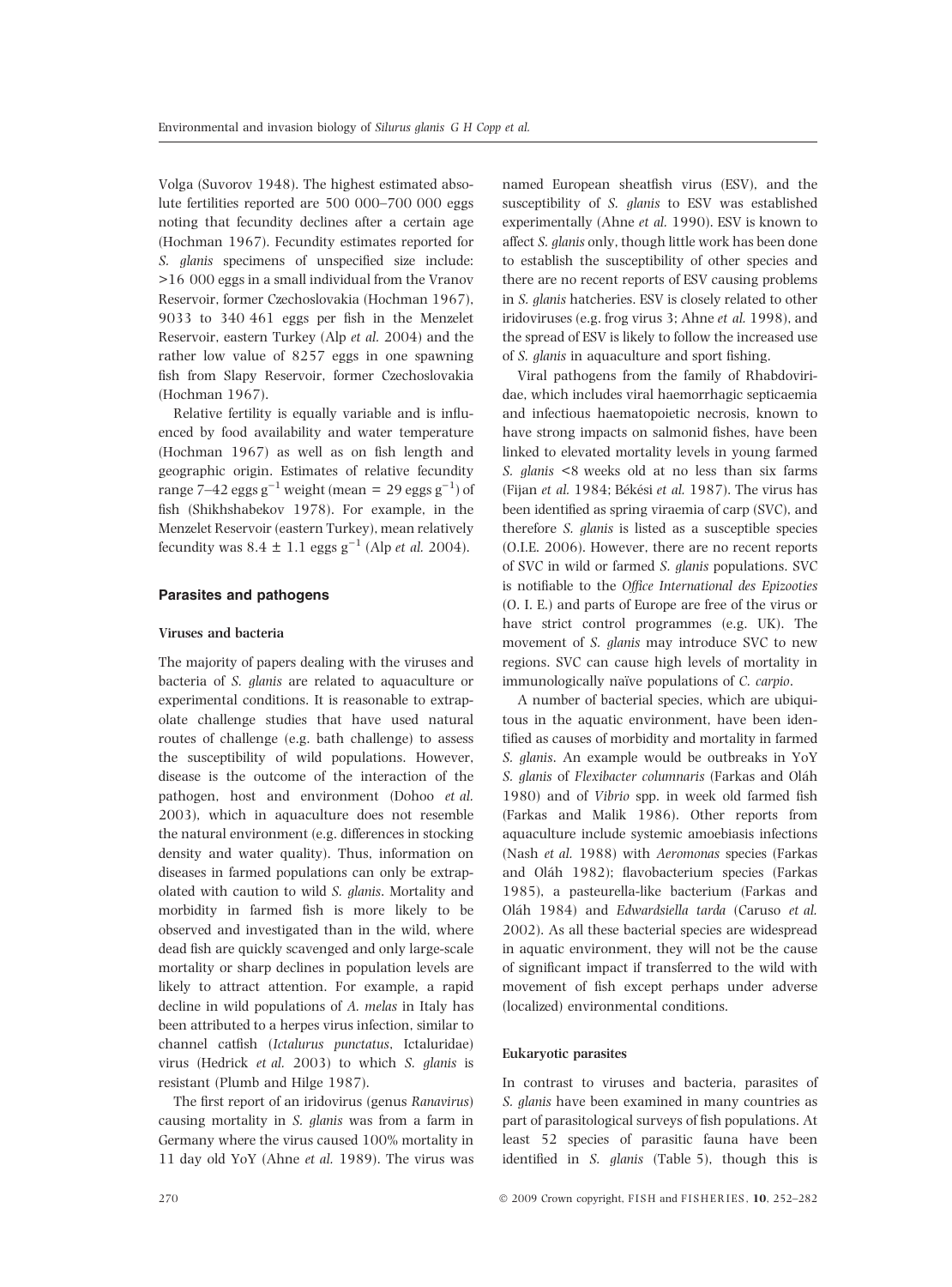Table 5 Eukaryotic parasites of S. glanis with host specificity, known geographical distribution and number of records for S. glanis.

| Taxonomic groupings                        |                        | Host specificity and known                | Records for    |
|--------------------------------------------|------------------------|-------------------------------------------|----------------|
| Parasite species                           | Family                 | geographical distribution                 | S. glanis      |
|                                            |                        |                                           |                |
| Microbial eukaryotes (former Protozoa)     |                        |                                           |                |
| Apicomplexa                                |                        |                                           |                |
| Eimeria siluri                             | Eimeriidae             | Rare specialist <sup>1</sup> , Uzbekistan | 1, 2           |
| Desseria turkestanica                      | Haemogregarinidae      | Rare specialist, Asia                     | 2              |
| Ciliophora                                 |                        |                                           |                |
| Trichodina acuta                           | Trichodinidae          | Generalist <sup>2</sup> , widespread      | 2              |
| Trichodina nigra                           | Trichodinidae          | Generalist, widespread                    | $\overline{2}$ |
| Trichodina siluri                          | Trichodinidae          | Specialist, Asia                          | $\overline{2}$ |
| Trichodinella epizootica                   | Trichodinidae          | Generalist, widespread                    | 2              |
| Euglenozoa                                 |                        |                                           |                |
| Trypanoplasma ninaekohljakimovi            | Bodonidae              | 3                                         | 2              |
| Trypanosoma markewitschi                   | Trypanosomatidae       | Clariidae specialist, Asia                | $\overline{2}$ |
| Microsporidia                              |                        |                                           |                |
| Glugea tisae                               | Glugeidae              | Rare specialist, Eurasia                  | 2, 3           |
| Metazoa                                    |                        |                                           |                |
| Acanthocephala                             |                        |                                           |                |
| Acanthocephalus anguillae                  | Echinorhynchidae       | Generalist, Eurasia                       | 4, 5           |
| Acanthocephalus lucii                      | Echinorhynchidae       | Generalist. Eurasia                       | 5              |
| Acanthocephalus clavula                    | Echinorhynchidae       | Generalist. Eurasia                       | $\overline{4}$ |
| Corynosoma caspicum                        | Polymorphidae          | Specialist, Asia                          | 6              |
| Leptorhynchoides plagicephalus             | Rhadinorhynchidae      | Acipenseridae specialist, Eurasia         | 4              |
| Pomphorhynchus laevis                      | Pomphorhynchidae       | Generalist, Eurasia                       | 4, 5           |
| Arthropoda                                 |                        | Generalist, Eurasia                       | 5              |
| Argulus coregoni<br>Argulus foliaceus      | Argulidae<br>Argulidae | Generalist, Eurasia                       | 5              |
| Ergasilus sieboldi                         | Ergasilidae            | Generalist, widespread                    | 5              |
| Lamproglena pulchella                      | Lernaeidae             | Generalist, Eurasia                       | 7              |
| Pseudotracheliastes stellifer <sup>4</sup> | Lernaeopodidae         | Specialist, Eurasia                       | 5              |
| Cnidaria                                   |                        |                                           |                |
| Myxobolus exiguus                          | Myxobolidae            | Generalist, widespread                    | 2              |
| Myxobolus muelleri                         | Myxobolidae            | Generalist, widespread                    | $\overline{2}$ |
| Myxobolus miyarii                          | Myxobolidae            | Siluridae specialist, Asia                | 2              |
| Sphaerospora schulmani                     | Sphaerosporidae        | 3                                         | 2              |
| Nematoda                                   |                        |                                           |                |
| Camallanus lacustris                       | Camallanidae           | Generalist, Eurasia                       | 5              |
| Camallanus truncatus                       | Camallanidae           | Generalist, widespread                    | 5              |
| Cucullanus sphaerocephalus                 | Cucullanidae           | Acipenseridae specialist, Eurasia         | 6              |
| Eustrongylides excisus                     | Dioctophymatidae       | Generalist, Eurasia                       | 8, 9           |
| Raphidascaris acus                         | Anisakidae             | Generalist, Eurasia                       | 8              |
| Schulmanela petruschewskii                 | Capillariidae          | Generalist, Eurasia                       | 5              |
| Platyhelminthes                            |                        |                                           |                |
| Cestoda                                    |                        |                                           |                |
| Bothriocephalus acheilognathi              | Bothriocephalidae      | Generalist, widespread                    | 5, 7           |
| Glanitaenia osculata <sup>5</sup>          | Proteocephalidae       | Specialist, Eurasia                       | 7, 10          |
| Postgangesia inarmata                      | Proteocephalidae       | Specialist, Iraq                          | 11             |
| Postgangesia hemispherous                  | Proteocephalidae       | Specialist, Iraq                          | 12             |
| Silurotaenia siluri                        | Protecephalidae        | Specialist, Eurasia                       | 5, 9           |
| Triaenophorus crassus                      | Triaenophoridae        | Generalist, widespread                    | 5              |
| Monogenea                                  |                        |                                           |                |
| Thaparocleidus <sup>6</sup> magnus         | Ancyrocephalidae       | Specialist, Eurasia                       | 13             |
| Thaparocleidus siluri                      | Ancyrocephalidae       | Specialist, Eurasia                       | 5, 7, 9        |
| Thaparocleidus vistulensis                 | Ancyrocephalidae       | Specialist, Eurasia                       | 5, 7, 9, 14    |
| Trematoda                                  |                        |                                           |                |
| Aphanurus stossichi                        | Hemiuridae             | Clupeidae specialist, Eurasia             | 6              |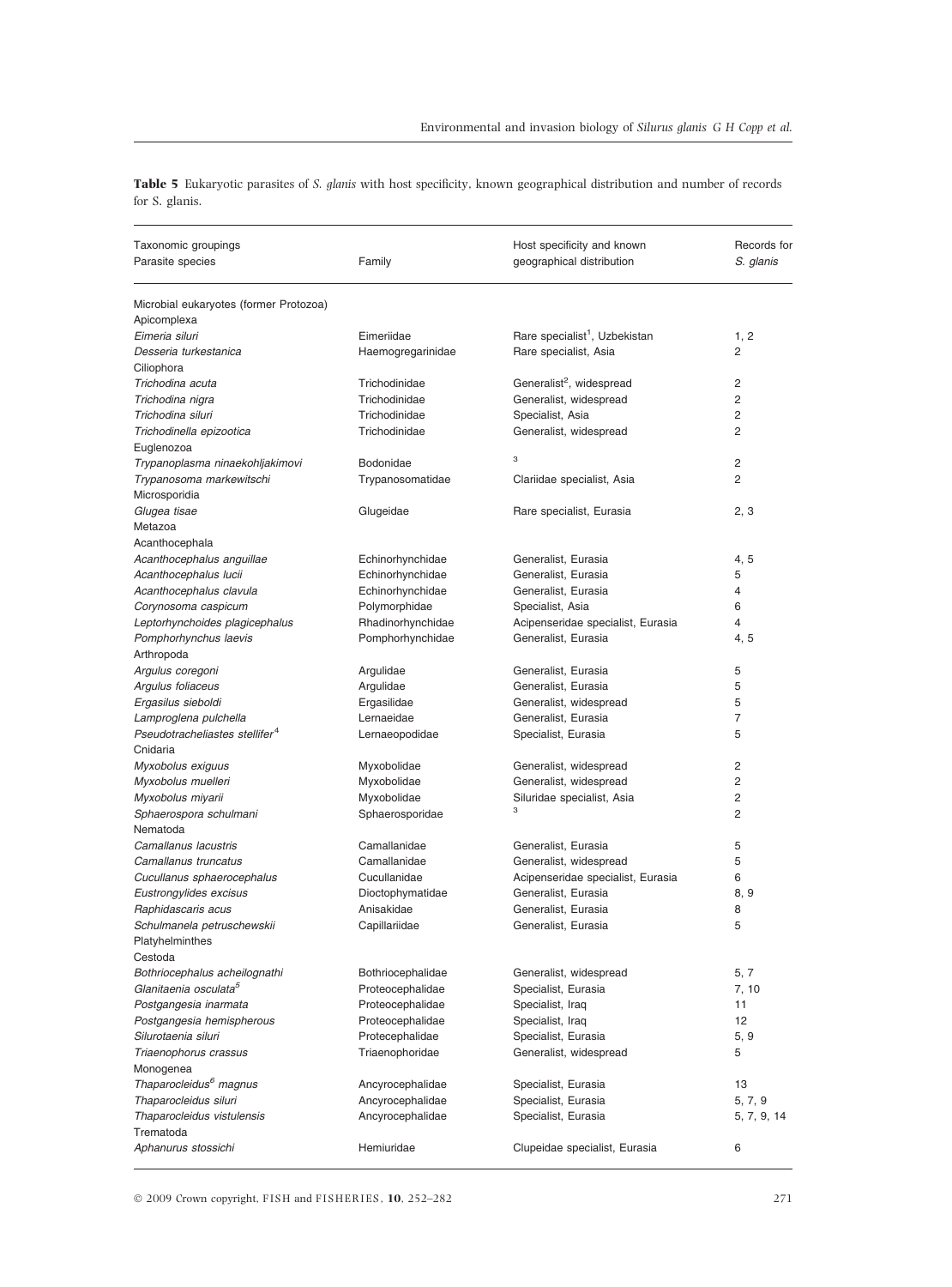## Table 5 Continued.

| Taxonomic groupings    |                     | Host specificity and known | Records for |
|------------------------|---------------------|----------------------------|-------------|
| Parasite species       | Family              | geographical distribution  | S. glanis   |
| Azygia lucii           | Azygiidae           | Generalist, Eurasia        | 5           |
| Bunocotyle cingulata   | Bunocotylidae       | Generalist, Eurasia        | 6           |
| Bucephalus polymorphus | <b>Bucephalidae</b> | Generalist, Eurasia        | 5           |
| Bunodera luciopercae   | Allocreadiidae      | Generalist, Eurasia        | 5           |
| Cephalogonimus retusus | Cephalogonimidae    | Generalist, widespread     | 15          |
| Cotylurus pileatus     | Strigeidae          | Generalist, widespread     | 15          |
| Diplostomum spathaceum | Diplostomidae       | Generalist, widespread     | 5           |
| Metagonimus yokogawai  | Heterophyidae       | Generalist, Eurasia        | 5           |
| Nicolla skrjabini      | Opecoelidae         | Generalist, widespread     | 5           |
| Orientocreadium siluri | Allocreadiidae      | Specialist, Eurasia        | 5           |
| Sphaerostomum bramae   | Opecoelidae         | Generalist, Eurasia        | 5           |
| Tylodelphys clavata    | Diplostomidae       | Generalist. Eurasia        | 5           |

(1) Davronov (1987); (2) Lom and Dykova (1992); (3) Gasimagomedov and Issi (1970); (4) Dezfuli et al. (1990a); (5) Moravec (2001); (6) Mokhayer (1976); (7) Kurbanova et al. (2002); (8) Sattari et al. (2005); (9) Soylu (2005); (10) Scholz et al. (2007); (11) De Chambrier et al. (2003); (12) Rahemo and Al-Niaeemi (2001); (13) Ondračková et al. (2004); (14) Galli et al. (2003); (15) Platyhelminths and Acanthocephala collection list (Institute of Parasitology, Academy of Sciences of the Czech Republic).

Distributions checked using authenticated on-line databases: Fauna Europea; Natural History Museum Host-Parasite Database.

<sup>1</sup>Specialist – shows host specificity to S. glanis or to a specified family of fish in addition to S. glanis.

 ${}^{2}$ Generalist – shows wide host specificity with regard to the fish host.

 $3$ The geographical distribution is not indicated in the reference and cannot be found in the published literature.

<sup>4</sup>Pseudotracheliastes stellifer is probably under-reported as it may be mis-identified as Pseudotracheliates stellatus from sturgeon  $(Roxall, n.c.)$ 

<sup>5</sup>There may be taxonomic confusion between *Glanitaenia osculata*, proposed by De Chambrier *et al.* (2004) to accommodate Proteocephalus osculatus from S. glanis, P. inarmata, P. hemispherous and Silurotaenia siluri (see Scholz et al. 2007).

<sup>6</sup>Thaparochleidus is the senior synonym of Silurodiscoides (Lim 1996) and Ancylodiscoides (see Moravec 2001).

probably an under-estimate because some studies, in particular those from Iran, are difficult to access. Ubiquitous fish parasites such as Ichthyophthirius multifilis are not included in the list as they are present on the majority of European fish species and usually cause a health problem in cultured S. glanis only (Linhart et al. 2002). The diversity of parasitic fauna from S. glanis reflects the species' Eurasian distribution, including anthropochore from Asia to Europe (Bauer 1991) and the wide dietary spectrum of S. glanis, as some of these parasites are acquired through predation. There may also be evidence of host switching from sturgeons to S. glanis, such as Leptorhynchoides plagicephalus, which is considered to be specific to sturgeons (Bauer et al. 2002) but has been found in S. glanis from the River Pô, Italy (Dezfuli et al. 1990a).

No records of S. glanis mortality attributed to parasites were found in the literature, but this may be due to the aforementioned problems with detecting mortality incidents in wild fish populations. Reports of pathology associated with the listed parasites are few because of the concentration on taxonomic studies and survey data. However, fish parasites can cause pathology when present at high intensities. For example, the Myxobolidae can have a significant pathological impact on wild and cultured fishes, and such episodes are often preceded by environmental stressors such as oxygen depletion of the water (Lom and Dykova 1992). Acanthocephalans (e.g. L. plagicephalus) can cause extensive damage such as lesions to the intestinal tract of fish where they attach leading secondarily to infections by bacteria (Dezfuli et al. 1990b). High intensities of parasitic crustaceans such as Ergasilus sieboldi can inflict severe damage to the gills (reviewed in Dezfuli et al. 2003) resulting in large scale mortalities of fish (Kabata 1979).

# Reflections on the species' potential invasiveness and ecological impacts

S. glanis clearly possesses the attributes of a species well adapted to introductions outside its native range. It is an attractive species for introductions, being a popular fish for angling in many countries (Arlinghaus and Mehner 2003; Hickley and Chare 2004; Clavero and García-Berthou 2006; Valadou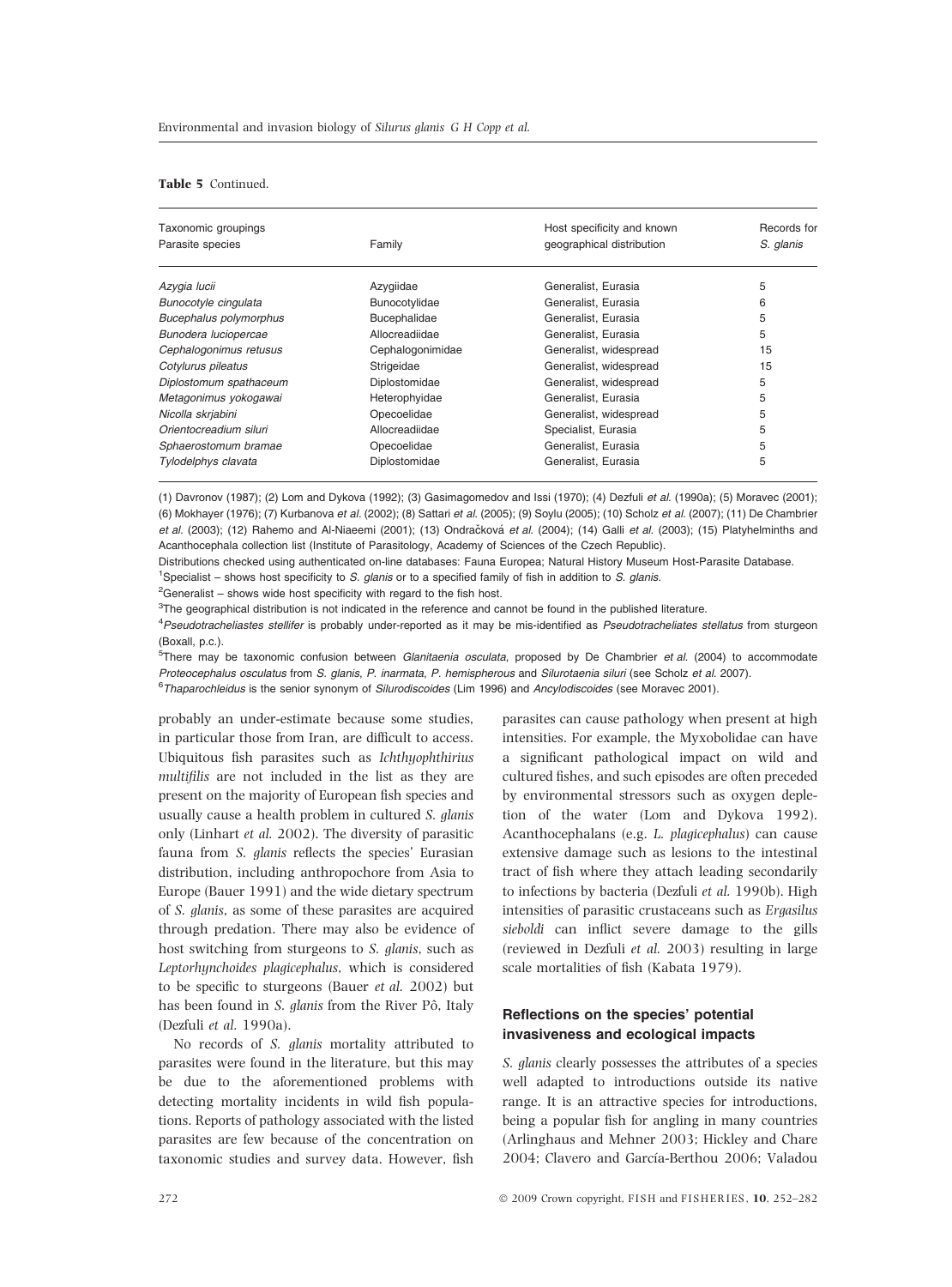2007), being used for both sport and food capture. The species is also a highly appreciated culinary delicacy. S. glanis is sufficiently robust during transport, so permitting its translocation to areas outside its native geographical range. Once introduced. S. *alanis* appears to establish relatively easily, although the available evidence suggests that establishment is favoured in warmer climates (e.g. Mediterranean; Crivelli 1995) and may be sporadic in more northern countries (e.g. Belgium and the UK; Fraser 1979; Elvira 2001; Britton et al. 2007). The species' large size is suggestive of great dispersal potential, but the limited information available on S. glanis movements and migratory behaviour suggest that it demonstrates considerable site fidelity (Carol et al. 2007b), but with the potential for dispersal during hydrological events (Slavík et al. 2007). Equally, the most invasive fishes in Europe outside of Iberia are currently small bodied and short-lived species such as P. parva and the Ponto-Caspian gobies of the genera Neogobius and Proterorhinus (Copp et al. 2005a) as well as L. delineatus in the UK (Gozlan et al. 2003).

Although S. glanis is also a nest guarder, it is long-lived, rather sedentary and produces relatively fewer eggs per body mass than many fish species. Nonetheless, in a UK application of the Kolar and Lodge (2002) non-native fish profiling approach, S. glanis was categorized as fast spread, but nonnuisance (Gozlan and Copp, unpublished data). However, fast spread does not appear to be supported in the detailed report of Valadou (2007) on S. glanis in France under conditions of relatively warm water, which is already known to be suitable to the species. Having developed habitat suitability curves for S. glanis in France, O. Ledouble (in Valadou 2007) used logistic regression on the habitat data from 436 sites from between 1995– 2004) to predict where S. glanis should be found. Approximately, 40% of the predicted presences (estimated from maps in Valadou 2007) were false (i.e. S. glanis not found), and the species occurred unexpectedly in  $\langle 3\% \rangle$  of the sites where it was predicted to be absent. No actual rate of expansion is provided, but one would expect opposite patterns, by which we mean fewer false presences and more unexpected presences, if the species were expanding rapidly. In an early study of fish movements through a fish ladder in the Czech Republic (former Czechoslovakia), only one S. glanis was found amongst a large number of non-salmonid fishes observed to move through the ladder (Lelek and Libosvárský 1960). In subsequent studies using radio telemetry, the home range of S. glanis was found to be relatively limited, both in its native (Slavík et al. 2007) and introduced (Carol et al. 2007b) ranges, although expansion may be facilitated by man-made canal networks (Penil 2004). However, S. glanis seems to be quite common throughout the River Ebro (Spain), but particularly in its last 130 km from Mequinensa Reservoir (where it was introduced ca. 1974) down to the Ebro delta. Therefore, the risk of natural dispersal is likely to be slow and density dependent, but this requires detailed study.

The potential impacts of S. glanis in its introduced European range include disease transmission, predation on native species and possibly the modification of food web structure in some regions. However, Valadou (2007) mentions a notable impact of predation by S. glanis on other non-native species (A. melas, spiny-cheek crayfish Orconectes limosus). This or other species of non-native crayfish, e.g. P. clarkii, signal crayfish (Pacifastacus leniusculus, Astacidae), have invaded virtually all fresh waters of Europe (Ackefors 2000) and S. glanis may derive both calcium and energy from its crayfish prey (Chevalier 2004), although this requires adequate testing. There are other examples of S. glanis taking predominantly non-native species, such as mentioned earlier for H. leucisculus in the Khauzkhan Reservoir (Mukhamediyeva and Sal'nikov 1980). So, the potential relevance of this role of S. *glanis* as a 'controller' of cyprinid species, suggested by Valadou (2007) from the work of Raat (1990) and Mehner et al. 2001; may hold some validity. However, the role (or position) of S. glanis in the food webs of invaded waters remains poorly studied.

Gudger (1945) reminds us of the Bohemian proverb 'One fish is another's prey, but the sheatfish eats them all.' S. glanis is certainly piscivorous, but more an opportunistic forager (Mihálik 1995; Wysujack and Mehner 2005; Table 2), with human remains even being occasionally observed amongst its stomach contents (Gudger 1945). Indeed, studies of S. glanis in its native range have demonstrated the species to exert a relatively low (top-down) predatory pressure on zooplanktivorous fish species and the species is therefore unlikely to be an effective biomanipulation tool in the management of lakes suffering from eutrophication (Wysujack and Mehner 2005). This would suggest that S. glanis is unlikely to exert competitive pressure on native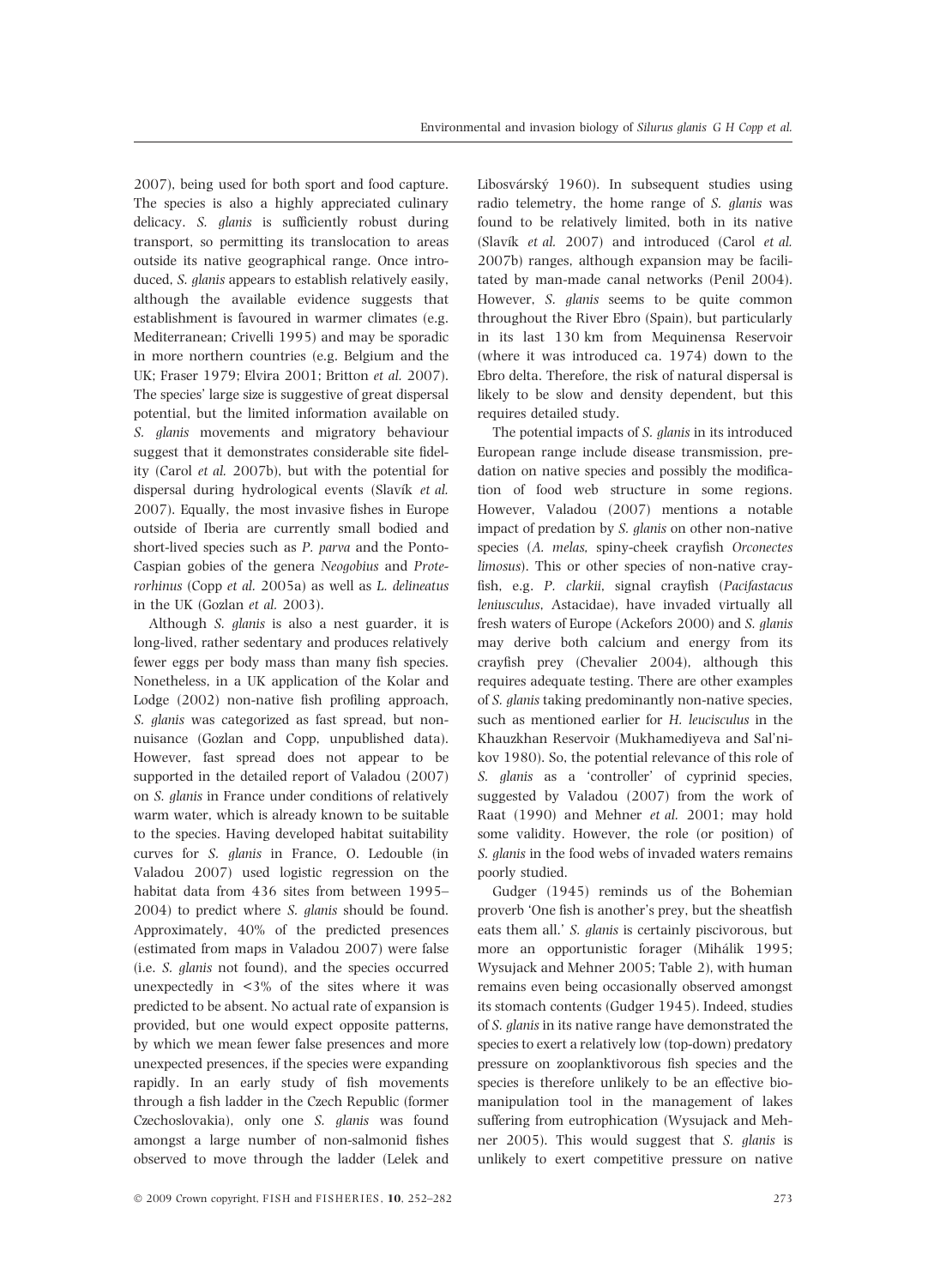piscivorous fishes except in circumstances where other human impacts are already in force (note here that S. glanis is known to prey occasionally on native piscivorous species; Table 1). Furthermore, in most parts of Europe, where fish species have evolved in the presence of native piscivorous fishes (e.g. S. lucioperca, E. lucius, and Eurasian perch [Perca fluviatilis, Percidae]), the potential predatory impact of S. glanis is likely to be low (Hickley and Chare 2004). The species' greatest potential impact as a predator may be in Iberia and other southern European countries where high endemism of smallbodied fish species combines with an absence of native piscivorous fishes. However, in light of the preponderance of non-native species in the diet of S. glanis in artificial water bodies (Carol 2007), any such predatory impact on native species is likely to be restricted to natural river stretches. This said, recent research in Portugal indicates that the establishment and impacts of non-native fishes are facilitated in human altered water courses (i.e. reservoirs), with non-native fish species representing minor components of fish assemblages in natural, unmodified stream stretches (F. Ribeiro, personal communication).

The invasion by *S. glanis* of new areas may result in the introduction of exotic pathogens, which may or may not have already been identified. Of the recognized pathogens discussed in this review, ESV is probably the pathogen of most concern. The virus has limited distribution and its host range has not been thoroughly investigated. Its molecular similarity to other iridoviruses, such as frog virus 3 and epizootic haematopoeitic necrosis (EHN), indicates that it may be capable of infecting other species of finfish or amphibians or mutation may result in jumping the species barrier. There is always a possibility that the introduction of novel fish parasites may result in deleterious consequences for the health of native fish populations (Bauer 1991). Many parasites of S. glanis are generalist, widespread parasites already present throughout Europe (Table 5). However, further introductions of S. glanis may extend the distribution of specialist species such as Trichodina siluri, M. miyarii, L. plagicephalus and Pseudotracheliastes stellifer, the latter of which may have pathogenic potential as its congener, P. stellatus, is known to be pathogenic to sturgeons (Bauer et al. 2002).

The potential risks of S. glanis hybridizing with native species is likely to be limited to native Silurus species, such as in Greece, where the available evidence (Paschos et al. 2004) suggests that S. glanis is able to hybridize with its congener S. aristotelis (Aristotle's catfish), which is listed in Annex II of the European Commission's COUNCIL DIRECTIVE 92/43/EEC (1) of 21 May 1992 on the conservation of natural habitats and of wild fauna and flora. Laboratory studies have demonstrated that there is no significant variation in the survival, growth and morphology of S. glanis and its hybrid with S. aristotelis, whereas pure S. aristotelis exhibited low survival and variable morphology (Paschos et al. 2004). The hybrid demonstrated equally good survival and virtually identical morphology to S. glanis. It remains unknown whether the two species hybridize naturally, but it is likely given that both species have the same type of reproductive strategy, i.e. nest-guarding (Maehata 2007). Also unknown are the behaviour and other aspects of the hybrid under natural conditions.

In summary, virtually all aspects of the environmental biology of introduced S. glanis require study (Valadou 2007), with some initial information available on distribution (Schlumberger et al. 2001; Copp et al. 2007), movement behaviours (Carol et al. 2007b; Slavík et al. 2007), diet (Pouyet 1987; Carol 2007), diseases growth (Planche 1987a, b; Britton et al. 2007) and hybridization potential with native congeners (Paschos et al. 2004). However, the existing evidence does not suggest that S. glanis is a voracious predator, but rather an opportunistic scavanger, and as such it does not appear to present a particularly great threat where introduced. In an initial invasive-ness assessment (Copp et al. 2005b), S. glanis attracted an intermediate mean risk score (21.5 of 54 possible points), which places it in the lower part of the 'high risk' score range (Copp et al. (in press); 19–54. And the lack of evidence for demonstrated impacts (e.g. low predation on native fishes in Iberia; Carol 2007) would appear to corroborate this assessment. This emphasizes that caution may be advised when assumptions of adverse impact (Rodríguez-Labajos 2006) are based on anecdotal information sources (i.e. Doadrio 2001; Carol Bruguera 2004).

As with L. delineatus (Gozlan et al. 2003), S. glanis has perhaps the unusual distinction of being a species threatened in its native range (Nathanson 1987; Shilin 1987; Saat 2003), where it is also successfully cultured (Adámek et al. 1999; Ulikowski 2004), and at the same time a successfully introduced species elsewhere in Europe, if not other continents (Ma et al. 2003). Unusually, S. glanis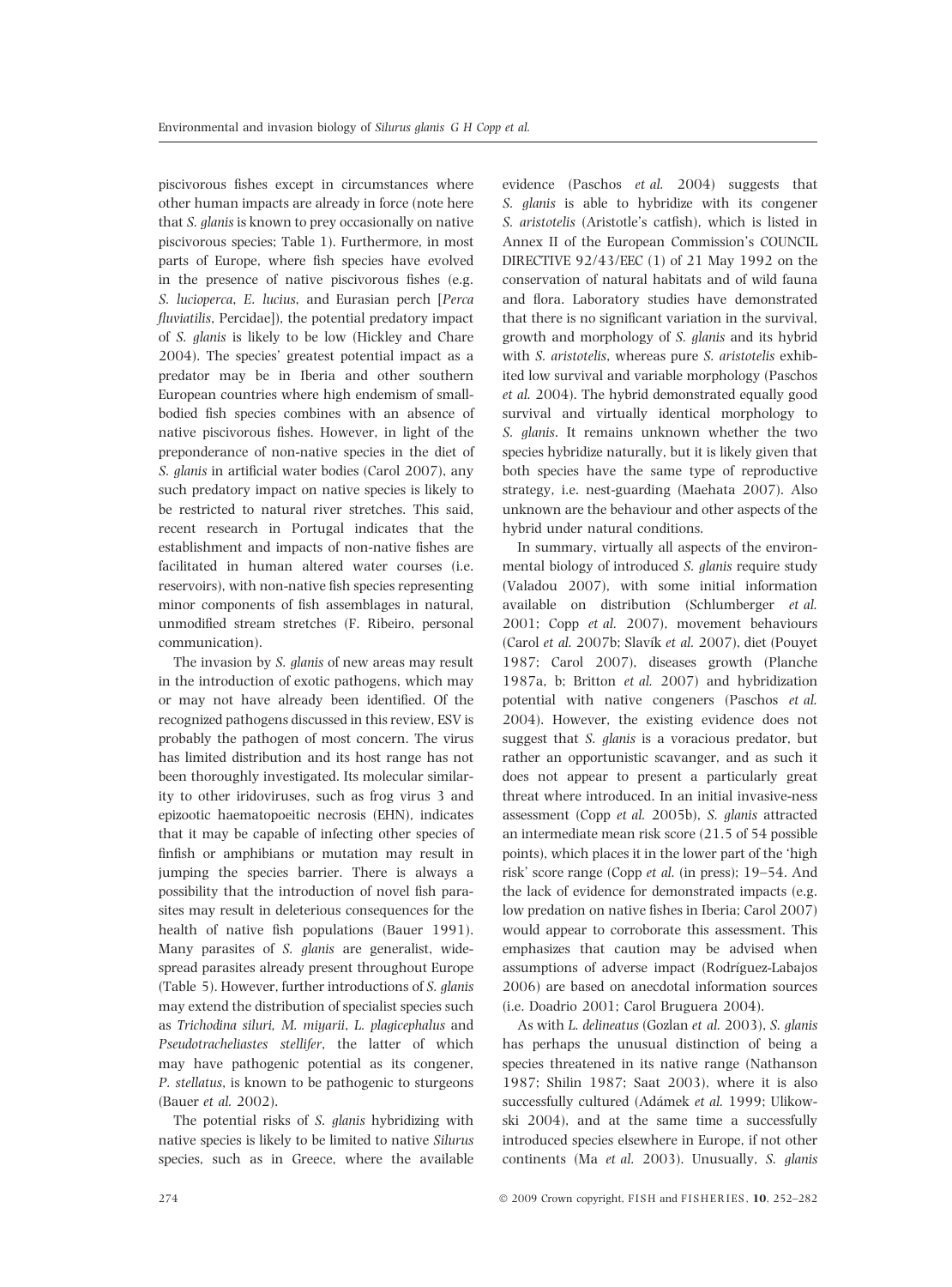may even be threatened by a conspecific (S. aristotelis) within Greece, where the two species are native to different parts of the country (Economidis et al. 2000). Therefore, the most urgent need for research on S. glanis is to assess the species' potential impact (or not) on aquatic food webs (Wysujack and Mehner 2005), especially in riverine ecosystems. One means of delving deeper into the ontogenetic shifts of feeding patterns and prey selection in S. *glanis* is stable isotope analyses, which are a temporally integrative tool to analyse longer-term dietary records. Indeed, stable isotope analysis has already provided a means of assessing the ecological impacts of non-native species on other aquatic food webs (Vander Zanden et al. 1999; Cucherousset et al. 2007), and its use in the introduced range of S. glanis is expected to be particularly informative.

### Acknowledgements

This investigation was supported in part through research grants from the Environment Agency (Sussex Area) and the UK Department of Environment, Food and Rural Affairs, the Spanish Ministry of Education and Science (REN2003-00477), the Government of Catalonia (Distinction Award for University Research 2004 to EGB) and the EC Marie Curie programme. We thank C. White, E. Mee, J-M. Olivier and M. Godard for assistance with the collation of bibliographic materials, L. Vilizzi, V. Kováč and the Defra translation service for translations of some foreign language papers and reference titles and B. Boisteau for his help in preparing the map of S. glanis distribution. Order of authorship after first author is alphabetical due to equal contribution of the co-authors.

# **References**

- Abdelhalim, A.I. (1990) Morphology and Epidemiology of Some Parasitic Copepods (Poecilostomatoida: Ergasilidae) from British Freshwater fish. PhD Thesis, University of London, 279 pages.
- Abdullayev, M.A., Khakberdiyev, B. and Urchinov, D. (1978) Biology of the European catfish (Silurus glanis) from lakes in the lower reaches of the Zarafshan River and Khorezm Province. Journal of Ichthyology 17, 487– 491.
- Abdurakhmanov, Yu.A. (1962) Ryby Presnykh vod Azerbaidzhana [Freshwater Fishes of Azerbaidzhan]. Akademii Nauk Azerbaidzhanskoi SSR, Institut Zoologii, Baku, 407 pp.
- Abdurakhmanov, Yu.A. and Kasymov, A.G. (1962) Food relations of fishes in the basin of the Kura River. Zoologicheskij zhurnal 41, 901–904.
- Ackefors, H.E.G. (2000) Freshwater crayfish farming technology in the 1990s: a European and global perspective. Fish and Fisheries 1, 337–359.
- Adámek, Z., Fašaić, K. and Siddiqui, M.A. (1999) Prey selectivity in wels (Silurus glanis) and African catfish (Clarias gariepinus). Ribarstvo 57, 47–60.
- Ahne, W., Schlotfeldt, H.J. and Thomsen, I. (1989) Fish viruses: isolation of an icosahedral cytoplasmic deoxyribovirus from sheatfish (Silurus glanis). Zentralblatt fur Veterinarmedizin. Reihe B. Journal of veterinary medicine, Series B 36, 333–336.
- Ahne, W., Ogawa, M. and Schlotfeldt, H.J. (1990) Fish viruses: transmission and pathogenicity of an icosahedral cytoplasmic deoxyribovirus isolated from sheatfish (Silurus glanis). Zentralblatt fur Veterinarmedizin. Reihe B. Journal of veterinary medicine, Series B 37, 187–190.
- Ahne, W., Essbauer, S., Bearzotti, M. and Bremont, M. (1998) Comparison of European systemic piscine and amphibian iridoviruses with epizootic haematopoietic necrosis virus and frog virus 3. Journal of Veterinary Medicine, Series B 45, 373–383.
- Aliyev, D.S. (1953) The Fish Fauna of the Freshwater Lakes of the Western Uzboy. Trudy Murgabskoi gidrobiologicheskoi stantsii, Biologii Akademii Nauk Turkmenskoy SSR, Ashgabad. [Proceedings No. 2, Murghab Hydrobiological Station, Institute of Biology of the Academy of Sciences of Turkmenskaya SSR, Ashlhabad] (original not seen, cited from Abdullayev et al. 1978).
- Alp, A., Kara, C. and Büyükçapar, H.M. (2004) Reproductive biology in a native European catfish, Silurus glanis L., 1758, population in Menzelet Reservoir. Turkish Journal of Vetenary and Animal Sciences 28, 613–622.
- Antalfi-Tölg. (1971) Halgazdasági ABC. [ABC of Fish Farming]. Mezőgazda Kiadó, Budapest, 218 pp. (not seen, cited from Sedlár 1987)
- Anthouard, M., Pionnier, E. and Kirsch, R. (1987) Behavioural adaptation of Silurus glanis (Pisces, Cypriniformes, Siluridae) in an instrumental conditioning situation. In: Actes Colloque. (ed. A. Cloarec), Université de Rennes Editions, Rennes, pp. 72–75.
- Antos, Z. (1970) A harcsa horgászata. Lux Primo Kft, Budapest. (original not seen, cited from Sedlár 1987)
- Arlinghaus, R. and Mehner, T. (2003) Management preferences of urban anglers: habitat rehabilitation versus other options. Fisheries 28, 10–17.
- Balon, E.K. (1966) Ryby Slovenska [The Fishes of Slovakia]. Obzor, Bratislava, 420 pp. [In Slovak].
- Bauer, O.N. (1991) Spread of parasites and diseases of aquatic organisms by acclimatization: a short review. Journal of Fish Biology 39, 679–686.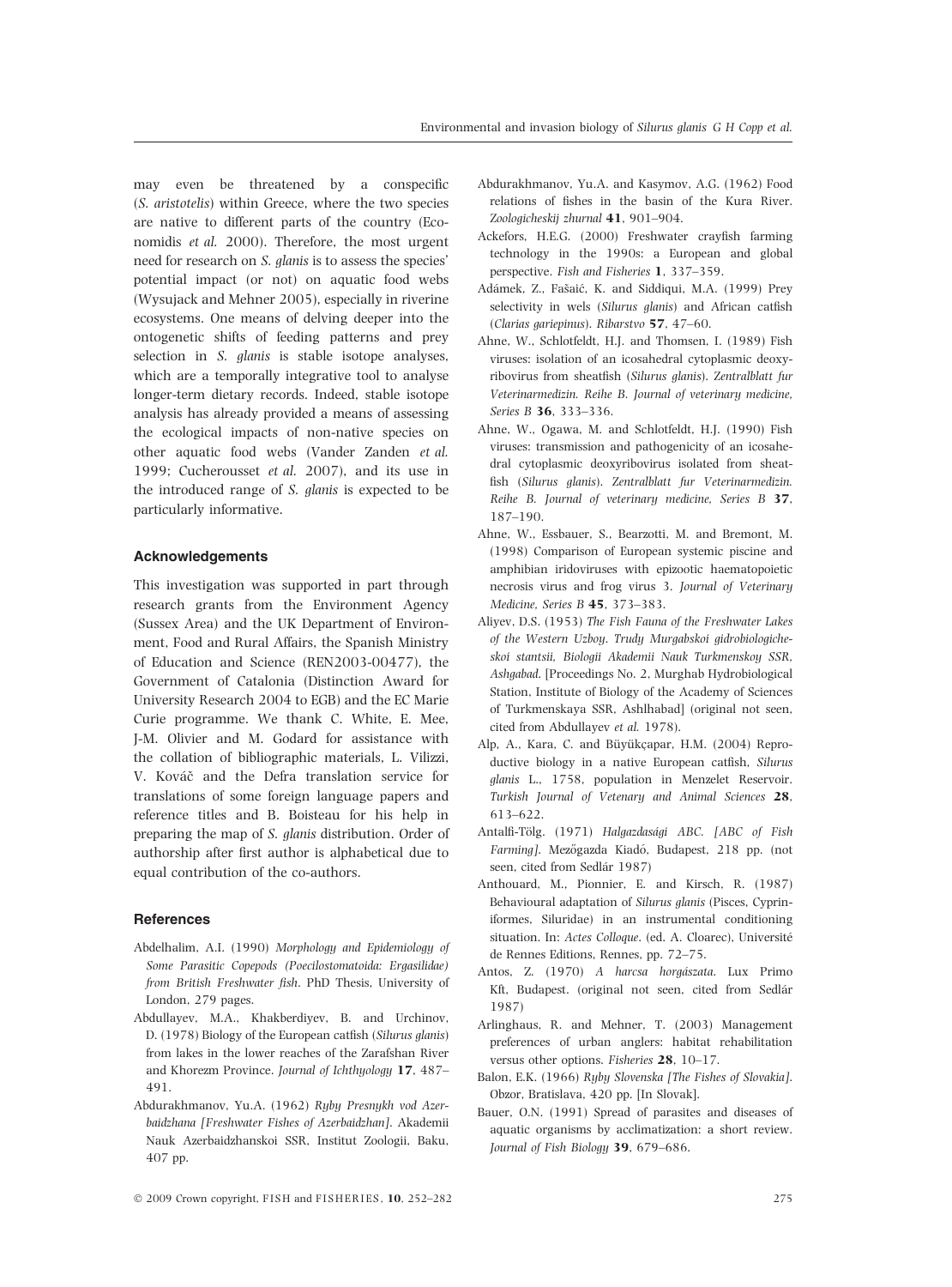- Bauer, O.N., Pugachev, O.N. and Voronin, V.N. (2002) Study of parasites and diseases of sturgeons in Russia: a review. Journal of Ichthyology 18, 420–429.
- Bekbergenov, Z.H. and Sagitov, N.I. (1984) Feeding habits of juveniles of some commercial fishes in the Amu Dar'ya River. Journal of Ichthyology 24, 18–22.
- Békési, L., Pálfi, V., Csontos, L., Kovács-Gayer, E., Csaba, G. and Horváth, I. (1987) Harcsaivadék (Silurus glanis L.) vöröskórjának járványtana és az izolált rhabdovirus vizsgálata [Epizootiology of the red disease of silure (Silurus glanis) and study of the isolated rhabdovirus]. Magyar Állatorvosok Lapja 42, 418–422.[In Hungarian].
- Benejam, L., Benito, J., Carol, J. and García-Berthou, E. (2007) On the spread of the European catfish (Silurus glanis) in the Iberian Peninsula: first record in the Llobregat river basin. Limnetica 26, 169–171.
- Berg, L.S. (1933) Freshwater Fishes of the USSR and Adjacent Countries. Nauka, Moscow. [in Russian: original not seen, cited in Berg 1949].
- Berg, L.S. (1949) Freshwater Fishes of the USSR and Adjacent Countries, Vol. 2. Academy of Sciences of the USSR, Zoological Institute, St. Petersburg, 496 pp. (Translated from Russian and published in 1964 by the Israel Program for Scientific Translations, Jerusalem).
- Bianco, P.G. (1990) Potential role of the paleohistory of the Mediterranean and Paratethys basins on the early dispersal of Euromediterranean freshwater fishes. Ichthyological Exploration of Freshwater Waters 1, 167– 184.
- Bizjaev, F.M. (1952) K metodike opredelenja vozrasta i rosta soma, Silurus glanis L.. Zoologichesky Zhurnal 31, 696–699.(original not seen, cited from Mohr 1957)
- Boeseman, M. (1975) On the sheat fish of the Netherlands, Silurus glanis Linnaeus. Zoologische Bijdragen 17, 48– 62.[In Dutch].
- Boldrin, A. and Rallo, G. (1980) Reperti interessanti di Osteichthyes nel Veneto e nel Golfo di Venezia (Pisces, Osteichthyes). Lavori della Società veneziana di Scienze Naturali 5, 42–48.[In Italian].
- Bornbusch, A.H. (1995) Phylogenetic relationships within the Eurasian catfish family Siluridae (Pisces: Siluriformes), with comments on genetic validities and biogeography. Zoological Journal of the Linnean Society 115, 1–46.
- Boujard, T. (1995) Diel rhythms of feeding activity in the European catfish. Silurus glanis Physiology and Behavior 58, 641–645.
- Bretschneider, F. (1974) Electroreceptive properties of Silurus glanis (L.). Experientia 30, 1035.
- Britton, J.R., Pegg, J., Sedgwick, R. and Page, R. (2007) Using mark–recapture to estimate catch rates and growth of the European catfish Silurus glanis in a recreational fishery. Fisheries Management and Ecology 14, 263–268.
- Bruton, M.N. (1996) Alternative life-history strategies of catfishes. Aquatic Living Resources 9, 35–41.
- Bruyenko, V.P. (1967) The Biology of the Catfish in the Lower Reache' of the Danube. Author's abstract of candidature thesis, Dnepropetrovsk National University, Dnepropetrovsk. (original not seen, cited from Lysenko 1978)
- Bruyenko, V.P. (1971) Age and seasonal variation in the feeding of Silurus glanis in the lower reaches of the Danube. Zoologicheskij zhurnal 50, 1214–1219.[In Russian].
- Bruylants, B., Vandelannote, A. and Verheyen, R.F. (1989) De vissen van onze Vlaamse beken en rivieren. Hun ecologie, verspreiding en bescherming. Wel V.Z.W. Vissen, Antwerpen, 272 pp. [in Flemish]
- Carol, J. (2007) Ecology of an Invasive Fish (Silurus glanis) in Catalan Reservoirs. PhD Thesis, Universitat de Girona, Girona, 120 pp.
- Carol Bruguera, J. (2004) Silurus glanis Factsheet, InvasiBER database. Available at: http://hidra.udg.es/invasiber/ last accessed: December 2008
- Carol, J., Benejam, L., Alcaraz, C. et al. (2007a) The effects of limnological features on fish assemblages of 14 Spanish reservoirs. Ecology of Freshwater Fish 15, 66–77.
- Carol, J., Zamora, L. and García-Berthou, E. (2007b) Preliminary telemetry data on the patterns and habitat use of European catfish (Silurus glanis) in a reservoir of the River Ebro, Spain. Ecology of Freshwater Fish 16, 450–456.
- Caruso, D., Schlumberger, O., Dahm, C. and Proteau, J.-P. (2002) Plasma lysozyme levels in sheatfish Silurus glanis (L.) subjected to stress and experimental infection with Edwardsiella tarda. Aquaculture Research 33, 999–1008.
- Černý, J. (1988) Osteology of the sheatfish (Silurus glanis Linnaeus, 1758). Prace Ustavu Rybarstva a Hydrobiologie 6, 181–209.
- Chevalier, J. (2004) Le silure glane en Saône aval: perspectives pour la pêche professionnelle. Utilité de la pêche professinonelle pour le suivi des populations. Ministère de l'agriculture, de l'alimentation, de la pêche et des affaires rurales (BTA Gestion de la Faune Sauvage Aquatique), Chevroux, 30 pp. (original not seen, cited in Valadoux (2007)
- Ciocan, V. (1979) Recherches sur la biologie de la croissance du silure (Silurus glanis) du delta du Danube. Travaux du Museum Nationale d'Histoire Naturelle 'Grigore Antipa' 20, 367–395.
- Ciolac, A. (2004) Migration of fishes in Romanian Danube River. Applied Ecology & Environmental Research 2, 143– 163.
- Clarke, S. (2005) CCG Guide to UK Catfish Waters. Charterlith, Hampshire, England, 160 pp.
- Clavero, M. and García-Berthou, E. (2006) Homogenization dynamics and introduction routes of invasive freshwater fish in the Iberian Peninsula. Ecological Applications 16, 2313–2324.
- Copp, G.H., Vilizzi, L., Mumford, J., Fenwick, G.V., Godard, M.J. and Gozlan, R.E. (in press) Calibration of FISK, an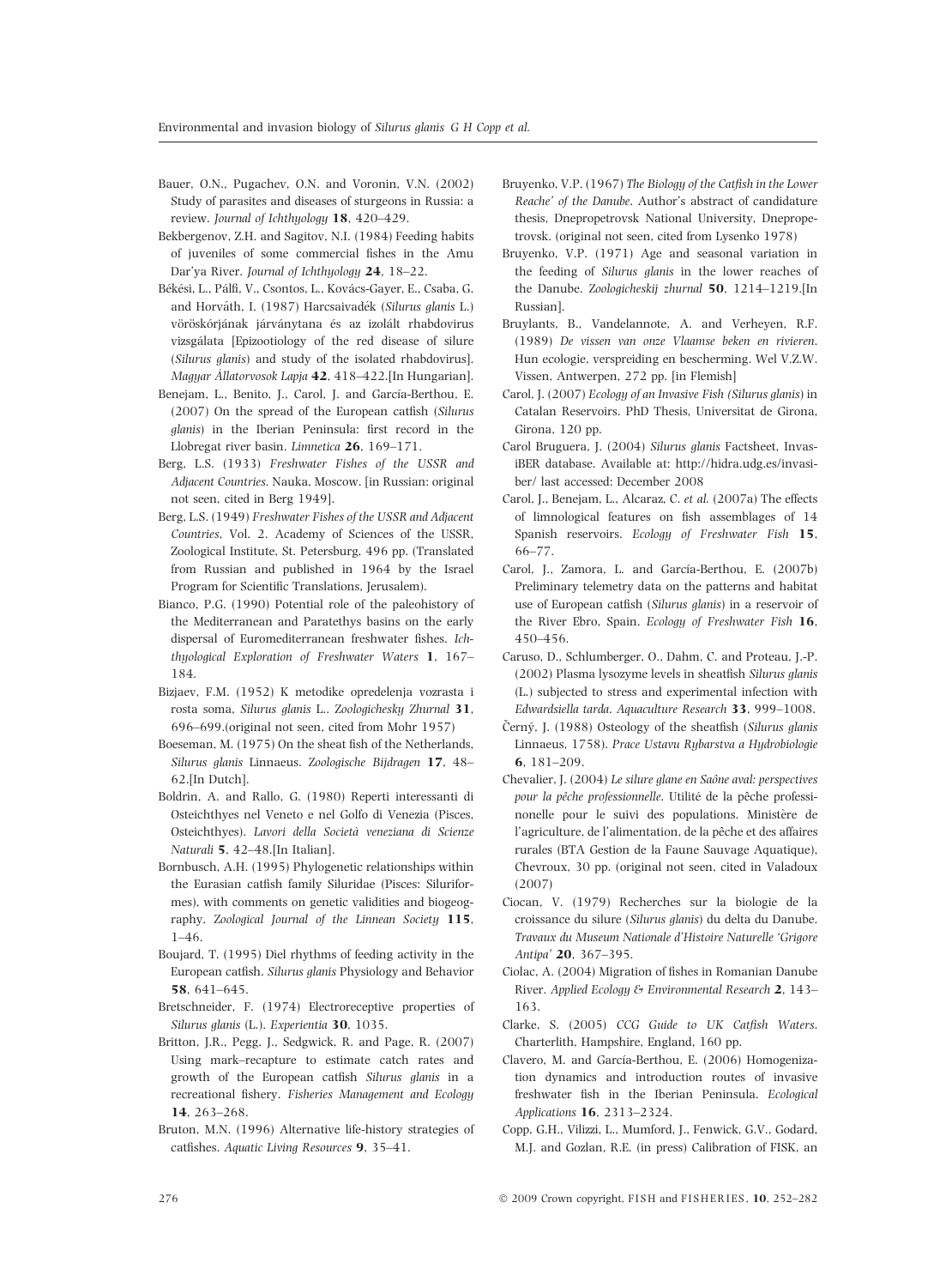invasive-ness screening tool for non-native freshwater fishes. Risk Analysis.

- Copp, G.H., Fox, M.G., Przybylski, M., Godinho, F. and Vila-Gispert, A. (2004) Life-time growth patterns of pumpkinseed Lepomis gibbosus introduced to Europe relative to native North American populations. Folia Zoologica 53, 237–254.
- Copp, G.H., Bianco, P.G., Bogutskaya, N.G. et al. (2005a) To be, or not to be, a non-native freshwater fish? Journal of Applied Ichthyology 21, 242–262.
- Copp, G.H., Garthwaite, R. and Gozlan, R.E. (2005b) Risk identification and assessment of non-native freshwater fishes: a summary of concepts and perspectives on protocols for the UK. Journal of Applied Ichthyology 21, 371–373.
- Copp, G.H., Moffatt, L. and Wesley, K.J. (2007) Is European catfish Silurus glanis really becoming more abundant in the River Thames? Aquatic Invasions 2, 113–116.
- Crivelli, A.J. (1995) Are fish introductions a threat to endemic freshwater fishes in the northern Mediterranean region? Biological Conservation 72, 311–319.
- Cucherousset, J., Aymes, J.C., Santoul, F. and Céréghino, R. (2007) Stable isotope evidence of trophic interactions between introduced brook trout (Salvelinus fontinalis) and native brown trout (Salmo trutta) in a mountain stream of southwest France. Journal of Fish Biology 71 (Suppl. D), 210–223.
- Czarnecki, M., Andrzejewski, W. and Mastynski, J. (2003) The feeding selectivity of wels (Silurus glanis L.) in Goreckie Lake (Poland). Archives of Polish Fisheries 11, 141–147.
- David, J.A. (2006) Water quality and accelerated winter growth of European catfish using an enclosed recirculating system. Water and Environmental Journal 20, 233– 239.
- Davies, C., Shelley, J., Harding, P., McLean, I., Gardiner, R. and Peirson, G. (2004) Freshwater Fishes in Britain: The Species and their Distribution. Harley Books, Colchester, 248 pp.
- Davronov, O. (1987) Coccidia from fishes of Uzbekistan. Parazitologiya (Leningr.) 21, 115-120.[In Russian, with English abstract].
- De Chambrier, A., Al-Kallak, S.N.H. and Mariaux, J. (2003) A new tapeworm, Postgangesia inarmata n. sp. (Eucestoda: Proteocephalidea: Gangesiinae), parasitic in Silurus glanis (Siluriformes) from Iraq and some comments on the Gangesiinae Mola, 1929. Systematic Parasitology 55, 199–209.
- De Chambrier, A., Zehnder, M., Vaucher, C. and Mariaux, J. (2004) The evolution of the Proteocephalidea (Platyhelminthes, Eucestoda) based on an enlarged molecular phylogeny, with comments on their uterine development. Systematic Parasitology 57, 159–171.
- De Groot, S.J. (1985) Introduction of non-indigenous fish species for release and culture in the Netherlands. Aquaculture 46, 237–257.
- De Nie, H.W. (1996) Atlas van de Nederlandse Zoetwatervissen. Media Publishing Int. Doetinchem, 151 pp. (original not seen, cited from Simoens et al. 2002)
- Devitsina, G.V. and Malyukina, G.A. (1977) On the functional organization of the olfactory organ in macroand microsmatic fish. Voprosy Ikhtiologii 17, 493–502.
- Dezfuli, B.S., Franzoi, P., Trisolini, R. and Rossi, R. (1990a) Occurrence of acanthocephalans in Silurus glanis (L.) from Po River. Rivista di idrobiologia 29, 169–175.[In Italian, English summary].
- Dezfuli, B.S., Grandi, G., Franzoi, P. and Rossi, R. (1990b) Digestive tract histopathology in Acipenser naccarii (Bonaparte) from the Po River resulting from infection with Leptorhynchoides plagicephalus (Acanthocephala). Rivista di idrobiologia 29, 177–183.[In Italian, English summary].
- Dezfuli, B.S., Giari, L., Konecny, R., Jaeger, P. and Manera, M. (2003) Immunohistochemistry, ultrastructure and pathology of gills of Abramis brama from Lake Mondsee, Austria, infected with Ergasilus sieboldi (Copepoda). Diseases of Aquatic Organisms 53, 257–262.
- Dingerkus, G., Seret, B. and Guilbert, E. (1991) The first albino Wels, Silurus glanis Linnaeus 1758, from France, with a review of albinism in catfishes (Telestei: Siluriformes). Cybium 15, 185–188.
- DIREN Rhône-Alpes. (2004) La pêche aux engines dans le basin Rhône-Saône – Statistiques de pêche 1988–2001. Délégation du basin Rhône-Méditerranée, Lyon Cedex, France. Available at: http//195.167.226.100/peche/ peche.html last accessed: August 2007.
- DK Zoologisk Museum og Danmarks Fiskeriundersøgelser. (2007) Status for Atlas over danske ferskvandsfisk. Zoologisk Museum og Danmarks Fiskeriundersøgelser, Københaven and Silkeborg, 47 pp.
- Doadrio, I. (ed.) (2001) Atlas y Libro Rojo de los Peces Continentales de España. Dirección General de Conservación de la Naturaleza, Madrid, 364 pp.
- Doğan Bora, N. and Gül, A. (2004) Feeding biology of Silurus glanis (L., 1758) living in Hirfanlı Dam Lake. Turkish Journal of Veterinary Animal Science 28, 471–479.
- Dohoo, I.R., Martin, W. and Stryhn, H. (2003) Veterinary Epidemiologic Research. AVC Inc., Canada.
- Dronov, V.T. (1974) The Biology of the Catfish and the Fishery in Tsimlyansk Reservoir. Trudy Volgogradsk. Otd. GosNIORKh. Proceedings No. 8, State Research Institute of Lake and River Fisheries, Volgograd. (original not seen, cited from Lysenko 1978).
- Economidis, P.S., Dimitriou, E., Pagoni, R., Michaloudi, E. and Natsis, L. (2000) Introduced and translocated fish species in the inland waters of Greece. Fisheries Management and Ecology 7, 239–250.
- Elvira, B. (2001) Identification of Non-native Freshwater Fishes Established in Europe and Assessment of their Potential Threats to the Biological Diversity. Convention on the Conservation of European Wildlife and Natural Habitats, Strasbourg. (Bern\T-PVS 2001\tpvs06e\_2001)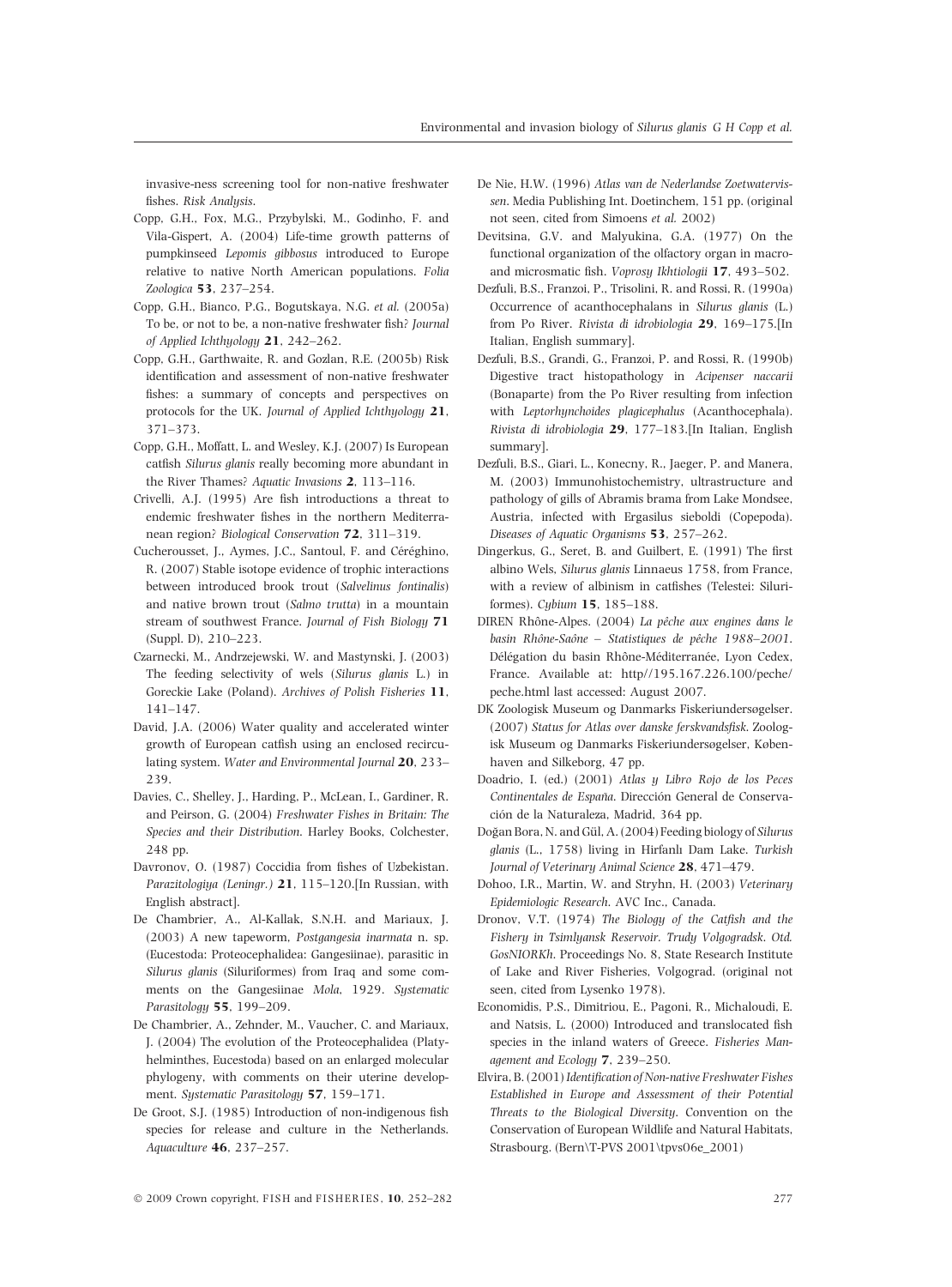- Elvira, B. and Almodóvar, A. (2001) Freshwater fish introductions in Spain: facts and figures at the beginning of the  $21^{st}$  century. Journal of Fish Biology 59, 323–331.
- Farkas, J. (1985) Filamentous Flavobacterium sp. isolated from fish with gill diseases in cold water. Aquaculture 44, 110.
- Farkas, J. and Malik, S. (1986) Vibrio disease of sheatfish (Silurus glanis L.) fry. Aquaculture 51, 81–88.
- Farkas, J. and Oláh, J. (1980) Characterization and antibiotic resistance of a ''gliding bacterium'' isolated from sheatfish fry (Silurus glanis L.). Aquacultura Hungarica (Szarvas) 2, 131–138.
- Farkas, J. and Oláh, J. (1982) Occurrence of bacteria of Aeromonas hydrophila-punctata group in common carp and sheatfish. Aquacultura Hungarica (Szarvas) 3, 93–98.
- Farkas, J. and Oláh, J. (1984) Occurrence of Pasturella and Streptococcus in sheatfish (Silurus glanis L.) and common carp (Cyprinus carpio L.). Symposia Biologica Hungarica 23, 47–54.
- Ferraris, C.J. Jr (2007) Checklist of Catfishes, Recent and Fossil (Osteichthyes: Siluriformes), and Catalogue of Siluriform Primary Types. Zootaxa 1418. Magnolia Press, Auckland, 628 pp.
- Fijan, N., Matašin, Z., Jeney, Z., Oláh, J. and Zwillenberg, L.O. (1984) Isolation of Rhabdovirus carpio from sheatfish (Silurus glanis) fry. Symposia Biologica Hungarica 23, 17– 24.
- Fortunatov, K.R. and Popova, O.A. (1973) Nutrition and Food Relationships of Predatory Fishes in the Volga Delta. Nauka Press, Moscow, pp. 297. [In Russian; original not seen, cited from Orlova 1989].
- Fraser, J.A.L. (1979) A Report on the Catfish (Silurus glanis L.). Amenity, Fisheries and Recreation Directorate of Operations, Yorkshire Water Authority, Leeds, 20 pp.
- Froese, P. and Pauly, D. (eds) (2007) FishBase. World Wide Web electronic publication. Available at: http://www. fishbase.org accessed: 26 May 2007, version (01/2007).
- Galli, P., Stefani, F., Benzoni, F., Crosa, G. and Zullini, A. (2003) New records of alien monogeneans from Lepomis gibbosus and Silurus glanis in Italy. Parassitologia 45, 147–149.
- Gandolfi, G. and Giannini, M. (1979) On the occurrence of the wels, Silurus glanis, in the Po River (Osteichthyes Siluridae). Natura (Milano), 70 (1–2), 3–6. [In Italian, with English abstract].
- Gasimagomedov, A.A. and Issi, I.V. (1970) Microsporidia from fishes of the Caspian Sea. Zoologicheskijzhurnal 49, 1117–1125.[In Russian, with English abstract].
- Godinho, F.N., Ferreira, M.T. and Portugal e Castro, M.I. (1998) Fish assemblage composition in relation to environmental gradients in Portuguese reservoirs. Aquatic Living Resources 11, 325–334.
- Gozlan, R.E., Pinder, A.C., Durand, S. and Bass, J.A.B. (2003) Could the small size of Leucaspius delineatus be an ecological advantage in invading British watercourses? Folia Zoologica 52, 99–108.
- Greenhalgh, M. (1999) Freshwater Fish. Mitchell Beazley, London.
- Gudger, E.W. (1945) Is the giant catfish, Silurus glanis, a predator on man? The Scientific Monthly 61, 451–454.
- Gyurkó, I. (1972) Édesvízi halaink. [Freshwater Fishes]. Ceres Konyvkiado, Bucharest. [In Hungarian; original not seen, cited from Harka 1984].
- Haffray, P., Vauchez, C., Vandeputte, M. and Linhart, O. (1998) Different growth and processing traits in males and females of European catfish, Silurus glanis. Aquatic Living Resources 11, 341–345.
- Harka, A. (1984) Studies on the growth of the sheatfish (Silurus glanis L.) in River Tisza. Aquacultura hungarica (Szarvas) 4, 135–144.
- Harka, A. and Bíró, P. (1990) Probable sources of biased estimates of growth in wels (Silurus glanis L.) using fin rays. Aquacultura hungarica (Szarvas) 6, 35–39.
- Hedrick, R.P., McDowell, T.S., Gilad, O., Adkison, M. and Bovo, G. (2003) Systemic herpes-like virus in catfish Ictalurus melas (Italy) differs from Ictalurid herpesvirus 1 (North America). Diseases of Aquatic Organisms 55, 85– 92.
- Hickley, P. and Chare, S. (2004) Fisheries for non-native species in England and Wales: angling or the environment. Fisheries Management and Ecology 11, 203–212.
- Hilge, V. (1985) The influence of temperature on the growth of the European catfish (Silurus glanis L.). Journal of Applied Ichthyology 1, 27–31.
- Hochman, L. (1965) Růst, plodnost a rozmnožování sumce [Growth, Fecundity and Reproduction of Sheatfish]. Habilitation, Institute of Vertebrate Zoology, Brnoa (original not seen, cited from Harka (1984)
- Hochman, L. (1966) Zum wachstum dem Welses. Acta Universitatis agriculturae, Brno XIV 559, 597–615.
- Hochman, L. (1967) Importance of growth indexes in estimating sexual maturity in the sheatfish Silurus glanis L. Zoologica Listy 16, 183–192.
- Hochman, L. (1970) Význam Klimatickych podminek pri výteru Sumce (Importance of climatic conditions in sheatfish spawning). Acta Universitatis agriculturae, Brno XVIII 3, 471–477.
- Horoszewicz, L. and Backiel, T. (2003) Growth of wels (Silurus glanis L.) in the Vistula River and the Zegrzynski Reservoir (Poland). Archives of Polish Fisheries 11, 115– 121.
- Hrbáček, J., Hruška, V. and Oliva, O. (1952) K výživě a rustu vltavskych sumcu. [A contribution to the diet and growth of sheatfish from the River Vltava] Československé rubářstvi 7, 94–95.
- Inskipp, C. (2003) Making a Lasting Impression. The Impact of the UK's Wildlife Trade on the Worlds' Biodiversity and People. TRAFFIC International, Cambridge, 75 pp. Available at: http://www.traffic.org last accessed: August 2007.
- Kabata, Z. (1979) Parasitic Copepoda of British Fishes. The Ray Society, London, 650 pp.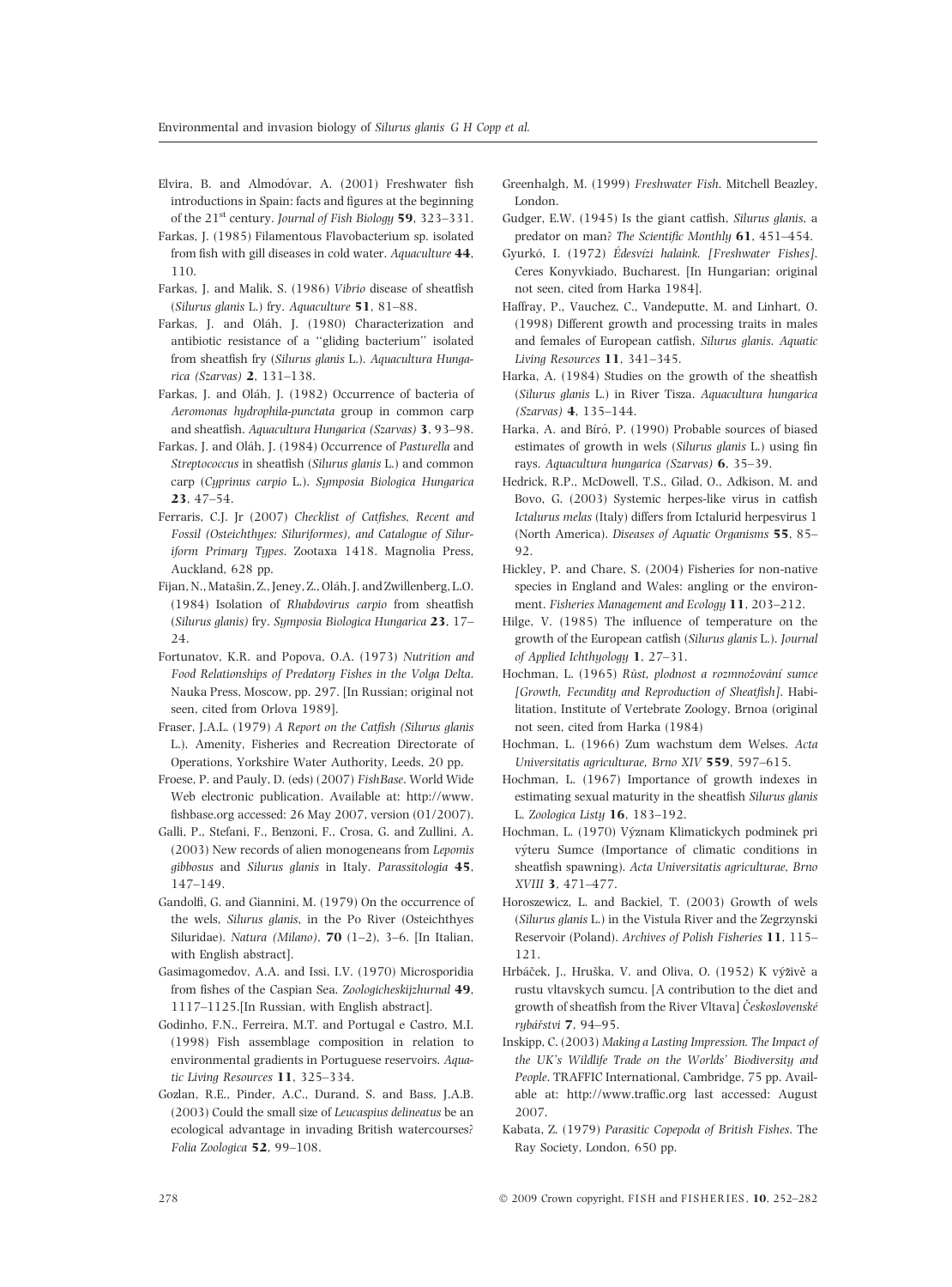- Keith, P. and Allardi, J. (2001) Atlas des Poisons d'Eau Douce de France. Patrimoines naturels, MNHN, Paris, 387 pp.
- Kinzelbach, R. (1992) Die westliche Verbreitungsgrenze des Welses, Silurus glanis, an Rhine und Elbe. Fischokologie 6, 7–20.
- Kirk, R.S., Colclough, S. and Sheridan, S. (2002) Fish diversity in the River Thames. The London Naturalist 81, 75–85.
- Kolar, C.S. and Lodge, D.M. (2002) Ecological predictions and risk assessment for alien fishes in North America. Science 298, 1233–1236.
- Kottelat, M. and Freyhof, J. (2007) Handbook of European Freshwater Fishes. Kottelat, Cornol and Freyhof, Berlin.
- Krieg, F., Triantafyllidis, A. and Guyomard, R. (2000) Mitochondrial DNA variation in European populations of Silurus glanis. Journal of Fish Biology 56, 713–724.
- Kurbanova, A.I., Urazbaev, A.N. and Yusupov, O.Yu. (2002) Changes in parasite fauna of certain fish species in the Southern Aral Sea under anthropogenic pressure. Vestnik zoologii 36, 29–34. [In Russian, English summary].
- Lelek, A. (1987) The Freshwater Fishes of Europe. Threatened fishes of Europe, AULA-Verlag Wiesbaden.
- Lelek, A. and Libosvárský, J. (1960) Occurrence of fish in a fish ladder in the Dyje River near Breclav. Folia Zoologica 14, 293–308.[In Czech with English summary].
- Lelek, A., Libosvárský, J., Peňáz, M., Bezděk, R. and Macháček, Z. (1964) Observation on fish under ice in winter. Ekologia Polska (Seria A) 12, 305–312.
- Lever, C. (1977) The Naturalised Animals of the British Isles. Hutchinson and Company, Limited, London, 600 pp.
- Lim, L.H.S. (1996) Thaparocleidus Jain, 1952, the senior synonym of Silurodiscoides Gussev, 1976 (Monogenea: Ancylodiscoidinae). Systematic Parasitology 35, 207–215.
- Linhart, O. and Billard, R. (1992) Gamete activation and fertilization of eggs of salmonid and cyprinid fishes and of European catfish (Silurus glanis). In: Proceedings of the Scientific Conference on Fish Reproduction 1992 (eds Z. Adámek and M. Flajshans), Vodňany, Czechoslovakia, 2–4 March 1992, Research Institute of Fish Culture and Hydrobiology, Vodňany, pp. 85–86.
- Linhart, O., Štěch, L., Švarc, J., Rodina, M., Audebert, J.P., Grecu, J. and Billard, R. (2002) The culture of the European catfish, Silurus glanis, in the Czech Republic and in France. Aquatic Living Resources 15, 139–144.
- Lom, J. and Dykova, I. (1992) Protozoan Parasites of Fishes. (Developments in Aquaculture and Fisheries Science, Vol. 26). Elsevier, Amsterdam, 315 pp.
- Louette, G., Gaethofs, T., Hellemans, B., Volchaert, F., Teugels, G., Declerck, S. and de Meester, L. (2002) Ontwikkeling van een gedocumenteerde gegevensbank over uitheemse vissoorten in Vlaanderen met bijkomend onderzoek naar blauwbangrondel. Eindverslag van project VLINA 00/11. Studie uitgevoerd voor rekening van de Vlaamse Gemeenschap binnen het kader van het Vlaams zImpulsprogramma Natuurontwikkeling in opdracht

van de Vlaamse minister bevoegd voor natuurbehoud. D/2002/3241/136. Instituut voor Bosbouw en Wildbeheer, Brussels. 223 pp. + 39 appendices.

- Lukšienė, D. and Svedäng, H. (1997) A Review on Fish Reproduction with Special Reference to Temperature Anomalies. Fiskeriverket, Öregrund. Available at: www2.fiske riverket.se/laboratorier/kust/presentation/pdf\_rapporter/ PM-serien/PM105-VARMVATT.pdf last accessed: September 2007.
- Lysenko, N.F. (1978) A morphological description of the European catfish (Silurus glanis) of Lake Balkhash and its abundance. Journal of Ichthyology 17, 850–856.
- Ma, X., Bangxi, X., Yindong, W. and Mingxue, W. (2003) Intentionally introduced and transferred fishes in China's inland waters. Asian Fisheries Science 16, 279–290.
- Maehata, M. (2007) Reproductive ecology of the Far Eastern catfish, Silurus asotus (Siluridae), with a comparison to its two congeners in Lake Biwa. Environmental Biology of Fishes 78, 136–146.
- Maitland, P.S. and Campbell, R.N. (1992) Freshwater Fishes. Harper Collins Publishers, London.
- Maksunov, V.A. (1961) Materials for a Morphological Description of Fishes of Farkhad Reservoir. Trudy Instituta zoologii i parasitologii Akademii nauk Tadzhikskoi Sovetskoi Socialisticeskoi Respubliki. [Proceedings No. 23, Institute of Zoology and Parasitology, Academy of Sciences of Tadzhik Soviet Socialist Republic, Dushanbe]. (original not seen, cited from in Abdullayev et al. 1978).
- Malyukina, G.A. and Martem'yanov, V.I. (1981) An electrocardiographic study of chemical sensitivity in some freshwater fishes. Journal of Ichthyology 21, 77–84.
- Mamedov, A.L. and Abbasov, G.S. (1990) Feeding of catfish in the pre-Kura region of the southern Caspian Sea. Izvestiya Akademii Nauk Azerbaidzhanskoi SSR, Seriya Biologischeskikh Nauk 1990, 65–67.[In Russian].
- Massabuau, J.C. and Forgue, J. (1995) Les capacités d'adaptation du silure glane en hypoxie: Un cas exemplaire d'homostasie du milieu interieur. Aquatic Living Resources 8, 423–430.
- Mehner, T., Kasprazak, P., Wysujack, K., Laude, U. and Koschel, R. (2001) Restoration of a stratified lake (Feldberger Haussee, Germany) by a combination of nutrient load reduction and long-term biomanipulation. International Reviews of Hydrobiology 86, 253–265.
- Mihálik, J. (1955) K morfometrike sumca a výskum poloumělého výteru sumca na Slovensku. [A contribution to the morphometry of sheatfish and research on semi-artificial propagation of sheatfish in Slovakia]. Diplome Arbeit, Faculty of Zootechnology, Agricultural University, Nitra. (original not possessed, cited in Mihalik, 1995)
- Mihálik, J. (1982) Der Wels Silurus glanis. A. Ziemsen Verlag, Wittenberg, 71 pp.
- Mihálik, J. (1995) Der Wels. Die Neue Brehm-Bucherei, 2nd edn. Westarp Wissenschaften, Magdeburg, 71 pp.
- Mikhin, V.S. (1931) Materials on the Age and Growth of the Aral Catfish. Izvestia Leningradskogo nauchno-is-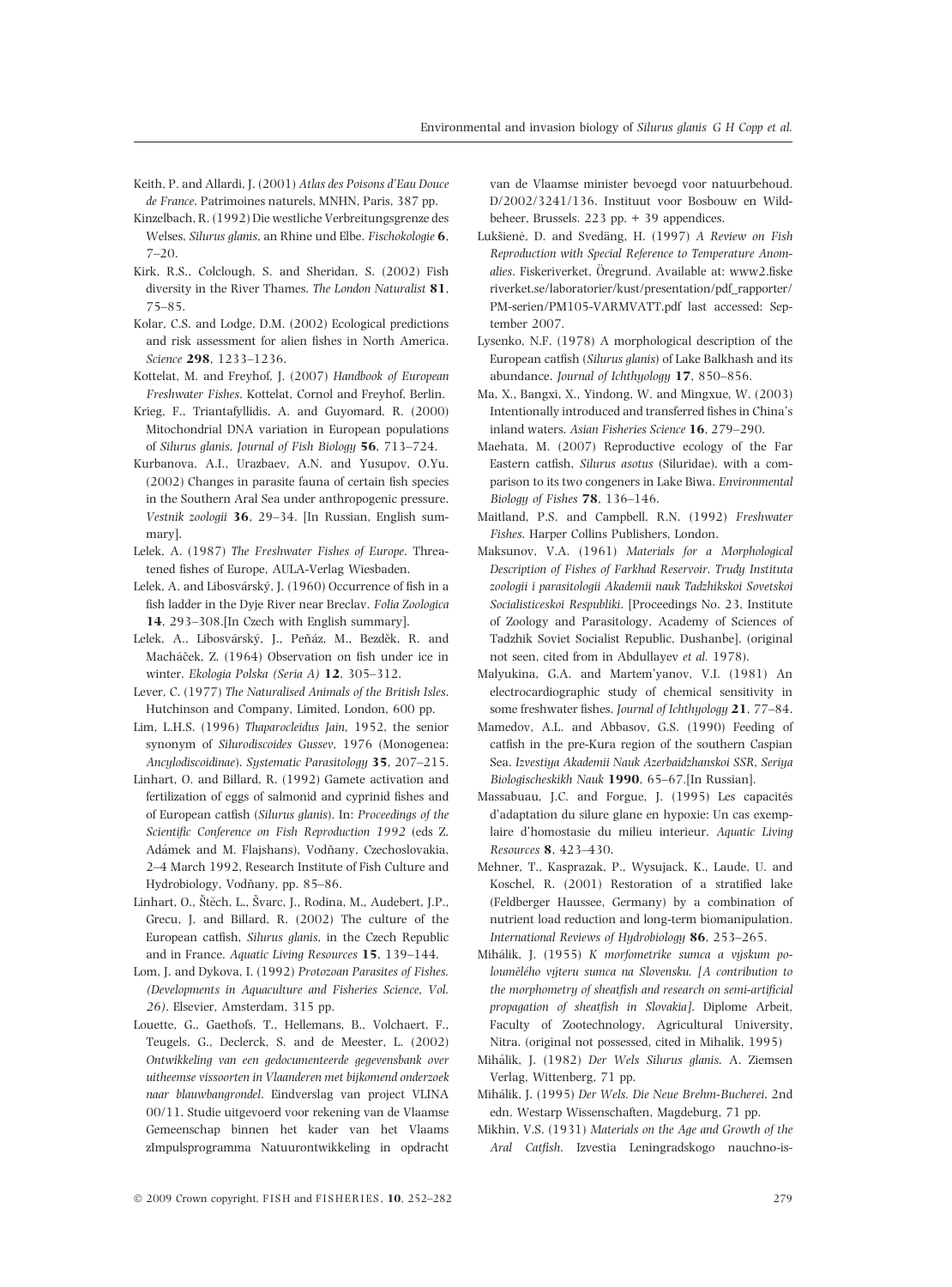sledovatelskogo ikhtiologicheskogo instituta Newsletter No. 12(1), Leningrad Research Institute of Ichthyology, Leningrad (not seen, cited from Lysenko 1978).

Mohr, E. (1957) Der Wels. Wittemberg, Lutherstadt.

- Mokhayer, B. (1976) Fish diseases in Iran. Revista italiana di Piscicoltura e Ittiopatologia 11, 123–128.
- Moravec, K. (2001) Checklist of the Metazoan Parasites of Fishes of the Czech Republic and the Slovak Republic (1873–2000). Academia, Praha, 168 pp.
- Mukhamediyeva, F.D. and Sal'nikov, V.B. (1980) [On the morphology and ecology of Silurus glanis Linne. in the Khauzkhan Reservoir]. Izvestiya Akademii Nauk Turkmenskoi SSR, Seriya Biologia 1980, 34–39.[In Russian].
- Munro, J.L. and Pauly, D. (1983) A simple method for comparing the growth of fish and invertebrates. Fishbyte  $1, 5-6.$
- Nash, G., Nash, M. and Schlotfeldt, H.-J. (1988) Systemic amoebiasis in cultured European catfish, Silurus glanis L. Journal of Fish Diseases 11, 57–71.
- Nathanson, J.E. (1987) Distribution of the Sheatfish (Silurus glanis) in Sweden. Institute of Freshwater Research, Drottningholm, 70 pp. [In Swedish, with English abstract].
- Nathanson, J.E. (1995) The spawning areas and the habitats of the sheatfish (Silurus glanis) in Sweden. Part 1. Institute of Freshwater Research, Drottninholm, 41 pp. [in Swedish, with English abstract]
- O.I.E. (2006) Manual of Diagnostic Tests for Aquatic Animals. Office International des Epizooties, Paris.
- Oliva, O., Hrbáček, J. and Hruška, V. (1951) K výžive a růstu vltavskych sumcú. [A contribution to the diet and growth of sheatfish]. Československé rybářstvi 6, 94–95.(original not seen, cited from Mihálik 1995)
- Omarov, O.P. and Popova, O.A. (1985) Feeding behavior of pike, Esox lucius, and catfish, Silurus glanis, in the Arakum Reservoirs of Dagestan. Journal of Ichthyology 25, 25–36.
- Ondračková, M., Matějusová, I., Šimková, A. and Gelnar, M. (2004) New reports of dactylogyridean species (Monogenea) for Central Europe. Helminthologia 41, 139–145.
- Orlova, E.L. (1989) Peculiarities of growth and maturation of the catfish, Silurus glanis, in the Volga Delta under regulated flow conditions. Journal of Ichthyology 28, 35– 45.
- Orlova, E.L. and Popova, O.A. (1976) The feeding of predatory fish, the sheatfish, Silurus glanis, and the pike, Esox lucius, in the Volga Delta following regulation of the discharge of the river. Journal of Ichthyology 16, 75-87.
- Orlova, E.L. and Popova, O.A. (1987) Age related changes in feeding of catfish, Silurus glanis, and pike, Esox lucius, in the outer delta of the Volga. Journal of Ichthyology 27, 54–63.
- Paschos, I., Nathanailides, C., Perdikaris, C. and Tsoumani, M. (2004) Comparison of morphology, growth and survival between Silurus glanis, S. aristotelis and their hybrid during larval and juvenile stages. Aquaculture Research 35, 97–99.
- Penil, C. (2004) Le silure glane n'est pas un monster. Eaux Libres 38, 19–21.
- Phillips, R. and Rix, M. (1988) A guide to Freshwater Fish of Britain, Ireland and Europe. Pan Macmillan Books Ltd, London.
- Planche, B. (1987a) Biogéographie, biologie et élevage du silure (Silurus glanis, Cypriniformes, Siluridae). Rapport bibliographique de D.E.A. Université de Lyon I, Villeurbanne, 31 pp.
- Planche, B. (1987b) Croissance et reproduction du silure glane (Silurus glanis, Cypriniformes, Siluridae) dans la Seille (Saône et Loire, France) Rapport téchnique de D.E.A. Université de Lyon I, Villeurbanne, 25 pp.
- Plumb, J. and Hilge, V. (1987) Susceptibility of European catfish (Silurus glanis) to Edwardsiella ictaluri. Journal of Applied Ichthyology 3, 45–48.
- Pohlmann, K., Grasso, F.W. and Breithaupt, T. (2001) Tracking wakes: the nocturnal predatory strategy of piscivorous catfish. Proceedings of the National Academy of Sciences of the United States of America 98, 7371–7374.
- Pouyet, C. (1987) Étude des relations trophiques entre poissons carnassiers dans une rivière de seconde catégorie, référence particulière au silure glane (Silurus glanis, Siluridae) Rapport téchnique de D.E.A. Université de Lyon I, Villeurbanne, 25 pp.
- Probatov, A.N. (1929) O wozraste aralskogo soma. [On the growth of the sheatfish in the Aral Sea]. Izvestiya Otdeleniya Prikladnoy Ikhtyologii 9, 213–224.(original not seen, cited from Berg 1949)
- Probatova, I.V. (1967) The Age Composition of the Catfish and the Prospects of a Fishery in Kakhovka Reservoir. Rybnoye Khozaystvo, No. 4. Kiev (original not seen, cited from Lysenko 1978)
- Proteau, J.P., Schlumberger, O. and Albiges, C. (1993) Catfish and pike-perch. Aqua revue 47, 17–26.
- Raat, A.J.P. (1990) Production, consumption and prey availability of northern pike (Esox lucius), pikeperch (Stizostedion lucioperca) and European catfish (Silurus glanis): a bioenergetic approach. Hydrobiologia 200, 497–509.
- Rahemo, Z.I.F. and Al-Niaeemi, B.H.S. (2001) A new cestode species from a freshwater catfish. Rivista di Parassitologia 42, 71–74.
- Ricker, W.E. (1975) Computation and Interpretation of Biological Statistics of Fish Populations. Fisheries Research Board of Canada Bulletin, Ottawa, 191.
- Riehl, R. and Patzner, R.A. (1998) Mini review: the modes of egg attachment in teleost fishes. Italian Journal of Zoology 65(Suppl.), 415–420.
- Ristić, M. (1977) [Freshwater Fishes and Fishing]. Nolit, Beograd, 332 pp. [In Serbian; original not seen, cited from Harka 1984]
- Rodríguez-Labajos, B. (2006) Interlinked Biological Invasions in the Ebro River: A Multi-scale Scenario Approach. M.Sc. thesis, Autonomous University of Barcelona, Barcelona, 91 pp.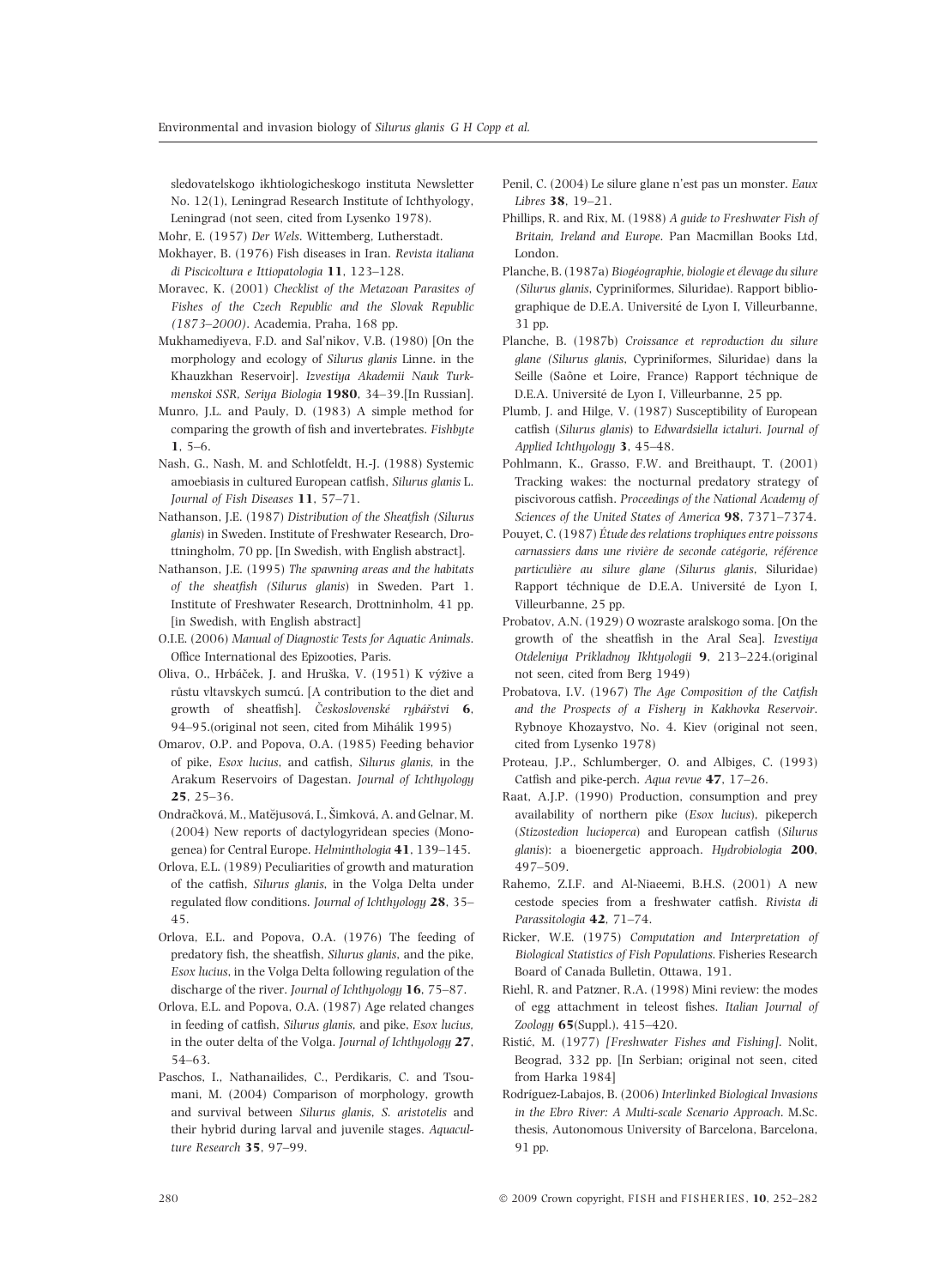- Rossi, R., Trisolini, R., Rizzo, M.G., Dezfuli, B.S., Franzoi, P. and Grandi, G. (1991) Biologia ed ecologia di una specie alloctona, il siluro (Silurus glanis L.)(Osteichthyes, Siluridae), nella parte terminale del fiume Po. Atti della Societa` Italiana di Scienze Naturali e del Museo Civico di Storia Naturale di Milano 132, 69–87.
- Saat, T. (2003) Wels, sheatfish, Silurus glanis L. In: Fishes of Estonia (eds H. Ojaveer, E. Pihu and T. Saat), Estonian Academy Publishers, Tallinn, pp. 252–254.
- Sattari, M., Khara, H., Nezami, S., Roohi, J.D. and Shafii, S. (2005) Occurrence and intensity of some nematodes in the bonyfish species of the Caspian Sea and its basin. Bulletin of the European Association of Fish Pathologists 25, 166–172.
- Schlumberger, O., Proteau, J.P., Grevet, B. and Arnal, A. (1995) Intensive rearing of Silurus glanis juveniles. Aquatic Living Resources 8, 347–350.
- Schlumberger, O., Sagliocco, M. and Proteau, J.P. (2001) Biogéographie du silure glane (Silurus glanis): causes hydrographiques, climatiques et anthropiques. Bulletin Français de la Pêche et de la Pisciculture 357/360, 533– 547.
- Scholz, T., Hanzelová, V., Škeřikova, A., Shimazu, T. and Rolbiecki, L. (2007) An annotated list of species of the Proteocephalus Weinland, 1858 aggregate sensu de Chambrier et al. (2004) (Cestoda: Proteocephalidea), parasites of fishes in the Palaearctic Region, their phylogenetic relationships and a key to their identification. Systematic Parasitology 67, 139-156.
- Sedlár, J. (1987) Age and growth of the European catfish from the Hungarian section of the Tisza River. Fischer und Teichwirt 38, 286–288.
- Sedlár, J. and Geczö, V. (1973) Contribution to the knowledge of the age and growth of the catfish (Silurus glanis Linnaeus, 1758; Osteichthyes: Siluridae) from some waters in southern Slovakia. Věstník Československé společnosti zoologické 37, 195–211.[In Slovak].
- Serov, N.P. (1948) Materials on the Biology of the Catfish of the Aral Basin. Doklady Akademii Nauk Uzbekskoi Sovetskoi Socialisticeskoi Respubliki Report No. 4, Academy of Sciences of Tadzhik Soviet Socialist Republic, Nauka Press, Moscow. [In Russian; original not seen, cited from Lysenko 1978].)
- Shikhshabekov, M.M. (1978) The sexual cycles of the catfish, Silurus glanis, the pike, Esox lucius, the perch, Perca fluviatilis, and the pike-perch, Lucioperca lucioperca. Journal of Ichthyology 18, 457–468.
- Shilin, N. (1987) Ryby v krasnykh knigakh Belorussii, Litvy i Ehstonii [Fish species in the Red Data Books of the Byelorussian, Lithuanian and Estonian republics]. Rybolov (Moscow) 5, 21–26. [In Russian].
- Simoens, I., Breine, J.J., Verreycken, H. and Belpaire, C. (2002) Fish stock assessment of Lake Schulen, Flanders: a comparison between 1988 and 1999. In: In Management and Ecology of Lake and Reservoir Fisheries (ed. I.G. Cowx). Fishing News Books, Oxford, pp. 46–57.
- Slavík, O., Horký, P., Bartoš, L., Kolářová, J. and Randák, T. (2007) Diurnal and seasonal behaviour of adult and juvenile European catfish as determined by radio-telemetry in the River Berounka, Czech Republic. Journal of Fish Biology 71, 101–114.
- Soylu, E. (2005) Metazoan parasites of catfish (Silurus glanis, Linnaeus, 1758) from Durusu (Terkos) Lake. Journal of the Black Sea/Mediterranean Environment 11, 225–237.
- Stolyarov, I.A. (1985) Dietary features of catfish, Silurus glanis, and pike-perch, Stizostedion lucioperca in Kizlyarsk Bay, northern Caspian Sea. Journal of Ichthyology 25, 140–145.
- Stolyarov, I.A. and Abusheva, K.S. (1997) Pike Esox lucius of Kizlyar Bay of the northern Caspian Sea. Voprosy Ikhtiologii 3, 625–651.
- Stone, R. (2007) The last of the Leviathans. Science 316, 1684–1688.
- Suvorov, B.K. (1948) Osnovy ichtiologii [Fundamentals of Ichthyology]. Soviecka Nauka, Moskva. [In Russian] (original not seen, cited from Abdullayev et al. 1978)
- Tandon, K.K. and Oliva, O. (1977) The growth of the sheatfish, Silurus glanis in Czechoslovakia. Věstník Československé společnosti zoologické 41, 271–282.
- Teugels, G.G. (1996) Taxonomy, phylogeny and biogeography of catfishes (Ostariophysi, Siluroidei): an overview. Aquatic Living Resources 9, 9–34.
- Theouov, R.T. and Gouseva, L.N. (1977) Biology of juvenile wels in the lower course of the Amyl river. Modern state of Natural Resources CCP, 61–69.
- Triantafyllidis, A., Krieg, F., Cottin, C., Abatzopoulos, T.J., Triantaphyllidis, C. and Guyomard, R. (2002) Genetic structure and phylogeography of European catfish (Silurus glanis) populations. Molecular Ecology 11, 1039–1055.
- Udrea, V. (1977) Modifications d'ichtyofaune dans la lagune Sinoe. Cercetari Marine 10, 143–153.
- Ulikowski, D. (2004) European catfish (Silurus glanis L.) reproduction outside of the spawning season. Archives of Polish Fisheries 12, 121–131.
- Valadou, B. (2007) Le silure glane (Silurus glanis, L.) en France. Évolution de son aire de répartition et prédiction de son extension. Conseil Supérieur de la Pêche, Fontenay-sous-Bois, 92 pp.
- Van Neer, W. and Ervynck, A. (1993) Archeologie en vis. Herlevend verleden 1, Instituut voor het Archeologisch Patrimonium, Zellik, 96 pp. [In Dutch].
- Vander Zanden, M.J., Casselman, J.M. and Rasmussen, J.B. (1999) Stable isotope evidence for the food web consequences of species invasions in lakes. Nature 401, 464– 467.
- Vasyanin, K.I. (1972) The catfish. In: The Distribution and Abundance of Commercial Fishes in Kuybyshev Reservoir and the Determining Factors Tatarskoye Knizhnoye Izdatel'stvo. [Tatar Book Press], Kazan, (original not seen, cited from Lysenko 1978)